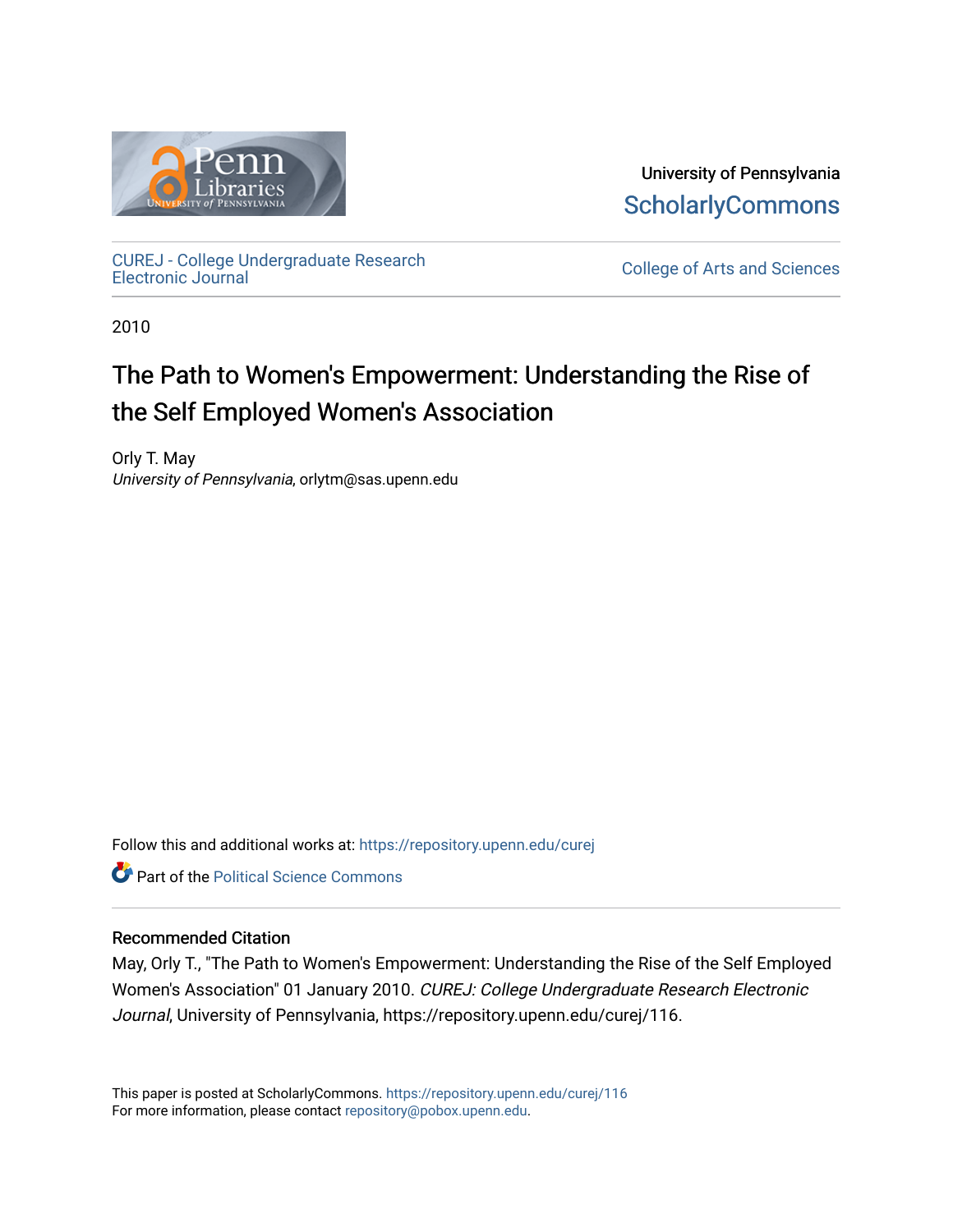# The Path to Women's Empowerment: Understanding the Rise of the Self **Employed Women's Association**

# **Abstract**

Across the developing world, women in the informal economy, unprotected by government provisions and exploited by patriarchal structures, work relentlessly to earn a living for themselves and their families. Within these treacherous conditions, the Self Employed Women's Association (SEWA) emerged and developed into a powerful force in India and beyond. The question naturally arises – what enabled SEWA to become such a successful social movement? While previous scholars have pointed to various specific characteristics – its leadership, flexibility, values, strategy, governance, or autonomous nature – they have not put forth a theoretical framework through which to understand its rise to prominence. Drawing on social movement theory, I have put forth a three-phase framework that allows us to theoretically understand SEWA's emergence. The three phases – providing selective incentives, creating a common identity and shared purpose, and ensuring continuity – each depend on both organizational inputs and environmental factors. This framework illuminates how the transferability of the SEWA model will ultimately depend on the degree to which the environmental factors exist in the different contexts.

# Keywords

Self Employed Women's Association (SEWA), Social Movement theory, Women and Development, Women's Empowerment, Membership Based Organizations of the Poor, India, Social Sciences, Political Science, Rudra Sil, Sil, Rudra

# **Disciplines**

Political Science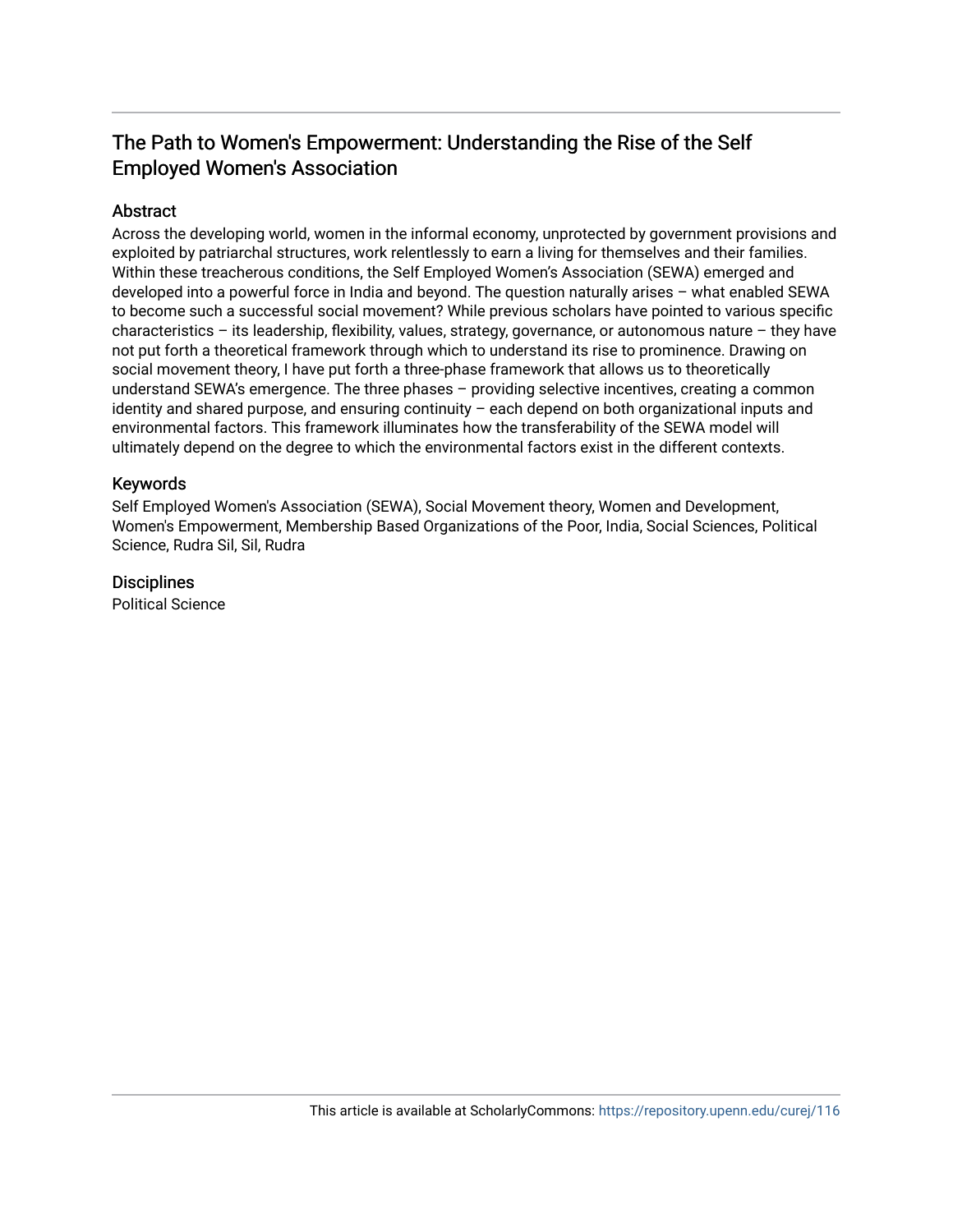**The Path to Women's Empowerment: Understanding the Rise of the Self-Employed Women's Association** 

> Orly May Political Science Thesis Advised by Professor Sil 4/09/10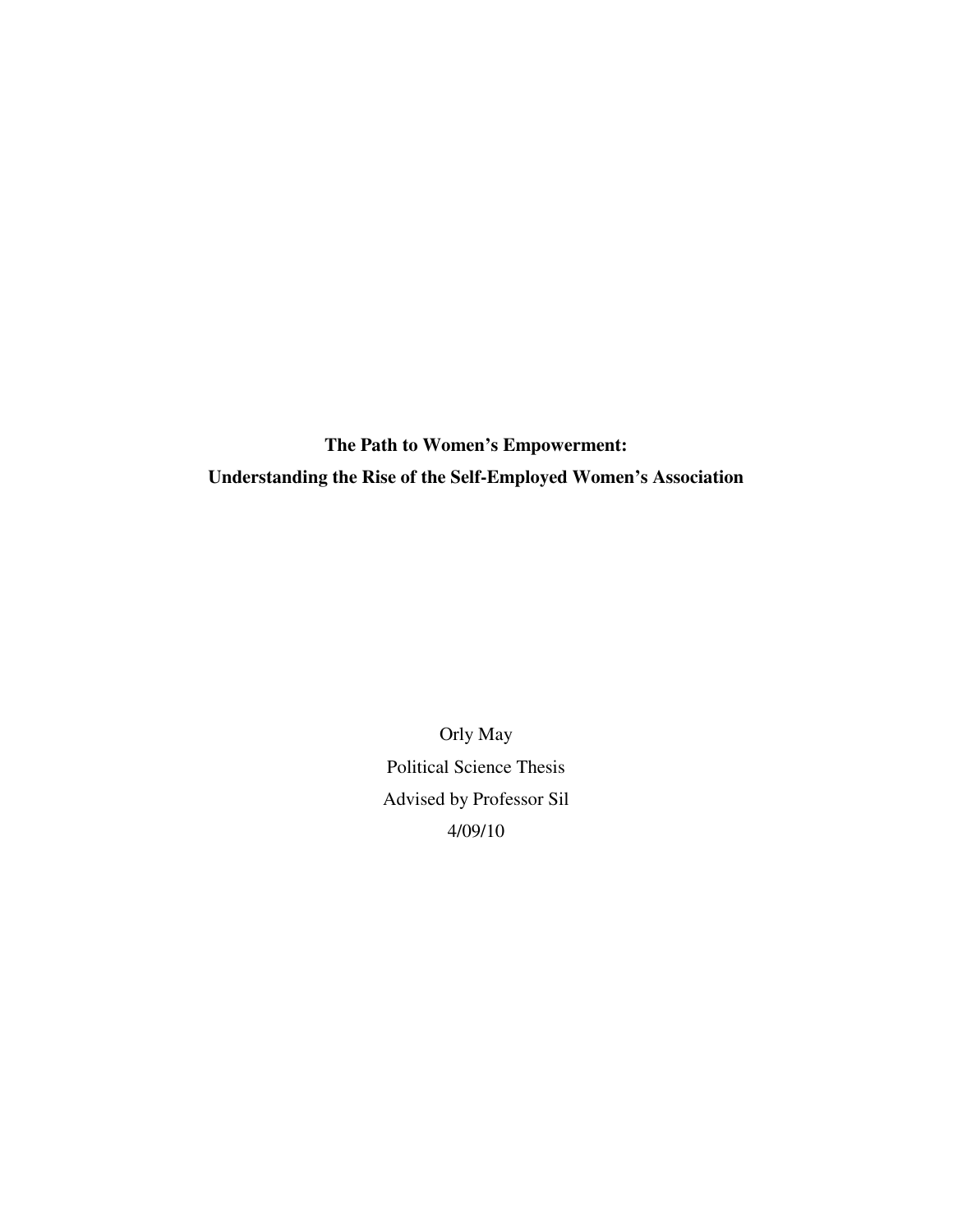# TABLE OF CONTENTS

| I.  |                                                                                  | 3 |
|-----|----------------------------------------------------------------------------------|---|
| II. |                                                                                  |   |
|     |                                                                                  |   |
|     |                                                                                  |   |
|     |                                                                                  |   |
|     |                                                                                  |   |
|     |                                                                                  |   |
|     |                                                                                  |   |
|     |                                                                                  |   |
|     |                                                                                  |   |
|     |                                                                                  |   |
|     |                                                                                  |   |
| IV. |                                                                                  |   |
|     |                                                                                  |   |
|     |                                                                                  |   |
|     |                                                                                  |   |
|     |                                                                                  |   |
|     |                                                                                  |   |
|     |                                                                                  |   |
|     |                                                                                  |   |
|     |                                                                                  |   |
| V.  |                                                                                  |   |
|     |                                                                                  |   |
|     |                                                                                  |   |
|     |                                                                                  |   |
|     | Phase 2: Creating a Common Identity and Shared Purpose: Framing the Movement. 43 |   |
|     |                                                                                  |   |
|     |                                                                                  |   |
|     |                                                                                  |   |
|     |                                                                                  |   |
|     |                                                                                  |   |
|     |                                                                                  |   |
|     |                                                                                  |   |
|     |                                                                                  |   |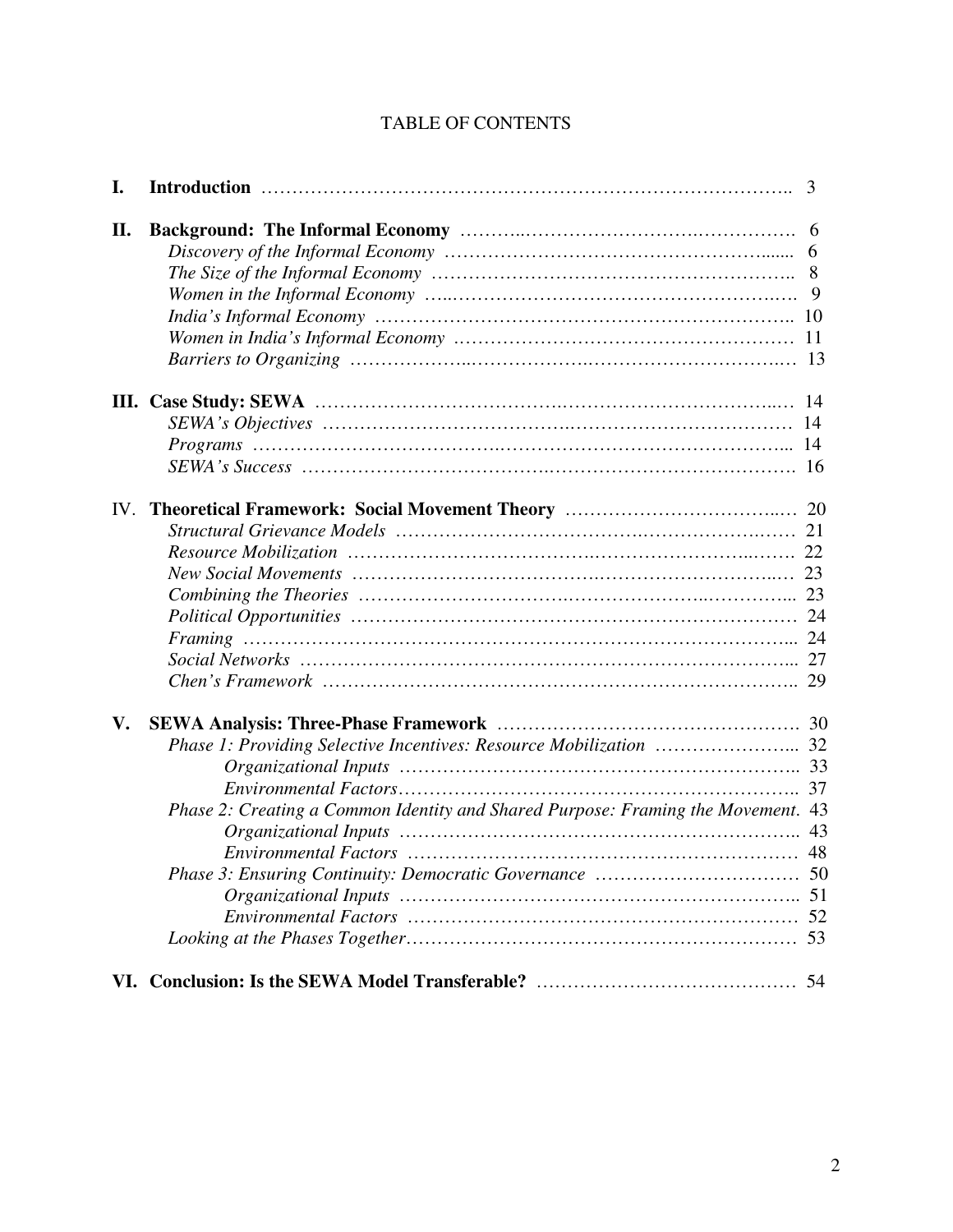*"Gender equality will not only empower women to overcome poverty, but also their children, families, communities and countries. When seen in this light, gender equality is not only morally right – it is pivotal to human progress and sustainable development."* 

- State of the World's Children,  $2007<sup>1</sup>$ 

# **I. Introduction**

Women have generally been labeled recipients of development projects – passive bystanders of complex political, economic, and social interactions. Yet women are not only recipients – they are agents of development. Whether at the individual level, in the household, at the workplace, or in the government, their empowerment creates a domino effect of change. Empowered women are more likely to have fewer children and at an older age, marry later and less likely to have HIV/AIDS or die at childbirth.<sup>2</sup> Further, they are more likely to allocate household resources to ensure their children receive proper health care, education, and nutrition. At the national level, empowered women are more likely to create policies that address the particular experiences of women and children.<sup>3</sup> Women's empowerment is then not only necessary as a way for women to lift themselves out of poverty and experience the rights they deserve as human beings, but it also serves a vehicle for breaking the cycle of poverty and ensuring more holistic development.

Naila Kabeer, a professorial fellow at the Institute of Development Studies at the University of Sussex, offers an insightful explanation of women's empowerment. Kabeer sees empowerment as "the process by which those who have been denied the ability to make strategic

-

<sup>&</sup>lt;sup>1</sup> United Nations Children's Fund (UNICEF). A State of the World's Children 2007. (New York: 2006): vii.

<sup>&</sup>lt;sup>2</sup> Grown, Caren, Geeta Rao Gupta, and Aslihan Kes. Taking Action: Achieving Gender Equality and Empowering Women. (London: Earthscan, 2005)

<sup>3</sup> *Ibid*.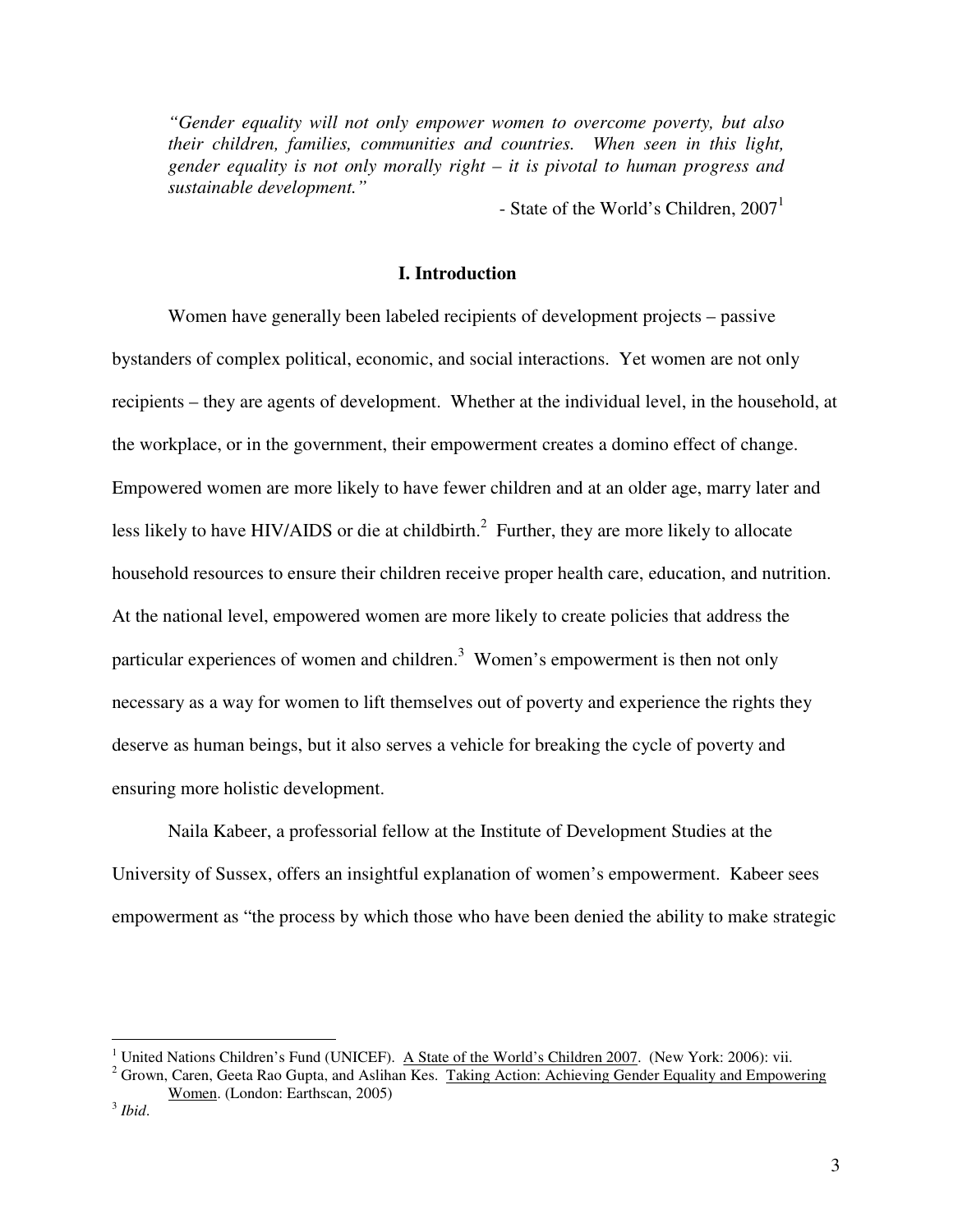life choices acquire such an ability."<sup>4</sup> She expands this understanding by specifying that "choice necessarily implies the possibility of alternatives."<sup>5</sup> She explains how disempowerment is intrinsically tied up to poverty since a lack of resources limits the ability to exercise meaningful choice. Apart from the debilitating economic restrictions, cultural, religious and political forces often pose additional challenges to women's empowerment.

The Self-Employed Women's Association (SEWA) in India, a union and movement for women in the informal economy started in 1972, has succeeded in empowering hundreds of thousands of women. Working towards its two goals of full employment and self reliance, SEWA has helped organize women into hundreds of cooperatives along trade lines, has helped provide crucial social services like healthcare, childcare, and access to water, and continues to expand its services responding to the needs of its members. Today, SEWA has over 1 million registered members.<sup>6</sup> Martha Chen, Professor of Public Policy at Harvard University and the Director of Women in the Informal Economy Globalizing and Organizing (WIEGO), explains, "there is simply no other organization in the world that has promoted so systematically and effectively the collective strength and voice of working poor women in the informal economy."<sup>7</sup> SEWA's accomplishment is particularly stirring as women workers in the informal economy are among the most exploited members of society, with little voice and minimal resources.

The main difference between workers in the formal and informal economy is that workers in the informal economy lack any form of labor or social protection. Across the developing world women find themselves disproportionately represented within the informal

<sup>&</sup>lt;sup>4</sup> Kabeer, Naila. "Resources, Agency, Achievements: Reflections on the Measurements of Women's Empowerment." *Development and Change.* Vol. 30 (1999): 436. 5 *Ibid.*, 437.

<sup>&</sup>lt;sup>6</sup> "About Us: SEWA's Structure." SEWA. http://www.sewa.org/About\_Us\_Structure.asp [April 9, 2010]

<sup>&</sup>lt;sup>7</sup> Chen, Martha. "Self-Employed Women: A Profile of SEWA's Membership." (SEWA Academy: Ahmedabad, 2006): 104.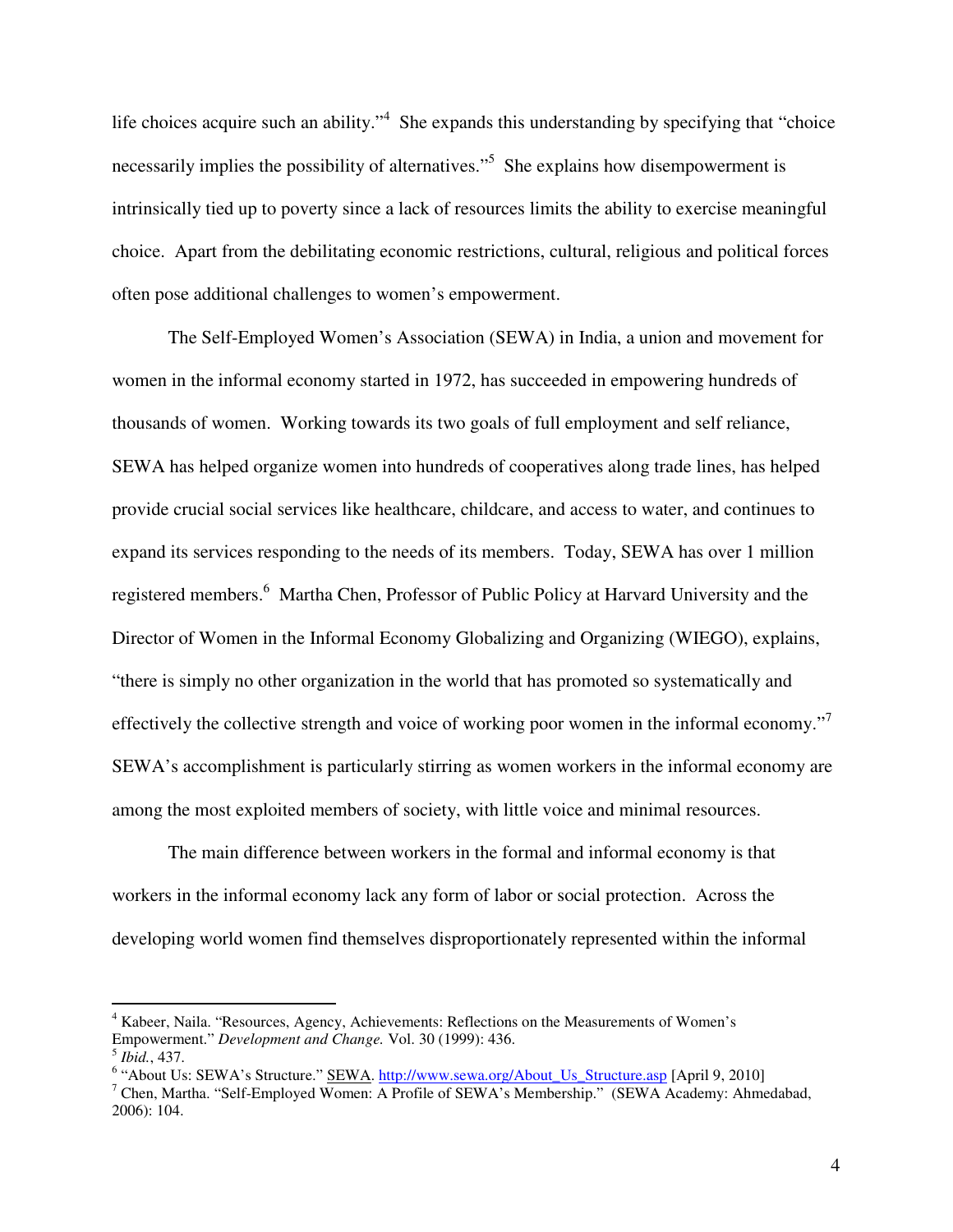economy. In India 94% of working women are in the informal sector.<sup>8</sup> Women in this sector work relentlessly yet do not see substantial returns from to their labor as they face exploitation at every level. SEWA has worked successfully to counter those trends.

SEWA's remarkable success juxtaposed with the fact that no other organization in the world has been able to do the same, naturally leads to the question – what enabled SEWA to emerge so successfully? Specifically, what organizational or environmental factors enabled SEWA to succeed? Answering this question will shed light on whether the SEWA movement can transfer successfully across borders. And if so, what key lessons can it provide on how to develop a movement of women workers in the informal economy so that women across the globe can reach empowerment.

Drawing on a comprehensive literature review of social movement theory, I propose a three-phase framework to explain SEWA's successful emergence. Critically important was SEWA's ability to 1) provide selective incentives for women to act collectively, 2) create a common identity and shared purpose among its members, and 3) ensure continuity of the movement. Each phase depends on both organizational inputs and environmental factors. In developing this framework, I contend that since SEWA's organizational inputs can be implemented in other context, SEWA's transferability depends on the existence of at least some supportive, or at least not hostile, environmental factors.

The following section, section II, will explore the informal economy, providing the background to understanding the significance of SEWA's success. It will address the discovery of the informal economy, an overview of global trends, women's role in it, and a more specific discussion of the informal economy in India. Section III then offers an overview of SEWA, examining its history, its objectives, the programs it offers, and an analysis of its success. Section

<sup>8</sup> Chen, *Mainstreaming Informal Employment,* 16.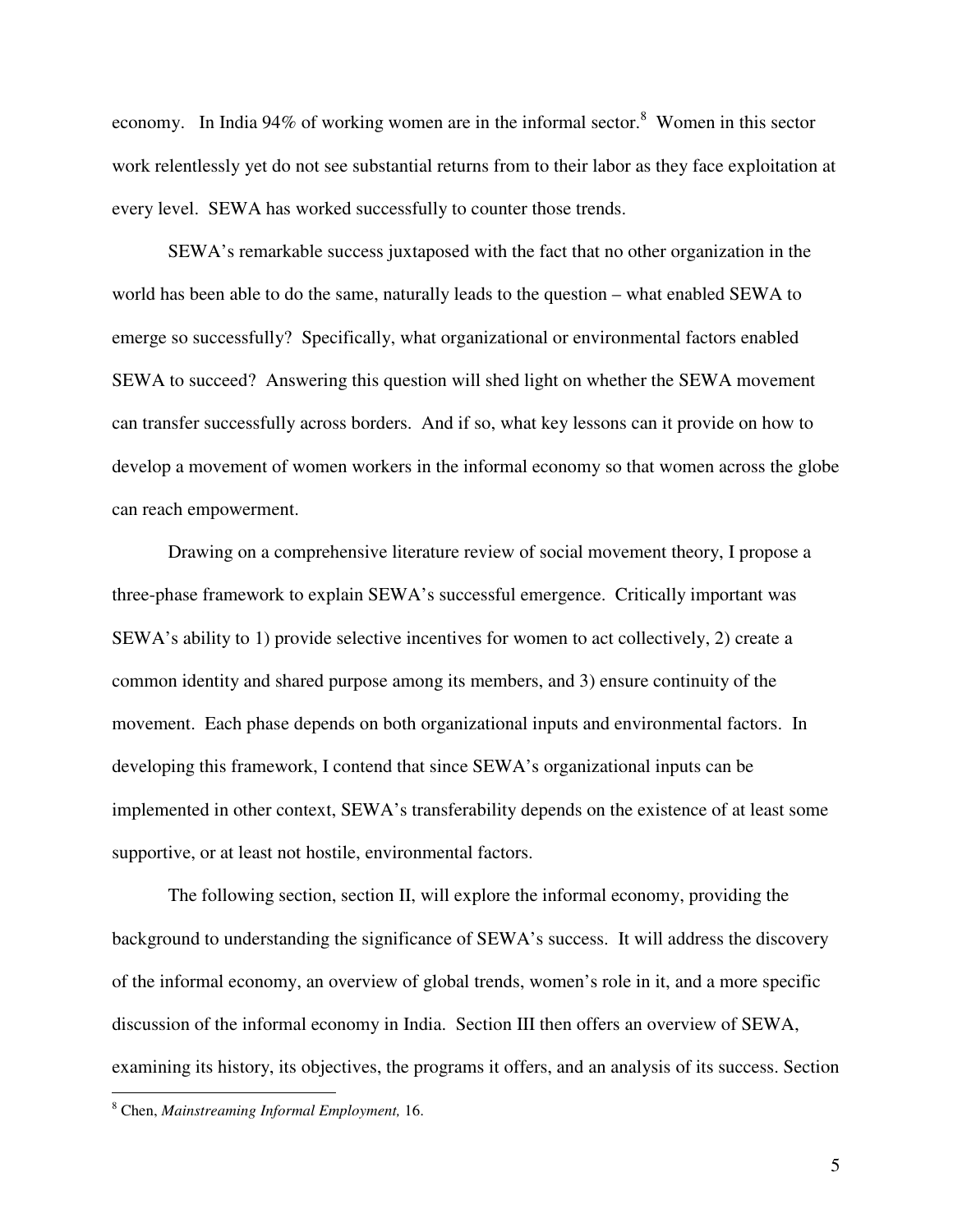IV provides a literature review of social movement theory and considers competing approaches on what factors enable a social movement's success. Section V draws on those theories to explain SEWA's success. Specifically, in the section I will propose a three-phase framework that depends on both organizational inputs and environmental factors. Finally, using the framework from the section before, section VI discusses whether the SEWA movement can effectively be transferred to trigger social moments around the world. The section also discusses a weakness of the model along with the critically new perspective the framework offers.

### **II. Background: The Informal Economy**

To understand SEWA and its significance we must first understand the informal sector and women's role within it, both in general and in India. The informal workforce ranges from highly visible in society to essentially invisible. On the more visible side are those working on the streets, including, among others, street vendors, garbage collectors, bicycle peddlers, and rickshaw pullers. Slightly less visible are those working in small factories or workshops repairing bicycles, making furniture, dying clothes, tanning leather, embroidering garments, or sorting and selling cloth, paper, and metal waste. The least visible informal workers are those selling or producing goods from their home, the majority of which are women. $\degree$  These home workers include, among others, garment makers, embroiderers, cigarette rollers, kite makers, and paper bag makers.<sup>10</sup> While the activities in the informal economy are incredibly diverse, most informal workers "share one thing in common: the lack of formal labor and social protection."<sup>11</sup>

*Theoretical Understandings of the Informal Economy* 

<sup>&</sup>lt;sup>9</sup> Chen, Martha, Joann Vanek, and Marilyn Carr. Mainstreaming Informal Employment and Gender in Poverty Reduction. (London: The Commonwealth Secretariat, 2004): 14.

 $10$  "Women and Men in the Informal Economy: A statistical Picture." (Geneva: International Labor Office, 2002): 9. <sup>11</sup> *Ibid.*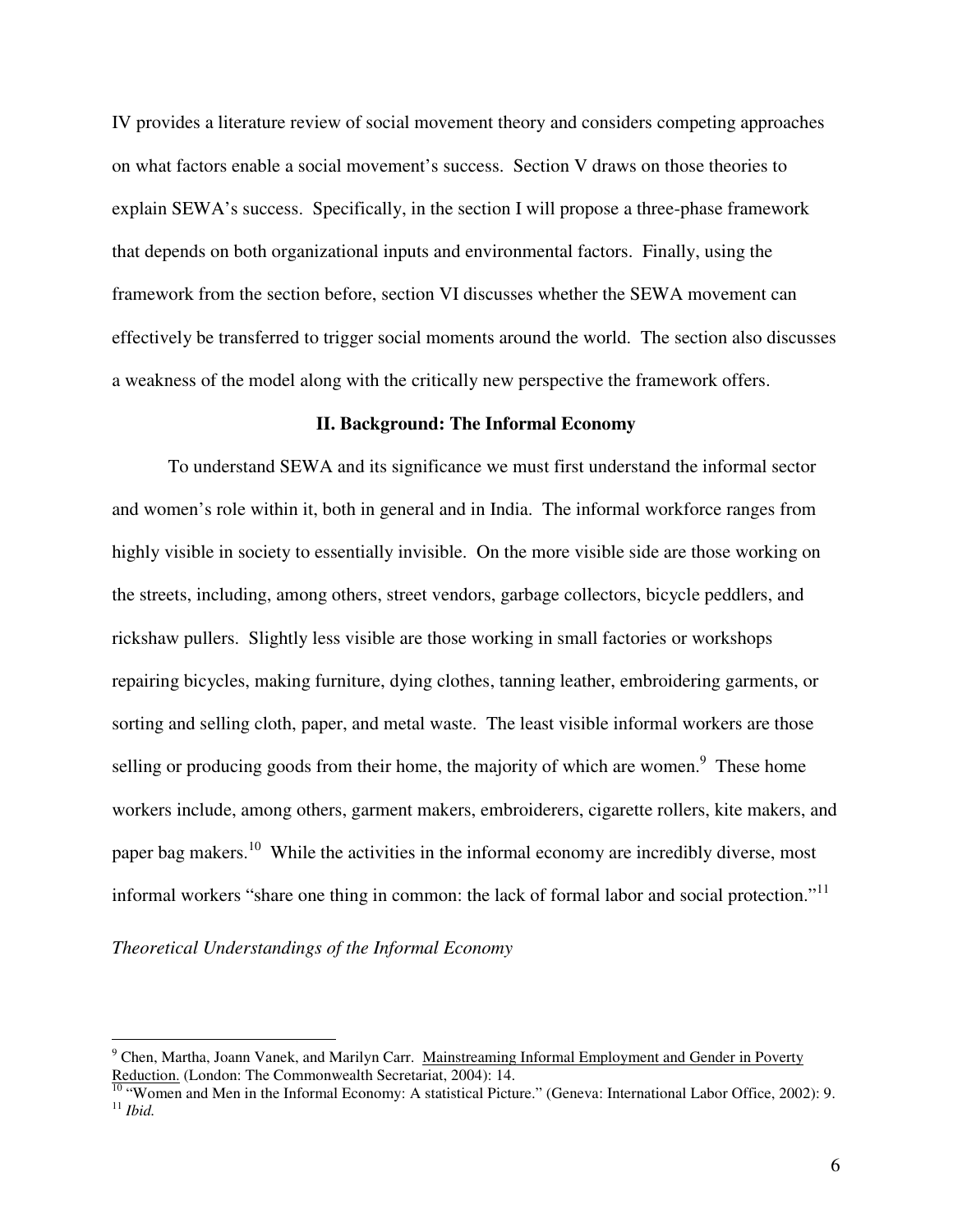Despite the prevalence of the informal sector, only recently did the informal sector become a recognized element of the economy. With the prominence of the Modernization Theory in the 1950s and 1960s, scholars held that with the right policies, traditional economies could be turned into modern ones.<sup>12</sup> In the process of modernization, street vendors, traders, small producers and the like would be fully absorbed into the modern economy and thus disappear. With this understanding classical economists encouraged urbanization in developing countries. However, contrary to what they expected, urbanization led to an increased rate of unemployment as the economy could not absorb the labor force migrating into the cities. Because of the growing unemployment, Keith Hart, a British economist, conducted a study of labor force in Accra, Ghana in  $1971$ <sup>13</sup> He discovered that "unemployment was a luxury that the poor could not and did not afford" – the "unemployed" were actually earning an income.<sup>14</sup> Unable to obtain jobs in the formal sector, individuals created new means to earn a living. Hart coined this part of the economy the "informal sector." The International Labor Organization (ILO) agreed with Hart's concept of the informal sector and proposed a dualist approach to the economy in a study they conducted in Kenya in 1972. The report put forth "the notion that the informal sector is comprised of marginal activities – distinct from and not related to the formal sector – that provide income for the poor and a safety net in times of crisis." Further, the report suggested that "the persistence of informal activities is due largely to the fact that not enough modern job opportunities have been created to absorb surplus labor.<sup>15</sup> However, as more people studied the informal sector, the dualist model became recognized as overly simplistic and static.

<sup>12</sup> *Ibid.,* 9.

<sup>13</sup> Chen, *Mainstreaming Informal Employment,* 16.

<sup>14</sup> Agarwala, Rina. *From Work to Welfare: Informal Workers' Organizations and the State of India*. (Princeton University Dissertation, 2006): 24.

<sup>15</sup> Chen, *Mainstreaming Informal Employment,* 17.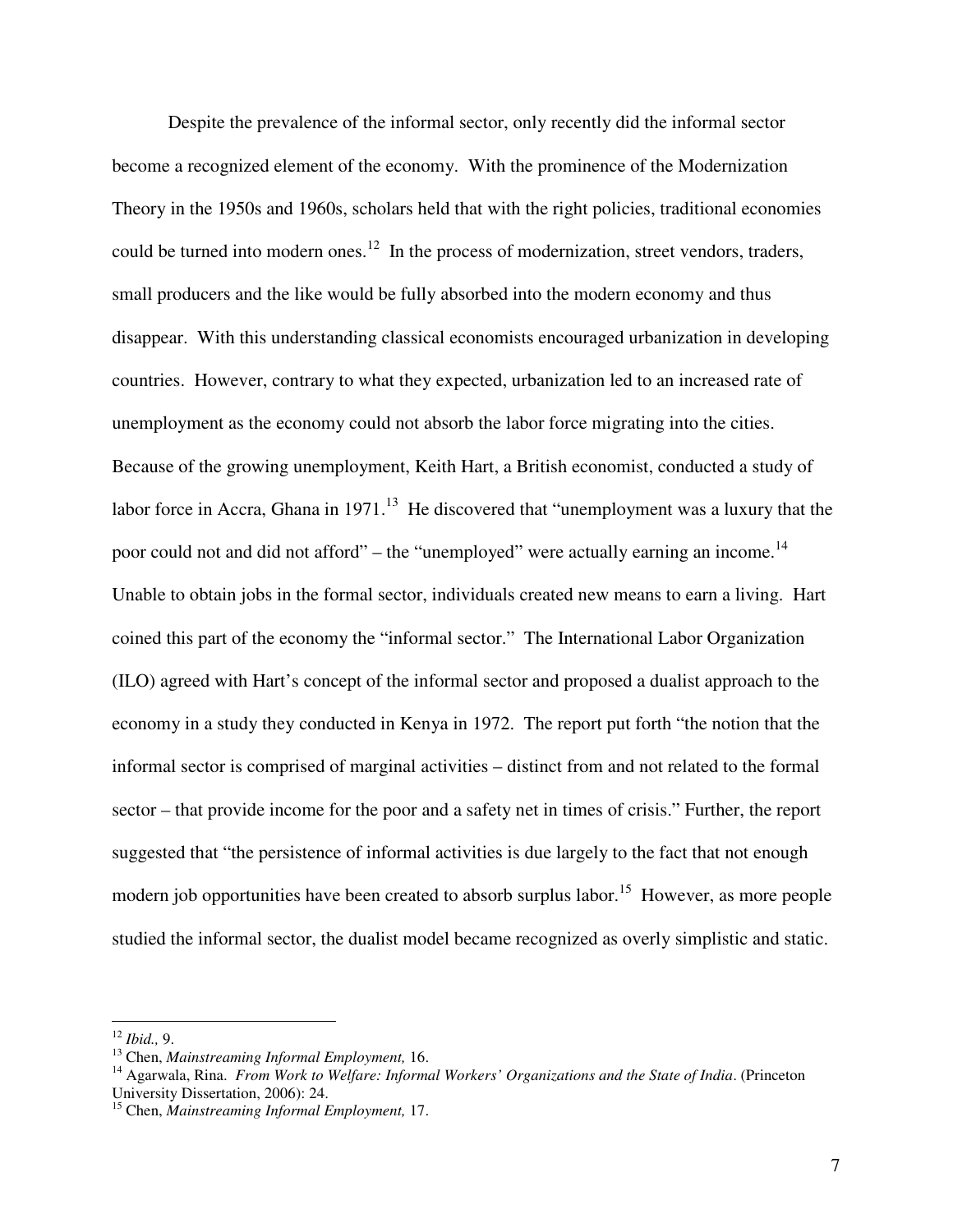Accordingly, the structuralist and legalist theories arose to replace it. Caroline Moser and Alexandro Portes proposed the structuralist approach in the late 1970s and 1980s. They argued that "the informal economy produces cheap goods and services that the formal economy relies on for its growth."<sup>16</sup> So unlike the dualist approach that sees the two sectors as unrelated, the structuralist theory sees them as "inextricably connected and interdependent."<sup>17</sup> Under this school of thought, the informal sector exists and continues to grow *because* of capitalist development. In the late 1980s Hernando de Soto put forth another approach to the informal sector – the legalist theory. Drawing on his work in Latin America, he argued that government's labor regulations are structured to favor the elite and exclude the masses.<sup>18</sup> The informal sector, he argued, arose as a creative response to avoid the bureaucratic obstacles of entering the formal sector. Accordingly, the informal sector will continue to exist as long as government regulations are excessively strict and costly.<sup>19</sup> Both strucutralist and legalist theories continue to help explain different elements of the informal economy. Indeed, contrary to the earlier beliefs, the informal economy has grown considerably over the years. Today scholars agree that the informal economy is a permanent phenomenon in developing countries and forms an essential component of their economies.<sup>20</sup>

### *The Size of the Informal Economy*

 Because of the relatively recent recognition of the informal economy, countries have yet to conduct regular surveys on the informal economy, creating a serious limitation in collecting measurements. However, the data available suggests that the informal sector comprises a major segment of developing countries' economies. In terms of employment, the informal sector

-

<sup>16</sup> Agarwala, *From Work to Welfare, 26*.

<sup>17</sup> Chen, *Mainstreaming Informal Employment,* 17.

<sup>18</sup> Agarwal, *From Work to Welfare,* 25

<sup>19</sup> Chen, *Mainstreaming Informal Employment* 17.

 $20$  Ibid., 22.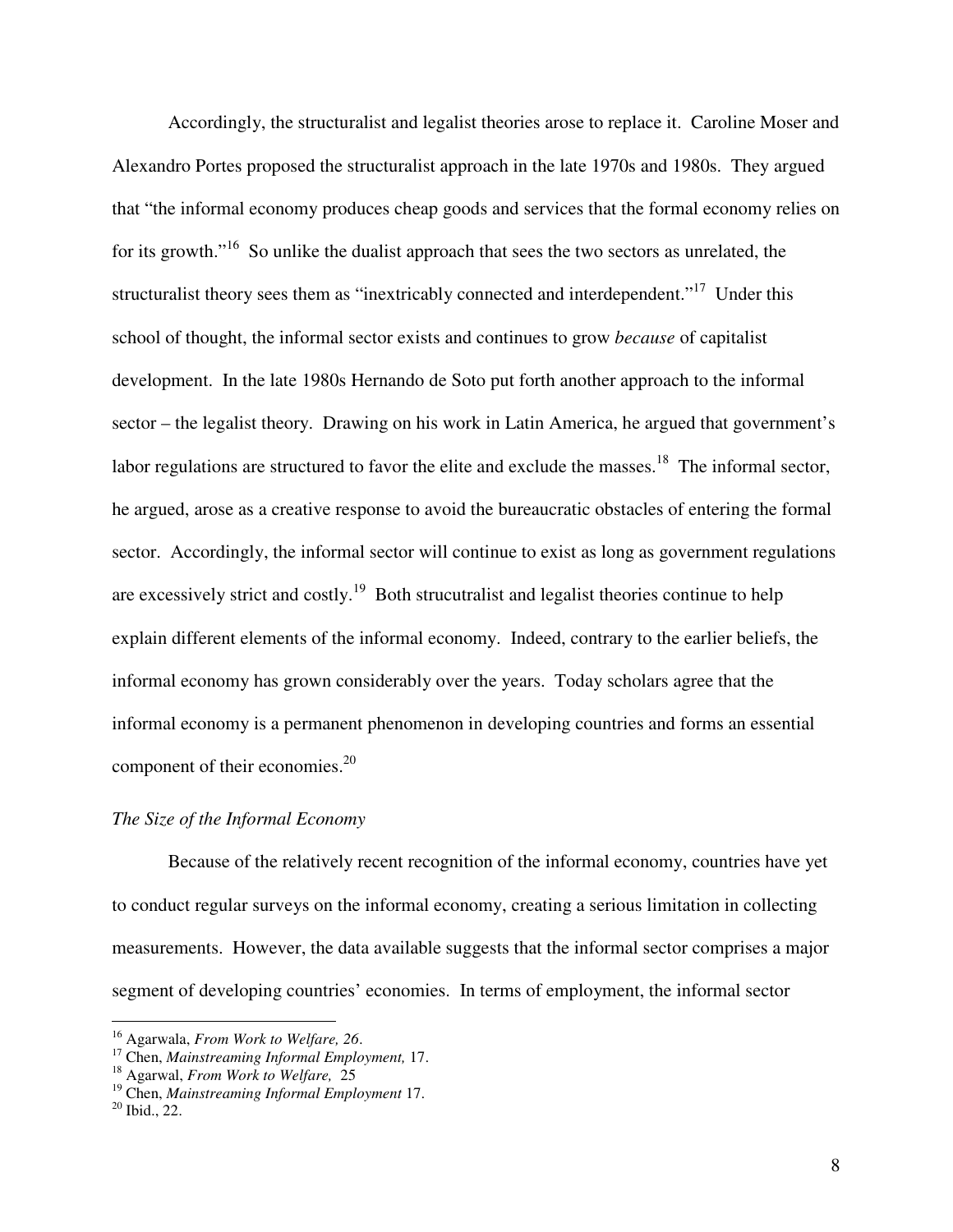accounts for 50 to 75 percent of non-agriculture workers, with sub-Suharan Africa and Asia on the higher end of the range and Latin America and North Africa on the lower end.<sup>21</sup> Another element to understanding the importance of the informal economy is its contribution to Gross Domestic Product (GDP). While data is not widely available and numbers vary, the informal sector seems to make up somewhere from 25 to 60 percent of GDP.<sup>22</sup> Even though these statistics are already high, Martha Chen, Professor of Public Policy at Harvard University and Director of Women in the Informal Economy Globalizing and Organizing (WIEGO), argues they should probably be higher since official statistics often ignore much of the market work women  $\mu$  do from their homes.<sup>23</sup> Understanding the magnitude of the informal sector is particularly important as "there is a link – although not a complete overlap – between working in the informal economy and being poor."<sup>24</sup> Understanding the informal sector is then critical to combating poverty.

### *Women in the Informal Economy*

In the developing world, women form an integral part of the informal economy. According to WIEGO, "other than in the Middle East and North Africa where 42 percent of women workers are in informal employment, 60 percent or more of women workers in the developing world are in informal employment (outside of agriculture)."<sup>25</sup> Breaking it down by region, in sub-Saharan Africa 84% of female workers are in the informal sector compared to 63% of male workers; in Latin America 58% of female workers compared to 48% of male workers, and in Asia 73% of female workers compared to 70% of male workers in the informal

 $21$  "Women and Men," 17.

<sup>22</sup> Ibid., 71.

<sup>23</sup> Chen, Martha. "Women in the Informal Sector: A Global Picture, the Global Movement." *SAIS Review*. Vol. 21, no. 1, (2001): 72.

 $24$  "Women and Men," 14.

<sup>&</sup>lt;sup>25</sup> "The Global Workforce: A Statistical Picture." Women in Informal Employment: Globalizing and Organizing. http://www.wiego.org/stat\_picture/ [April 9, 2010]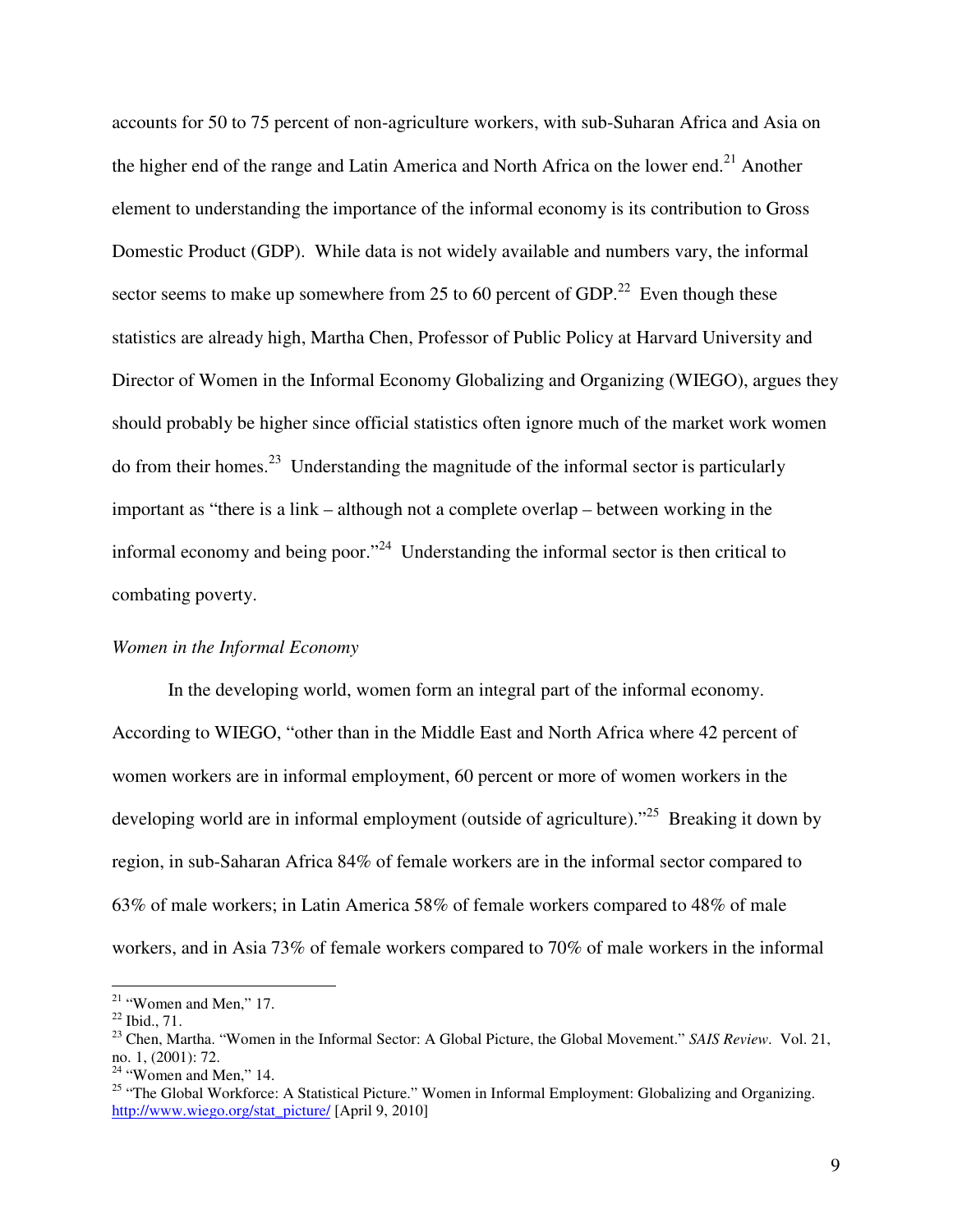sector.<sup>26</sup> Further, while the informal sector already consists of mainly poor workers and has a disproportionate number of women, the sector itself is segmented by gender. The men working in the informal sector generally have the higher earning jobs, while the women are left with the least profitable ones. Further, even when both engage in the same work, men tend to earn more than women.<sup>27</sup> Chen suggests possible explanations for the difference:

Men tend to have better tools of the trade, operate from better work sites/spaces and have greater access to productive assets and financial capital. In addition, or as a result, men often produce or sell a higher volume or a different range of goods and services… This is also because men are more likely to be heads of family businesses, while women are more likely to be unpaid contributing family members.<sup>28</sup>

Nitya Rao, a senior lecturer in gender analysis and development at the University of East Anglia, further suggests that the gender division in the informal sector has to do with the division of labor in the household.<sup>29</sup> She argues that this division restrains women's time as well as control over resources, thus limiting the opportunities women have. While, as noted above, a link exists between work in the informal sector and poverty, the segmentation of the informal sector makes that link much stronger for women.<sup>30</sup>

### *India's Informal Economy*

To better understand the context in which SEWA emerged, we must understand the specifics of India's informal sector, or the unorganized sector as it is called there. Just as in the rest of the developing world, the informal sector plays a critical role in the Indian economy. When agricultural workers are included, 93% of the labor force (370 million workers) is in the

-

<sup>&</sup>lt;sup>26</sup> "The Global Workforce: A Statistical Picture." http://www.wiego.org/stat\_picture/

<sup>27</sup> Chen, *Mainstreaming Informal Employment,* 39-40.

<sup>28</sup> Chen, *Mainstreaming Informal Employment,* 40.

<sup>29</sup> Rao, Nitya. "Empowerment through Organisation: Women Workers in the Informal Sector." *Indian Journal of Gender Studies* Vol 3, no. 2 (1996): 172.

 $30$  "Women and Men," 14.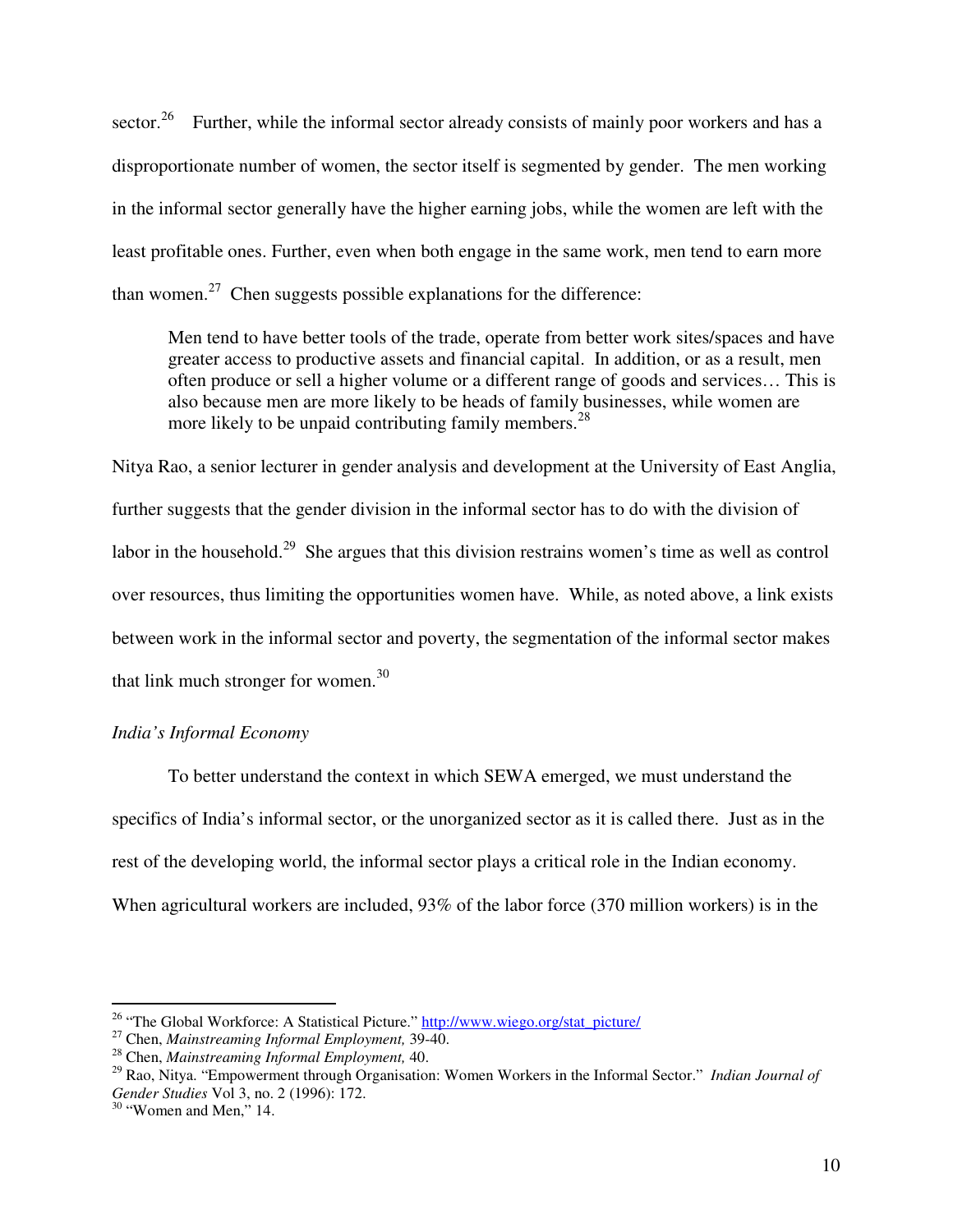informal sector.<sup>31</sup> Further, the informal sector is responsible for around 60 percent of India's net domestic product (NDP).<sup>32</sup> Both in terms of employment and production, the informal sector is indeed a critical and central component of India's economy.

While the informal sector is central to India's economy, informal workers fare considerably worse than formal ones. Informal workers have a much higher illiteracy rate (30 percent compared to 7 percent for formal workers), and while 60 percent of formal workers are covered by the Provident Fund, India's social security, only 4 percent of informal workers are. Most strikingly, according to one study, on average a formal sector worker earns four to five times more than worker in the informal sector.<sup>33</sup> Accordingly, as suggested above, a strong overlap between work in the informal employment and poverty likely exists.

### *Women in India's Informal Sector*

As in other developing countries, women play an integral part of India's informal sector. Of the women in the labor force in India, 96 percent are in the informal sector.<sup>34</sup> On the other hand, 92 percent of the male labor force is in the informal sector, showing a disproportionate representation of women in the sector.

 While women working in the informal sector have seen returns to their labor, their work is generally harsh and insecure, making them increasingly vulnerable. Rao discusses the wretched conditions women face in home-based work in the informal sector in India:

They receive low wages, have long and erratic working hours, and form a fragmented workforce, isolated, with no bargaining power, no effective legal protection and no recognition as workers. They are cheated by middlemen, given damaged, under-weighed

 $\overline{a}$ 

<sup>33</sup> Bhowmik, Sharit. "India: Labor Sociology Searching for a Direction," *Work and Occupation* Vol. 36, no. 2 (2009): 128.

 $31$  "Women and Men," 34.

 $32$  "Women and Men," 36.

 $34$  "Women and Men," 34.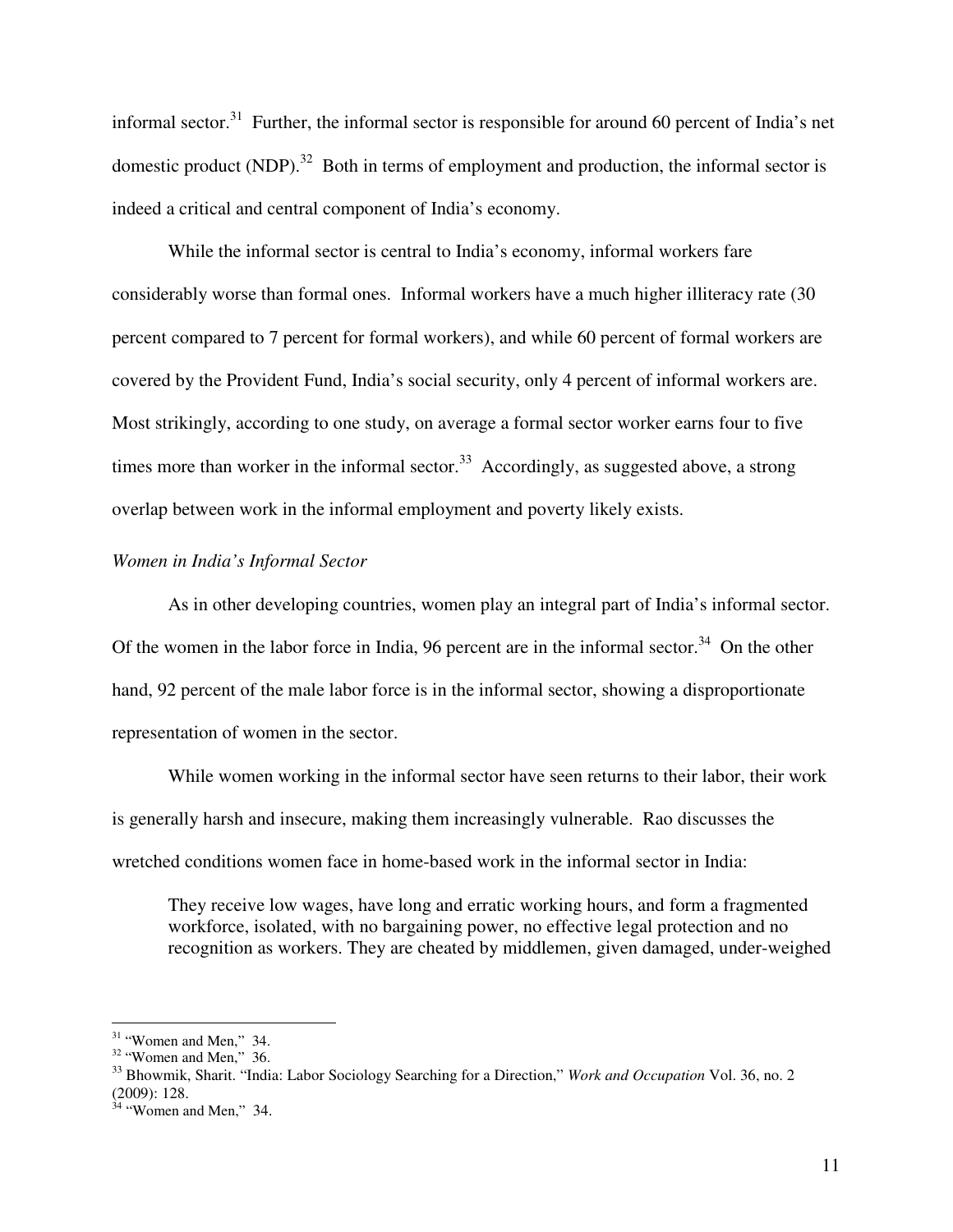materials, lack mobility and are prone to occupational health hazards, especially eye, hip and lung ailments. $35$ 

Women workers in the informal sector face constant risk and instability. Further, women workers in the informal sector lack access to credit, restricting their opportunities to invest in capital for their enterprise. Women's lives are indeed difficult in the informal sector – much more so than in the formal sector.

 While work in the informal sector is grueling, women face major obstacles if they want to move into the formal sector. Firstly, due to cultural inequalities, women's human capital is significantly lower than men's (evidenced by the disparities in average schooling and literacy rates), giving women fewer qualifications for entering the formal workforce. While there are some training opportunities to increase women's human capital, they are limited and where they do exist, women often do not have the time or resources to participate. An additional challenge women face is the gendered division of labor which forces women to manage all their childrearing and household responsibilities in addition to their participation in market work.<sup>36</sup> This leaves much less time for them to participate in a full-time, outside of the home, job. Additionally, a structural barrier to enter the formal sector is the bureaucracy that informal enterprises must go through to become recognized.<sup>37</sup> Workers in the informal sector generally only have a basic education and would not have the tools to navigate through the paperwork. Further the process comes with transaction costs and when workers in the informal sector have no access to credit, it becomes too expensive to carry out.<sup>38</sup> So while women may want to move into the formal workforce, significant cultural and structural barriers prevent them from doing so.

-

<sup>&</sup>lt;sup>35</sup> Rao, Nitya. "Empowerment through Organization," 172-173.

 $36$  Ibid., 175.

<sup>&</sup>lt;sup>37</sup> Sethuraman, S.V. "Gender, Informality and Poverty: A Global Review." A study with the World Bank and WIEGO. http://www.wiego.org/papers/sethcontents.html [April 9, 2010]

<sup>&</sup>lt;sup>38</sup> Sethuraman, S.V. "Gender, Informality and Poverty: A Global Review."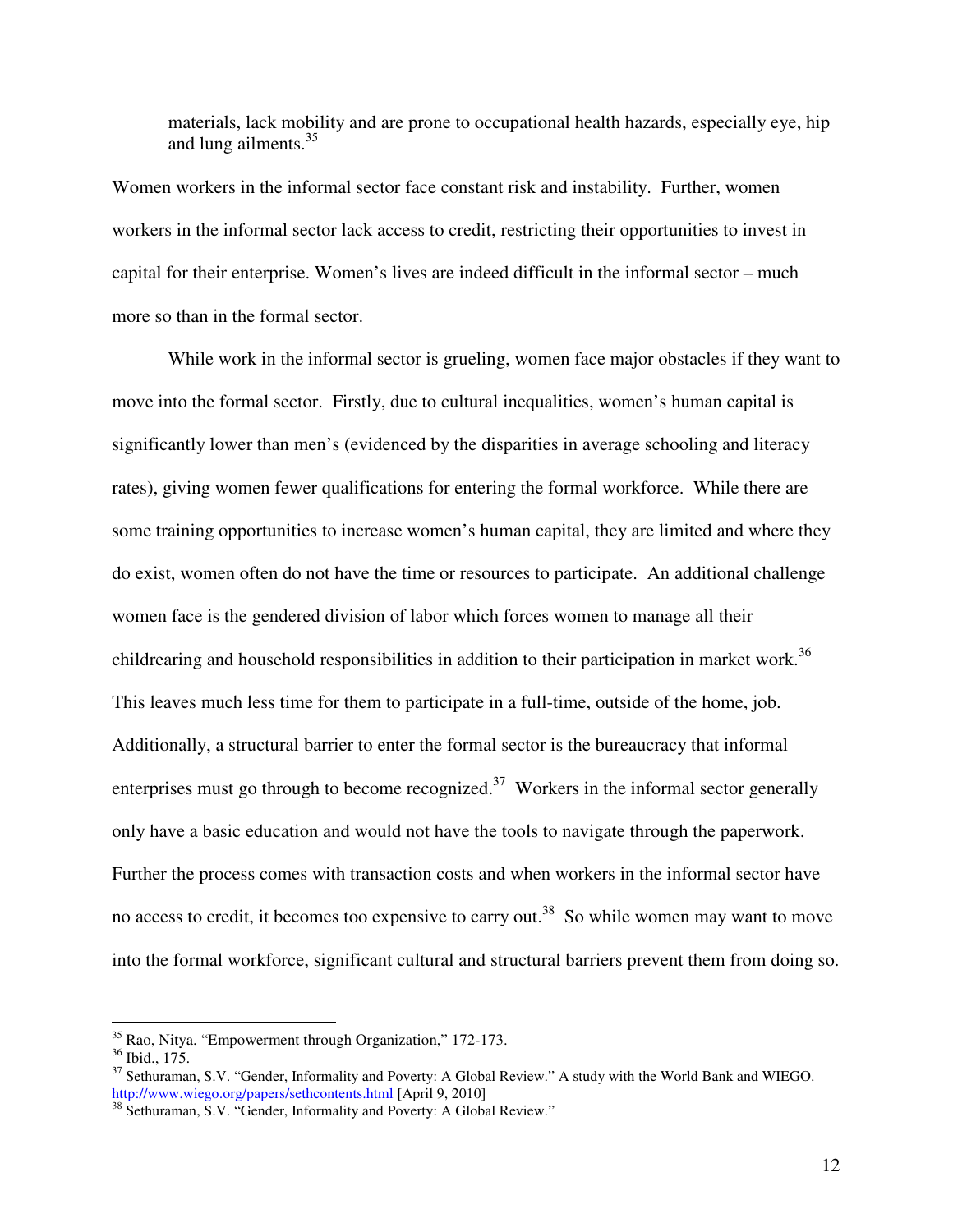Unable to move into the formal workforce, women are stuck in the informal sector and powerless to change their conditions within it.

## *Barriers to Organizing*

 In 1988 the National Commission on Self-Employed Women and Women in the Informal Sector, appointed by the Prime Minister, published the *Shramshakti* which for the first time detailed the lives of women in the informal sector. In it the Commission recognized the need to organize:

The National Commision has observed that the lack of organization in the informal sector is the root cause of exploitation of women workers… Individually women are not in a position to fight against low and discriminatory wages and exploitive work conditions as they lack bargaining power. Laws will also not be so flagrantly violated if workers are organized.<sup>39</sup>

Rao agrees with the finding and adds that "it is difficult for one woman to bring lasting change, but if whole groups of women begin to demand change, it is much more difficult for society to reject them altogether."<sup>40</sup> While organizing can potentially provide poor women workers the power to tackle the exploitive conditions of their employment, significant barriers to organizing exist. Partly, "women's double burden, patriarchal control, and exploitation as cheap labor" makes it difficult to for them women to organize.<sup>41</sup> Additionally, women lack resources and knowledge of legal entitlements.<sup>42</sup> Lastly, "women find it difficult to bargain for fear of losing whatever little they get."<sup>43</sup> These barriers, among others, have generally inhibited women workers around the globe from organizing. Yet, SEWA has risen above the barriers and

 $\overline{a}$ <sup>39</sup> National Commision on Self Employed Women. Shramshakti: Report of the National Commission on Self Employed Women and Women in the Informal Sector. (New Delhi: The Commsion,1988): 294.

<sup>40</sup> Rao, "Empowerment through Organization," 174.

<sup>41</sup> *Ibid*.

 $42$  *Ibid.* 

<sup>43</sup> *Ibid*.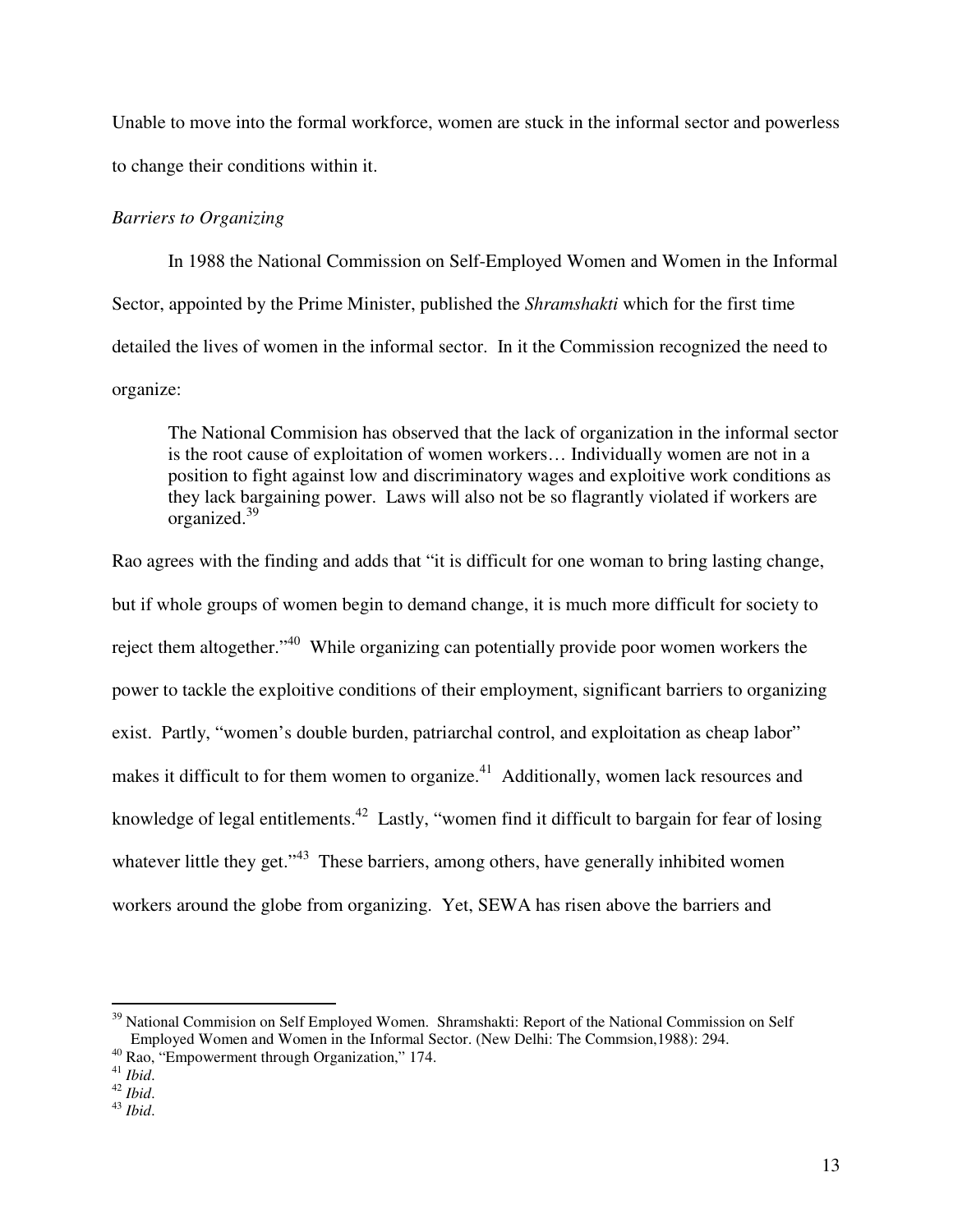effectively mobilized over 1 million women and successfully worked to improve the conditions of women in the informal sector.

### **III. Case Study: The Self Employed Women's Association**

In 1972 Ela Bhatt founded the Self Employed Women's Association (SEWA) as a trade union of self employed women. In registering as a trade union, SEWA faced major resistance because the Labor Department felt that since members had no employer SEWA did not fit the model of a trade union. After arguing that a union is not only for struggles against employers, but more importantly it is for the unity of workers, SEWA was finally registered as a trade union in 1972 with 320 members. Among its countless accomplishments, SEWA has organized hundred of cooperatives, including a bank, has helped provide better health care, child care, housing, and access to water, and has trained women to be leaders in their communities. SEWA has grown and expanded tremendously since its beginning more than 35 years ago. Today, it has 1,256,944 members spanning across 12 states in India.

### *SEWA's Objectives*

 $\overline{a}$ 

 SEWA's mission is to empower women by achieving the two goals of **full employment** and **self-reliance**. In this vein they focus on "eleven points" – seven focusing on full employment and four on self reliance. The issues they focus on come from their idea that –

FULL EMPLOYMENT requires that each woman has *employment* which generates sufficient *income* for living with security and dignity. This, in turn, requires *ownership* of productive assets; sufficient *nutrition*, and the fulfillment of other basic needs such as *health care, housing*, and *child care.* SELF-RELIANCE of each woman is achieved through *organizing* in groups, achieving *leadership* as a SEWA member, and *selfreliance* as a group aided by *education.<sup>44</sup>*

<sup>&</sup>lt;sup>44</sup> Chen, Martha. "Towards Economic Freedom: The Impact of SEWA." (SEWA Academy: Ahmedabad, 2005): 3.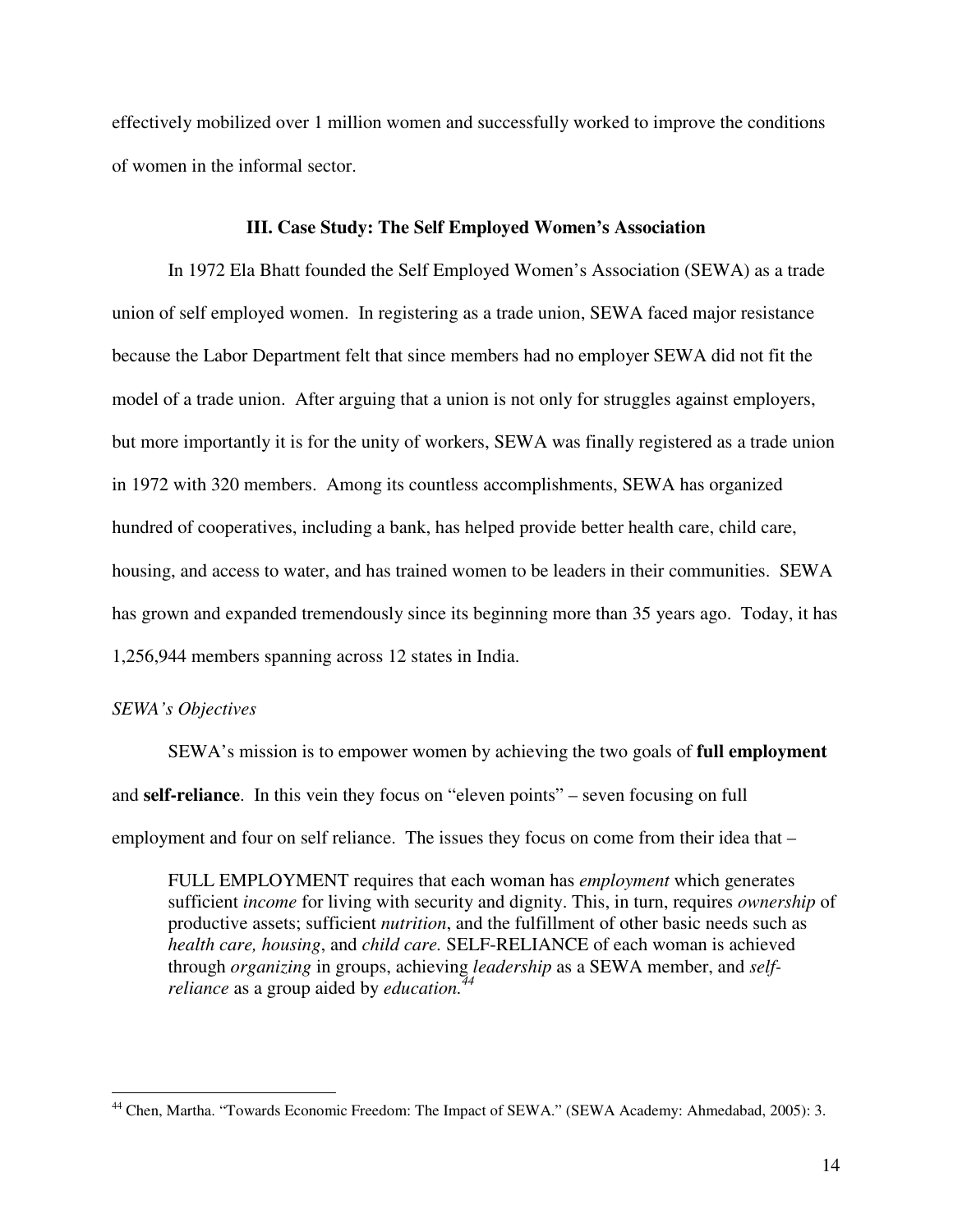SEWA's goals are indeed broad and far-reaching, covering all aspects of women workers' lives, and intended to come together to achieve women workers' true empowerment in society.

### *Programs*

 As discussed above, women workers in the informal sector face constant hardship – from poor access to health care, to increasing debt, to exploitation by contractors, to harassment by police. In order to confront the broad range of issues, SEWA helps organize women workers by trade, provides financial and social services, and advocates on behalf of SEWA members to local, national, and international officials.

*Organization.* SEWA helps organize women workers into trade groups, often helping them create cooperatives. They further help build their members' capacity through training on technical skills, leadership, and product development. These organizing services help empower working women by allowing them to demand higher wages, better prices, and better work conditions, and also by increasing their productivity.

*Financial and Social Support*. SEWA provides its members with both financial and social support. Through SEWA's cooperative bank (governed, owned, a run mainly by the members themselves) SEWA provides its members with access to low interest loans, the ability to develop savings accounts, and the opportunity to buy into various insurance schemes. Through several cooperatives and in some cases coordination with the government, SEWA offers its members a variety of social services, such as health care, child care, literacy courses, better housing and access to water.<sup>45</sup> By providing both financial and social support, SEWA helps increase their members' assets and therefore minimize their risk and vulnerability.<sup>46</sup>

<sup>&</sup>lt;sup>45</sup> Chen, "Towards Economic Freedom," 5.

<sup>46</sup> Chen, "Towards Economic Freedom," 5.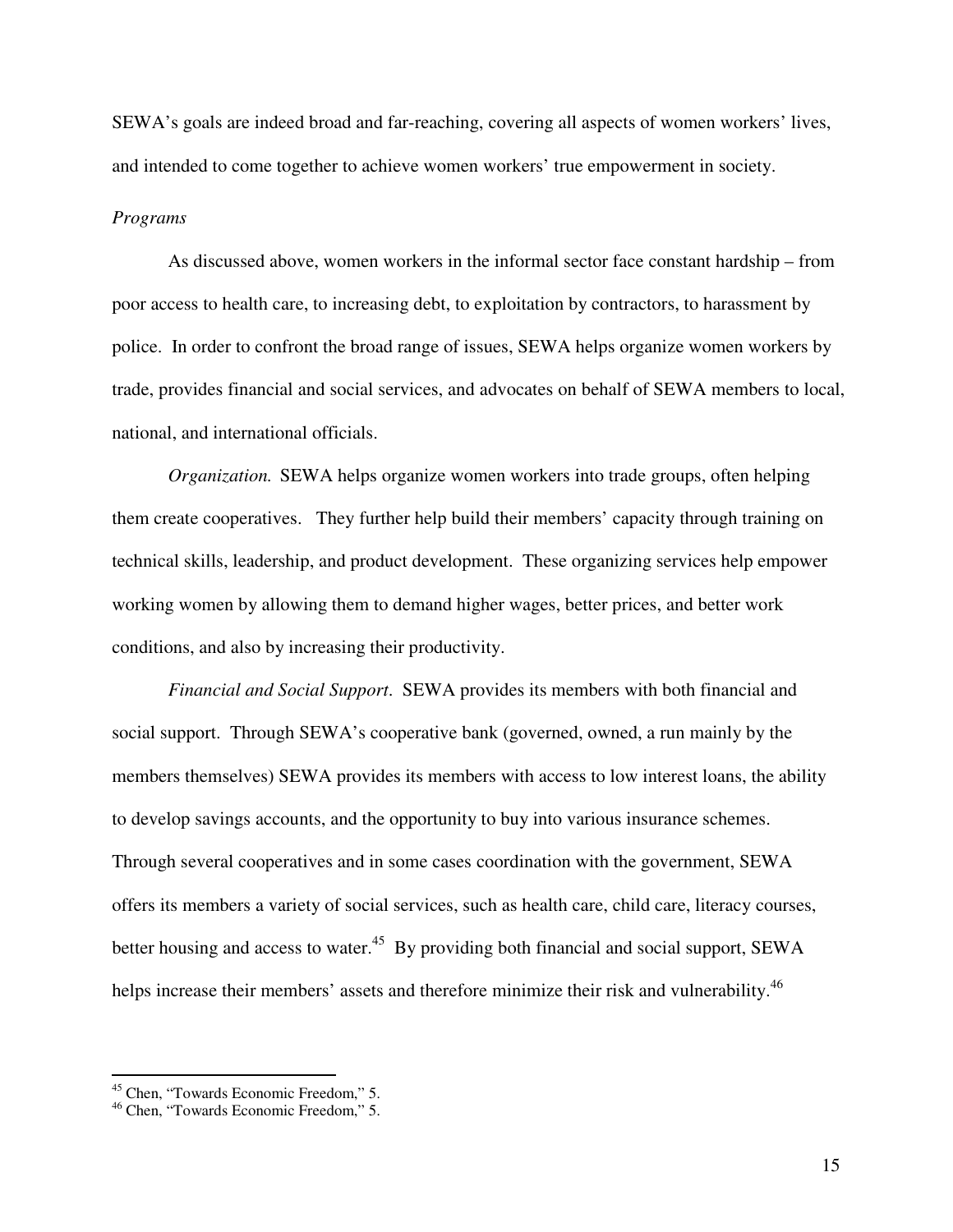*Advocacy.* Additionally, SEWA advocates on behalf of its members to local, national, and international bodies demanding changes in laws to take into account self-employed women's critical role in the labor force. In order to effectively achieve this goal, SEWA has extensive research and communications bodies. Their research body works on making connections between development or national policy and the individual lives of working women, as well as working to mainstream the often invisible work that women workers do in the informal sector  $\mu$ <sup>47</sup> Their communication body – through newsletters, magazines, videos, and the radio – works to illuminate audiences on the lives of self employed women workers.<sup>48</sup> Additionally, they have developed Exposure and Dialogue Programs (EDPs) to show and discuss the problems facing India's women workers' to influential global development leaders. Participation in an EDP, led Judith Edstrom, the Sector Manager for Social Development at the World Bank (at the time of her participation), to say, "up until now I felt that Gender Development is a part of Social Development, but I have understood that gender development is a *means* to social development."<sup>49</sup> Indeed the World Bank consulted SEWA as a valuable stakeholder when it prepared its 2009-2012 Country Strategy.<sup>50</sup> Through its advocacy efforts, SEWA has played an influential role in shaping local, national, and international laws and structures.

### *SEWA's Success*

 $\overline{a}$ 

 Eve Crowley provides a useful framework through which to evaluate the success of a membership-based organization of the poor. She suggests that key indicators of an organizations' success include achieving its stated objectives, growth in membership, and

<sup>&</sup>lt;sup>47</sup> "About Us." SEWA Research. http://www.sewaresearch.org/aboutus.htm [April 9, 2010]

<sup>48</sup> "About Us." SEWA Communication. http://www.sewaresearch.org/Communication/About\_us.asp [April 9, 2010] <sup>49</sup> "Exposure and Dialogue Programs: A Grassroots Immersion Tool for Understanding Poverty and Influencing Policy." (SEWA/World Bank, 2003): 14.

<sup>&</sup>lt;sup>50</sup> "Helping Poor Women Producers Access Markets." The World Bank. http://www.worldbank.org.in/WBSITE/EXTERNAL/COUNTRIES/SOUTHASIAEXT/INDIAEXTN/0,,contentMD K:21053736~pagePK:141137~piPK:141127~theSitePK:295584,00.html [April 9, 2010]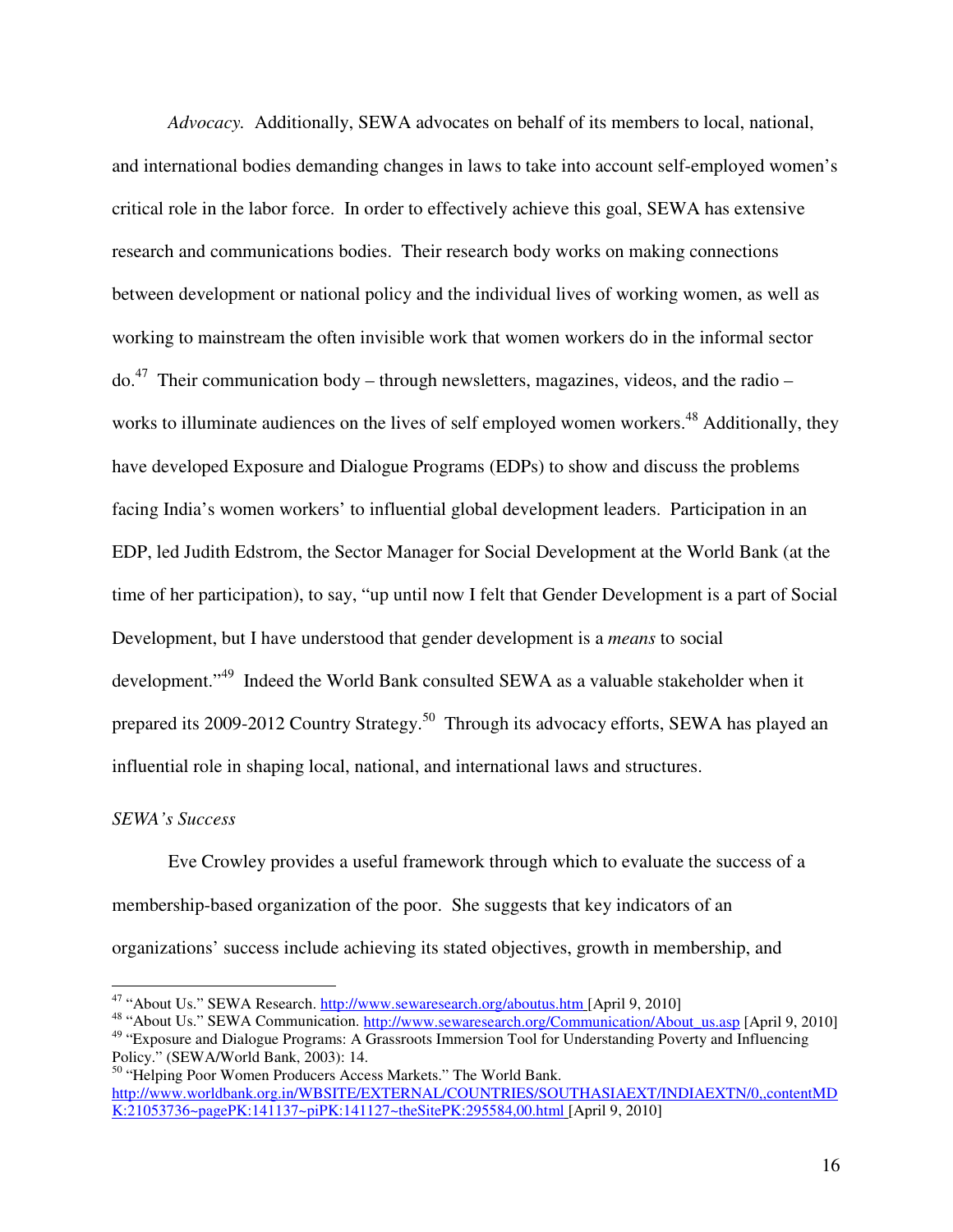improving the well being of its members.<sup>51</sup> According to these indicators measurements, SEWA has indeed achieved tremendous success as on organization.

*Achieving its Objectives.* In reaching its own goals – to empower self-employed women workers through *full employment* and *self reliance* – SEWA has succeeded. In 2005, Chen conducted a comprehensive evaluation of SEWA's efforts in which she demonstrates the remarkable impact SEWA has had. The study goes through each of SEWA's "eleven points" showing how SEWA members have benefited in that area. With regards to women's full employment, the data showed that, 50-75 percent of members reported increases in the regularity or security of work, 66-82 percent reported increases in income, members had twice the rate of savings as all non-SEWA women, ten times as many SEWA members had health insurance compared to the general population, and most members who leave children in SEWA day care centers reported increases in their children's health, and 93 percent of women who leave their children in SEWA day care centers experienced increased in their income.<sup>52</sup> In terms of SEWA's goal of its members' self reliance, the data demonstrated that 60 percent of members reported significant increases in self-confidence after SEWA trainings, and members felt an increase of  $10 - 25$  percentage points in household decision making power.<sup>53</sup> Evidently, SEWA succeeded with the first measurement.

*Membership Growth*. With a starting membership of 320 in 1973, SEWA's numbers have increased tremendously.<sup>54</sup> By 1981, SEWA's membership had increased by almost 20

-

<sup>&</sup>lt;sup>51</sup> Crowley, Eve, Stephen Baas, Paola Termine, John Rouse, Pamela Pozarny and Genevieve Dionne. "Organizations of the Poor: Conditions for Success." Membership-Based Organizations of the Poor. (Routledge: New York, 2007): 25.

<sup>52</sup> Chen, "Towards Economic Freedom," 55.

<sup>53</sup> Chen, "Towards Economic Freedom," 56.

<sup>&</sup>lt;sup>54</sup> "SEWA's Structure." SEWA Website. http://www.sewa.org/About\_Us\_Structure.asp [April 9, 2010]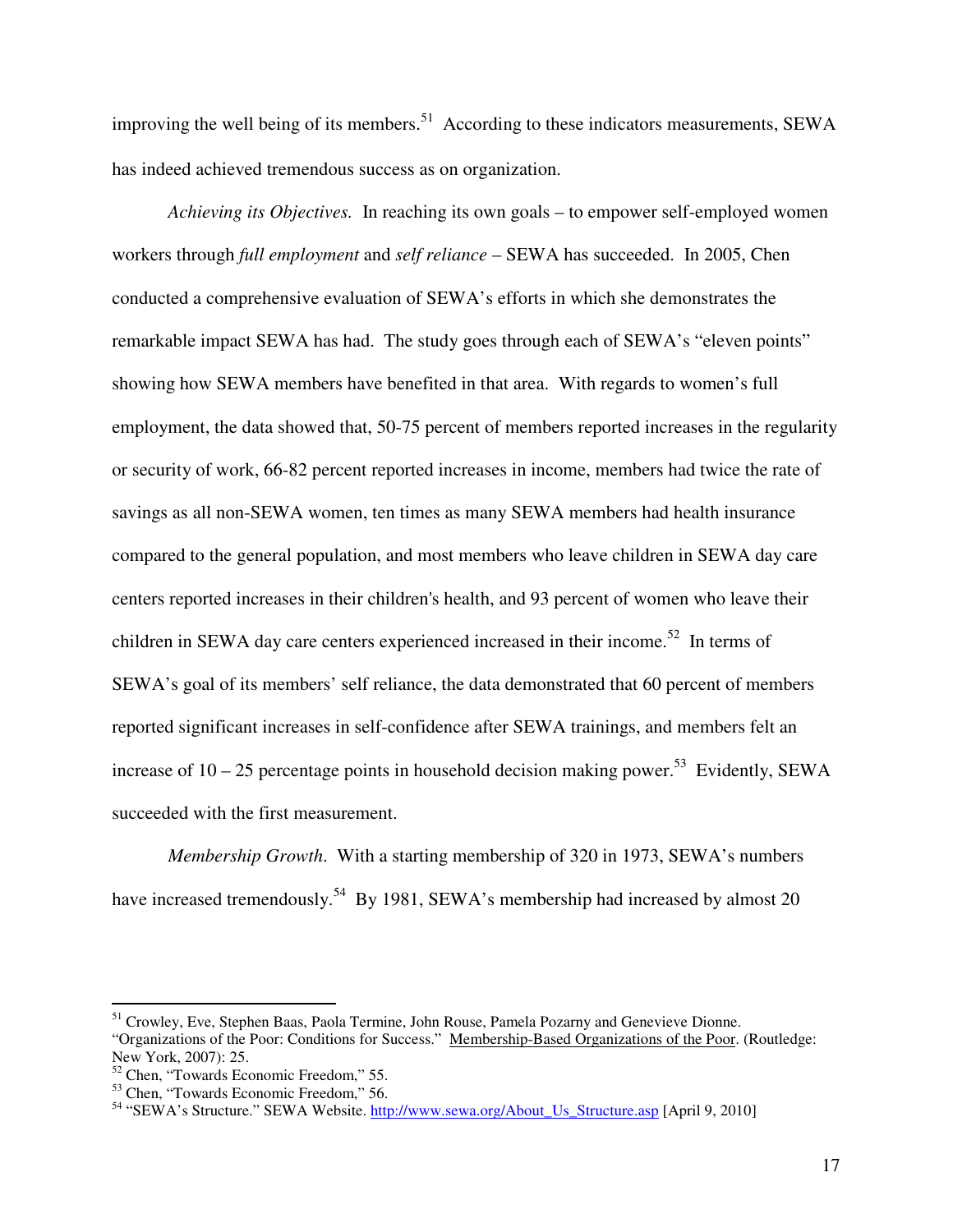times its original size, with  $6,087$  total members.<sup>55</sup> Further, in the past three five-year periods, their annual membership growth rate has averaged around  $25 - 35$  percent.<sup>56</sup> In 2009, it had 1,256,944 registered members across India.<sup>57</sup> Explaining its growth patterns, SEWA's website explains:

While the overall trend is upward, there have been periods of fluctuation over the past decade. Membership increases occurred as a result of campaigns which developed into mass movements in some rural districts, concrete gains from organizing of some categories of workers like vendors and home based workers and also because of support during crises.<sup>58</sup>

While 50 percent of its membership is based in the starting state of Gujarat, the other 50 percent are dispersed across 11 states.<sup>59</sup> Therefore, along the second measurement SEWA has also succeeded.

*Members' Well-Being.* Apart from the statistics discussed above that indicate an

improvement in well-being along certain factors, the vast amount of positive testimonies from

members demonstrates SEWA's role in improving members' well-beings. One member, Hansa-

ben, described the change in her life after joining SEWA:

My life, which hitherto was like poison, is suddenly worth living. I am honored and respected as a SEWA member wherever I go. I am also respected in my own house. Whereas earlier I was only Bhikha Moti's wife, I am now the authoritative Hansa-ben who takes major family decisions and has even managed to influence my husband to give up his vices. $60$ 

Hansa-ben's experience is by no means unique. At SEWA, "when women are asked about the

most important difference in their lives, they mention loss of fear, self confidence, speaking in

 $\overline{a}$ <sup>55</sup> "Annual Report 06: Self Employed Women's Association" (Shree Mahila SEWA Trust: Ahmedabad, 2006): 2. <sup>56</sup> Blaxall, John. "India's Self Employed Women's Association: Empowerment through Mobilization of Poor Women on a Large Scale." (The World Bank Group: Ahmedabad, 2004): 1.

<sup>57</sup> SEWA Bharat Annual Report 2008-2009. (10)

<sup>&</sup>lt;sup>58</sup> "SEWA's Structure." SEWA Website. http://www.sewa.org/About\_Us\_Structure.asp

<sup>59</sup> "SEWA Bharat Annual Report 2008-2009." 10. http://www.sewabharat.org/annualreport.pdf [April 9, 2010]

<sup>60</sup> Chen, "Towards Economic Freedom," 39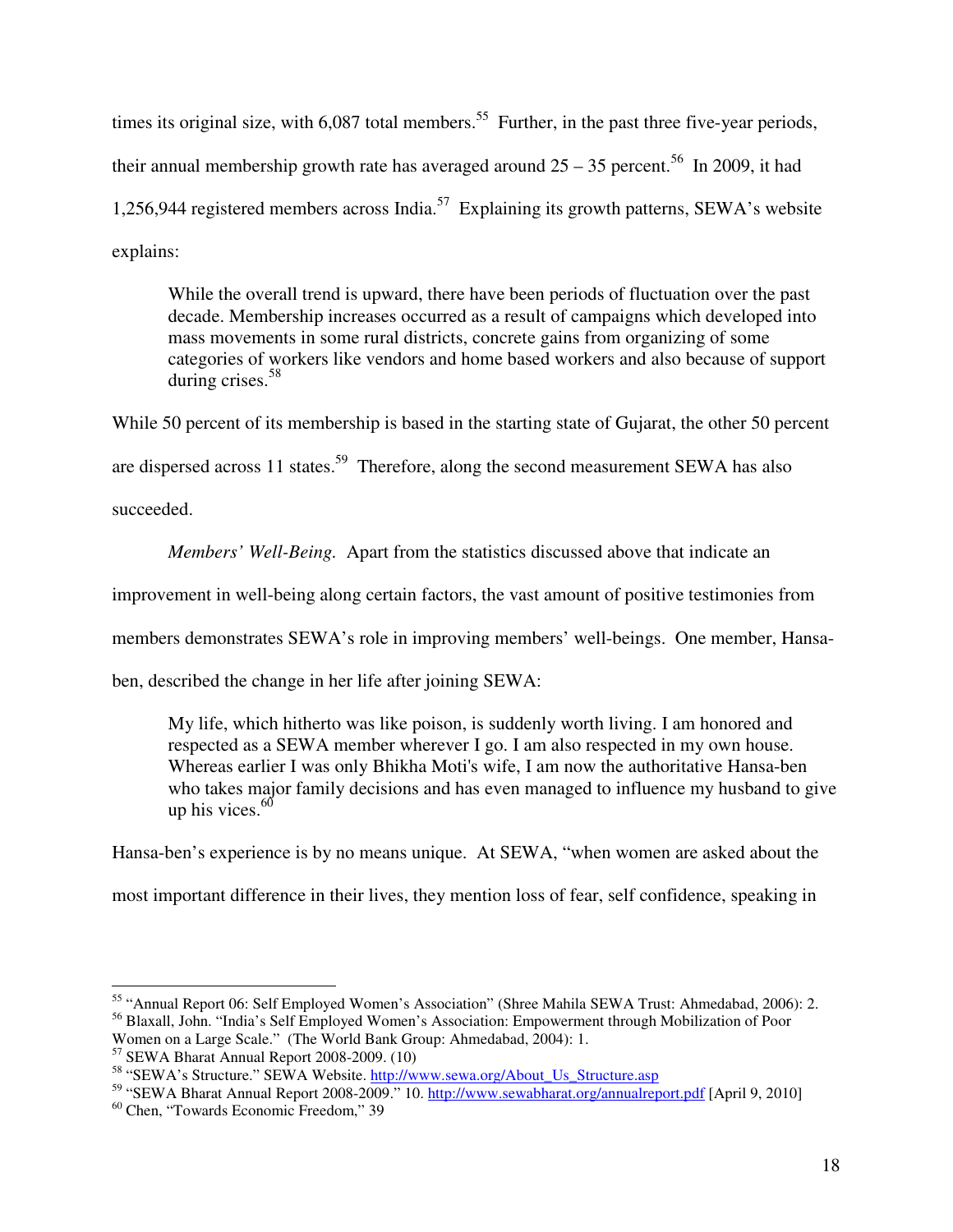public and holding their head held high."<sup>61</sup> SEWA has indeed improved the lives of so many

women workers and through its continued service provisions and advocacy work will continue to

do so.

*Looking Beyond its Members.* Another measurement of SEWA's success looks beyond

the lives of its members, to examining the betterment of the lives of the families and

communities belonging to SEWA women. Sumanben, a Datan Vendor, shares her story:

I had six children and brought them up selling *datans* (sticks for brushing teeth). But it was only when I was a grandmother that I learnt about our bodies and how to stay healthy…No one told us how to be healthy when I was young, but I share what I have learnt with my family, my neighbors and other SEWA members like myself.<sup>62</sup>

Her desire to teach, not only her children but her surrounding community, about nutrition is

indicative of the domino effect that her empowerment could have for future development.

Similarly, Chanchiben, an agricultural laborer, shares her story:

All we women know is work, work, work. Whatever has happened to us has happened. We can't change what we've been through. But we dream of better life for our children. That's why these crèches are so important for us. We leave our children at SEWA's crèches and go out to work with peace of mind, knowing they are safe. At the crèche my children have learnt many new things: they have learnt about animals and flowers and also new games. My eldest child is beginning to read. And, they are given things to eat that we cannot afford. Because of the crèches we can earn more and buy dal (lentils) and vegetables for the first time. We eat better.<sup>63</sup>

Here, a combination of factors could lead to sustainable development – the children's educations,

the children's health, Chanchiben's financial security, Chanchiben's health, and Chanchiben's

empowerment in general. By providing the space for her empowerment, SEWA, has helped her

children have better lives. While no study exists yet demonstrating SEWA's rippling effect in

<sup>&</sup>lt;sup>61</sup> Narrayan Deepa and Soumya Kapoor. "Beyond Ideologies: Creating Wealth for the Poor." (Arusha Conference. New Frontiers of Social Policy. 2005): 11.

<sup>62</sup> Chen, "Towards Economic Freedom," 39

<sup>63</sup> *Ibid.,* 30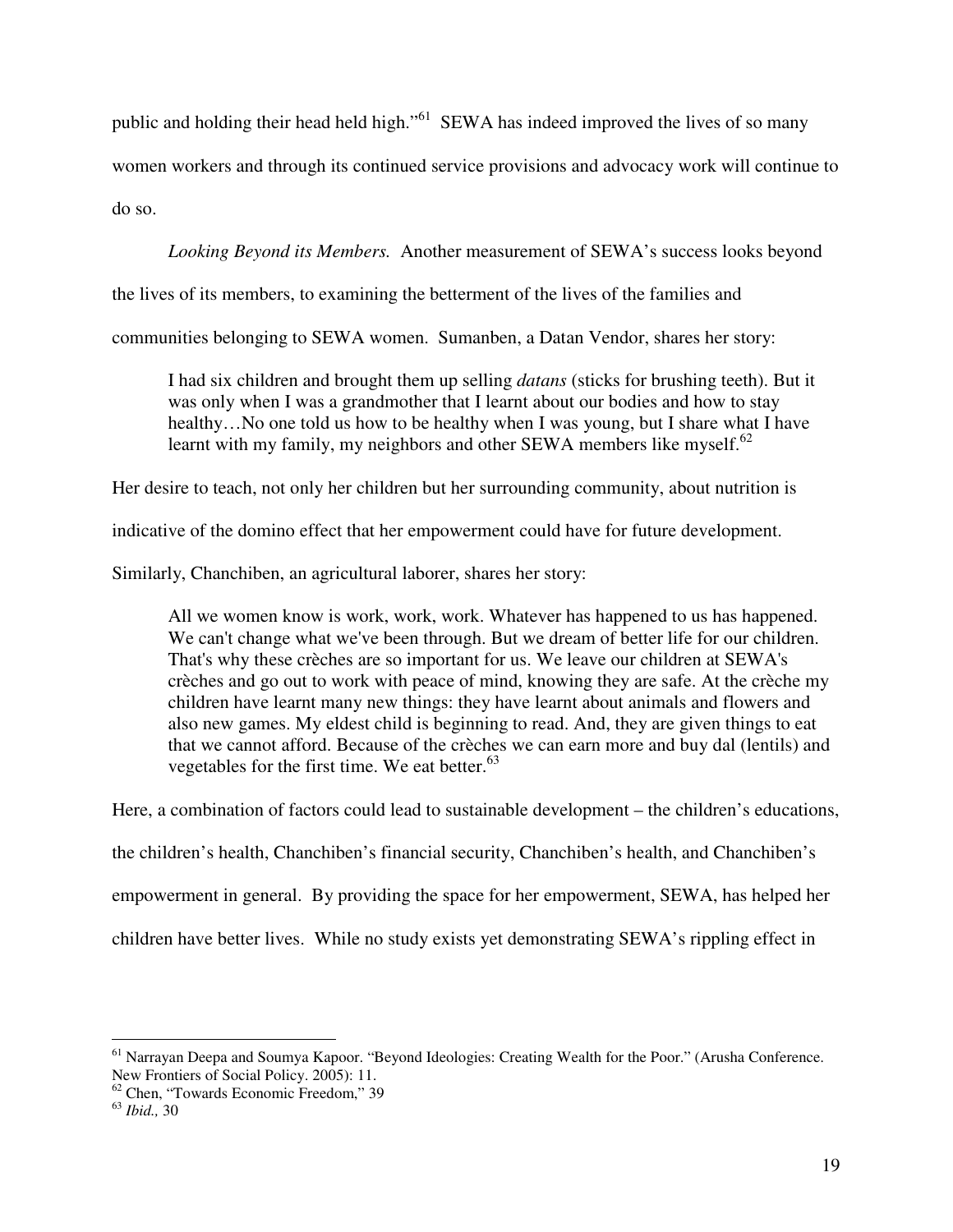numbers, these anecdotes demonstrate how SEWA's efforts have had a far-reaching impact. Changing the lives of women has meant bettering the lives of families and communities.

*Understanding SEWA's Success.* SEWA's remarkable success is indeed unique. SEWA was not only the first union of informal workers, but remains the largest today.<sup>64</sup> Chen ultimately puts it best when she states "there is simply no other organization in the world that has promoted so systematically and effectively the collective strength and voice of working poor women in the informal economy."<sup>65</sup> So, what enabled the SEWA movement to emerge and achieve such success? Previous scholars writing on SEWA have pointed to a variety of specific characteristics. John Blaxall in his report for the World Bank, points to four key factors in explaining SEWA's success – its leadership, flexibility, values, and organizing strategy. Rekha Datta in her 2003 article on SEWA attributed SEWA's success to the working women finding suitable strategies for themselves.<sup>66</sup> Nitya Rao in her analysis lists 14 factors from its training to how it handles internal conflict. While they all point to strategies that were very influential in SEWA success, they do not posit a framework through which to understand these strategies. In the next section, I will explore the literature on social movement theory which provides the tools through which to develop a theoretical framework for understanding SEWA's success.

### **IV. Theoretical Framework: Social Movement Theory**

To tackle the question of why poor women working in the informal sector effectively organized in India through SEWA, it becomes helpful to understand when and how people mobilize to affect change. Since the 1960s social movement theory has been trying to answer

<sup>&</sup>lt;sup>64</sup> Chen, Martha. "A Spreading Banyan Tree: The Self Employed Women's Association, India." (Canada: Coady International Institute, 2008): 26.

<sup>65</sup> Chen, Martha. "Self-Employed Women: A Profile of SEWA's Membership." (SEWA Academy: Ahmedabad, 2006): 104.

<sup>66</sup> Datta, Rekha. "From Development to Empowerment: The Self Employed Women's Association." *International Journal of Politics, Culture and Society* Vol. 16, no. 3 (Spring 2003): 365.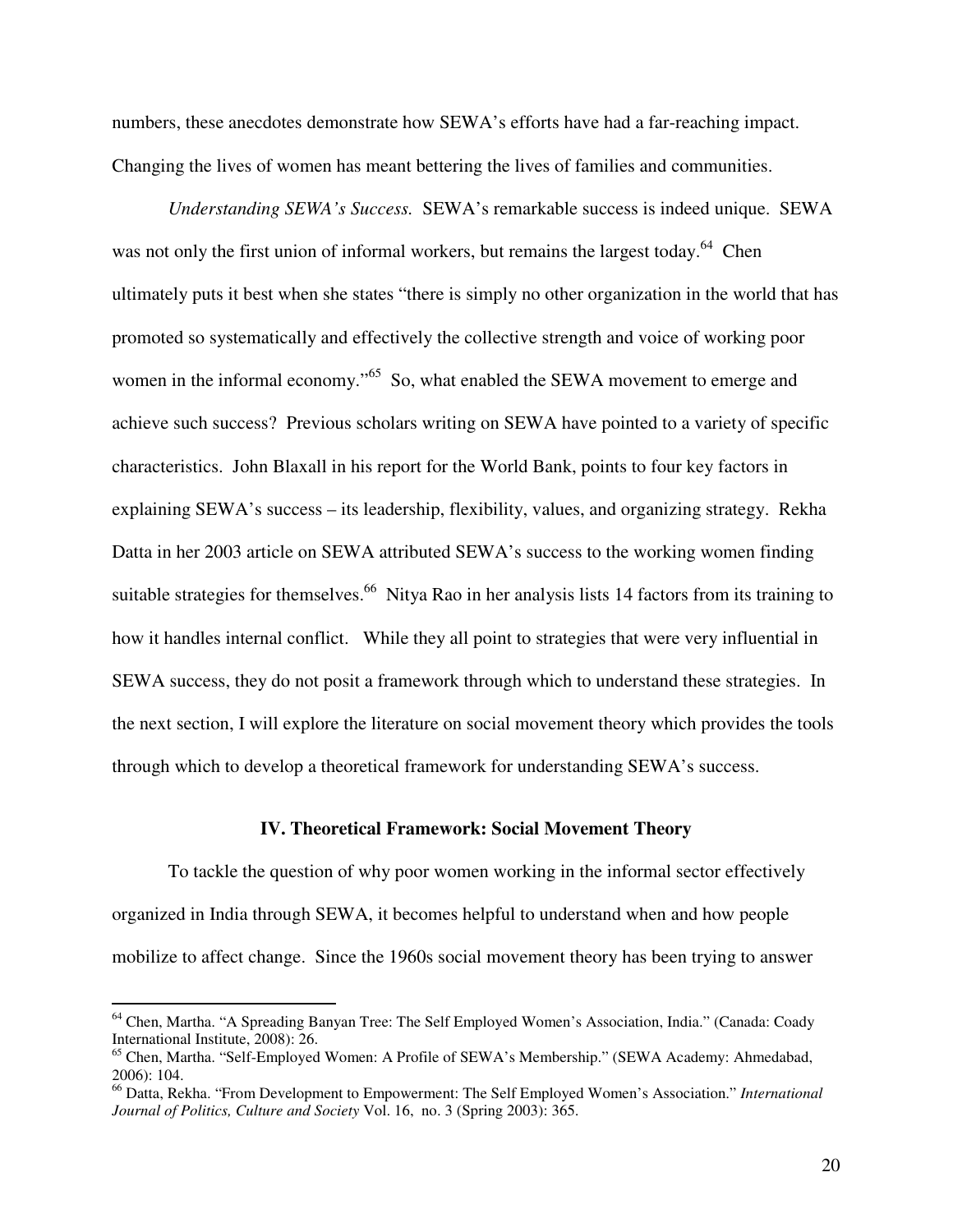precisely these questions. While scholars began with a seemingly rudimentary understanding of social movements, they have made tremendous strides in the last five decades. In particular, scholars have developed a thorough understanding of which macro-level conditions lead to movement emergence and which micro-level conditions lead to individual participation in movements. Separately, Chen has worked to answer what factors enable a membership based organization of the poor (MBOP) to be effective. Together, social movement theory and Chen's framework provide the necessary tools to deconstruct and analyze the effective mobilization of the SEWA social movement.

# *Structural Grievance Models<sup>67</sup>*

 When scholars first began to discuss the emergence of social movements they believed that they were caused by conditions of strain. More specifically movements were seen as "byproducts of rapid social change and disintegration triggered by wars, economic downturns, disasters and the like, that in turn, give rise to mounting tensions and frustrations that are vented through social movements."<sup>68</sup> If a significant tension arose in society, then a movement would arise in response. Ted Gurr in 1970 argued from a psychological perspective that the frustration that arises from relative deprivation, meaning the "perceived discrepancy between value expectations and value capabilities,"<sup>69</sup> will cause people to rise up. The greater the discrepancy, he argues, the greater the frustration and likelihood of mobilization. Neil Smelser in 1963 and Turner and Killian in 1972, also early theorist, differed from Gurr in some ways, but agreed that structural grievances were central to the rise of social movements.<sup>70</sup>

 $67$  Also called the pyschofunctional approach, breakdown theory, convergence theory, or the hearts and mind approach

<sup>68</sup> McAdam, Doug and David A. Snow. *Social Movements: Readings on Their Emergence, Mobilization, and Dynamics.* (Los Angeles: Roxbury Publishing Company, 1997): 2.

<sup>69</sup> Gurr, Ted. *Why Men Rebel.* (Princeton: Princeton University Press, 1970): 37.

<sup>70</sup> McAdam, *Social Movements,* 2.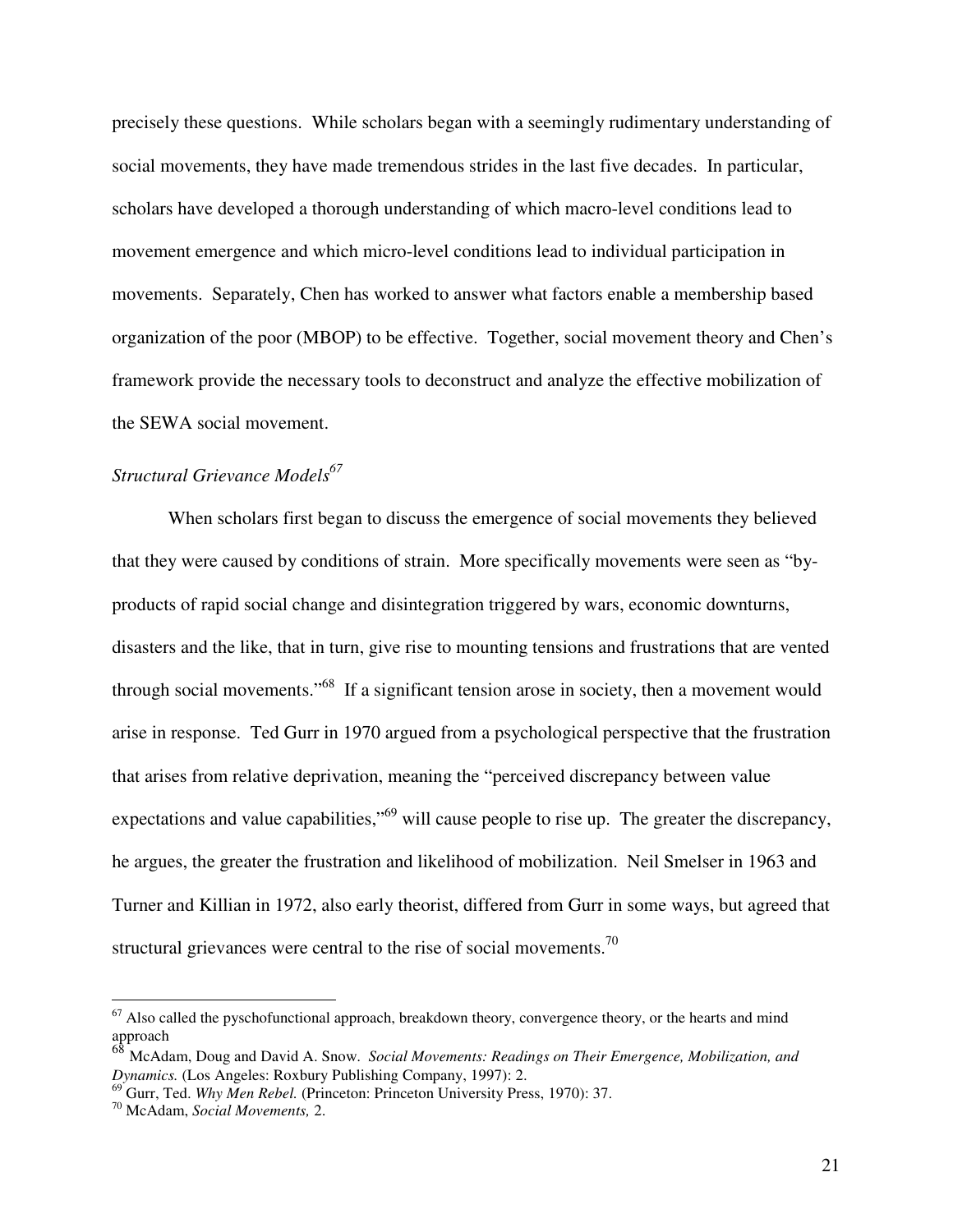### *Resource Mobilization*

 While structural grievance models began as the prevailing perspective in social movement theory, it soon encountered considerable opposition. Mancur Olsen argued that individuals, as rational actors, work to maximize their own benefits.<sup>71</sup> Since social movements generally work to obtain public goods (which by definition will then be available to all regardless of participation in the movement), individuals will not automatically participate in social movements even in conditions of strain. He argued that individuals require "selective incentives" to participate in a movement – they need the promise of significant personal benefits. Working off Olsen's theory, in 1973 and again in 1977, John McCarthy and Mayer Zald published articles challenging structural grievance models. They argued that grievances are ubiquitous to societies and so alone cannot explain the emergence of social movements. In order to explain why only some social movements arise given the continuous conditions of strain, they turn to the "interaction between resource availability, the preexisting organization of preference structures, and the entrepreneurial attempts to meet preference demand."<sup>72</sup> More specifically, they shift their focus to social movement organizations (SMOs) and the organizations' ability to effectively aggregate resources (money and labor) to achieve their desired goal. They call their framework *resource mobilization*. In their approach, they argue that a social movement will arise if SMOs can mobilize their resources effectively to attract movement supporters (adherents) and movement activists (constituents) by minimizing the costs and risks of individual involvement and support.

### *New Social Movements*

<u>.</u>

<sup>71</sup> Olson, Mancur. *Logic of Collective Action.* (Cambridge: Harvard University Press, 1965): 51.

<sup>72</sup> McCarthy, John D. and Mayer N. Zald. "Resource Mobilization and Social Movements: a Partial Theory." *American Journal of Sociology* Vol 82, no. 6 (1977): 1236.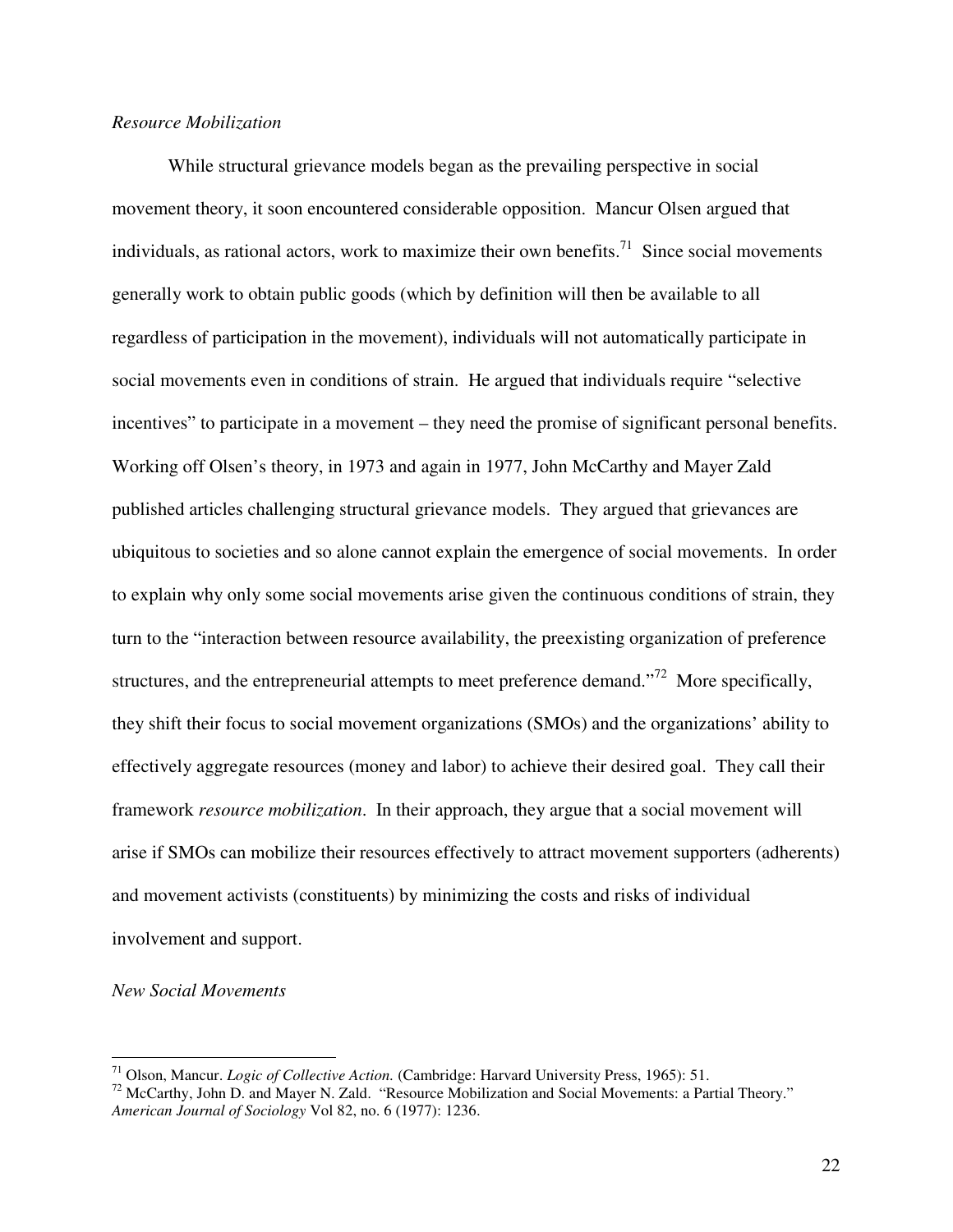While the resource mobilization model was gaining ground in the United States, the new social movements approach was becoming popular in Western Europe. Scholars there were intrigued by the different nature of the social movements in the 1960s and 1970s compared to those in the past.<sup>73</sup> While they saw the older social movements as mainly labor movements, the new movements concerned a broad range of topics from the environment, to women's rights, to peace. The new movements' values were "antimodernistic," breaking from the values of a capitalist society, and their constituencies were not defined by class and largely consisted of educated youth. Western European scholars argued that the new wave of social movements in Europe were a "reaction to structural changes in western industrialized societies."<sup>74</sup> In a generation where material needs were being met, new post-materialist values arose leading to the formation of groups founded on their new expectations toward society.<sup>75</sup> Those collective expectations allowed individuals to rise up and demand reforms. So the new social movements approach, like the traditional one, focused on structural elements in society that gave rise to movements.

### *Combining the theories*

 $\overline{a}$ 

 Throughout the 1970s and most of the 1980s American and European scholarship on social movements developed independently. Recognizing the limits of developing scholarship separately, in 1986 and 1987 Klandermans and Tarrow organized conferences for American and European social movement scholars to discuss their distinct approaches. While they recognized the strengths and weaknesses of each model, they realized that neither approach explained "how

<sup>&</sup>lt;sup>73</sup> Klandermans, Bert and Sidney Tarrow. "Mobilization into Social Movements: Synthesizing European and American Approaches." *International Social Movement Research* Vol 1 (1988): 7. <sup>74</sup> *Ibid.*

<sup>75</sup> Shigetomi, Shinichi and Kumiko Makino. *Protest and Social Movements in the Developing World.* (Cheltenham: Institute of Developing Economies, 2009): 4.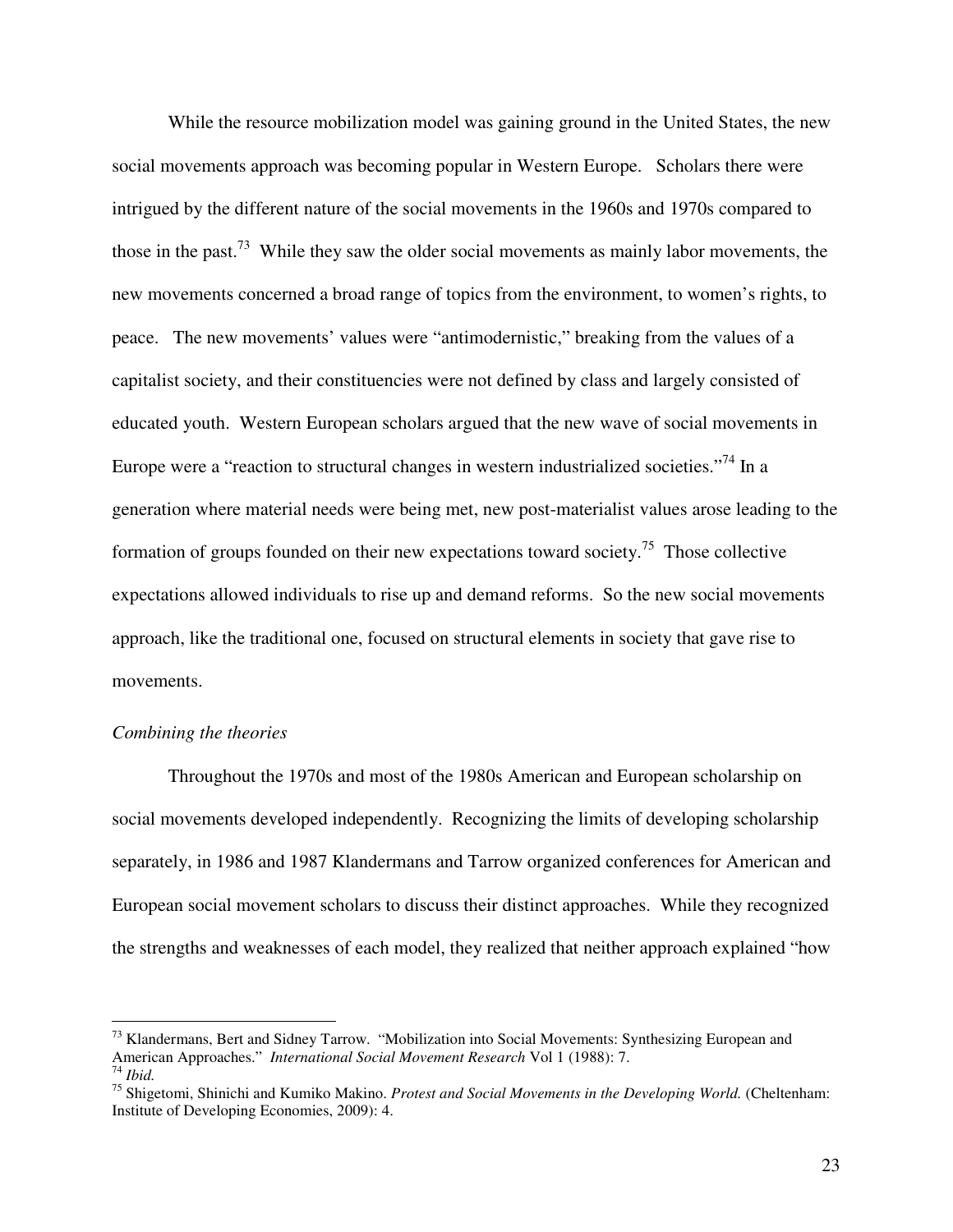structural change is transformed into collective action.<sup> $76$ </sup> To fill that gap, three distinct approaches have emerged: political opportunities, framing, and social networks.

# *Political Opportunities*

 The political opportunities paradigm, developed by Tilly (1978), McAdam (1982), and Tarrow (1983), established the link between institutionalized politics and social movements recognizing that movements "are shaped by the broader set of political constraints and opportunities unique to the national context in which they are embedded."<sup>77</sup> Tarrow, among the strongest proponents of the political opportunities paradigm argues that not only are political opportunities and constraints factors in movements, but they are "the most important incentives for initiating new phases of contention."<sup>78</sup> More specifically she argues that:

Contention is more closely related to opportunities for – and limited by constraints upon – collective action than by the persistent social or economic factors that people experience… When institutional access opens, rifts appear within elites, allies become available, and state capacity for repression declines, challengers find opportunities to advance their claims. When combined with high levels of costs for inaction, opportunities produce episodes of contentious politics.<sup>79</sup>

The availability of political opportunities leads to movement formation only when challengers perceive the opportunities, because only then will they see an increasing potential for success and decide to act.

# *Framing*

 While social movement theory expanded substantially, it still did not fully address Olsen's concerns of why individuals choose to participate in movements. Further, the approaches mistakenly treated "meanings or ideas as given, as if there is an isomorphic

<sup>&</sup>lt;sup>76</sup> Klandermans, "Mobilizartion into Social Movements," 9.

<sup>77</sup> McAdam, McCarthy, Zald 1996.

<sup>78</sup> Tarrow, Sidney. *Power in Movement: Social Movements and Contentious Politics.* (New York: Cambridge University Press, 1998): 7.

<sup>79</sup> *Ibid.*, 71.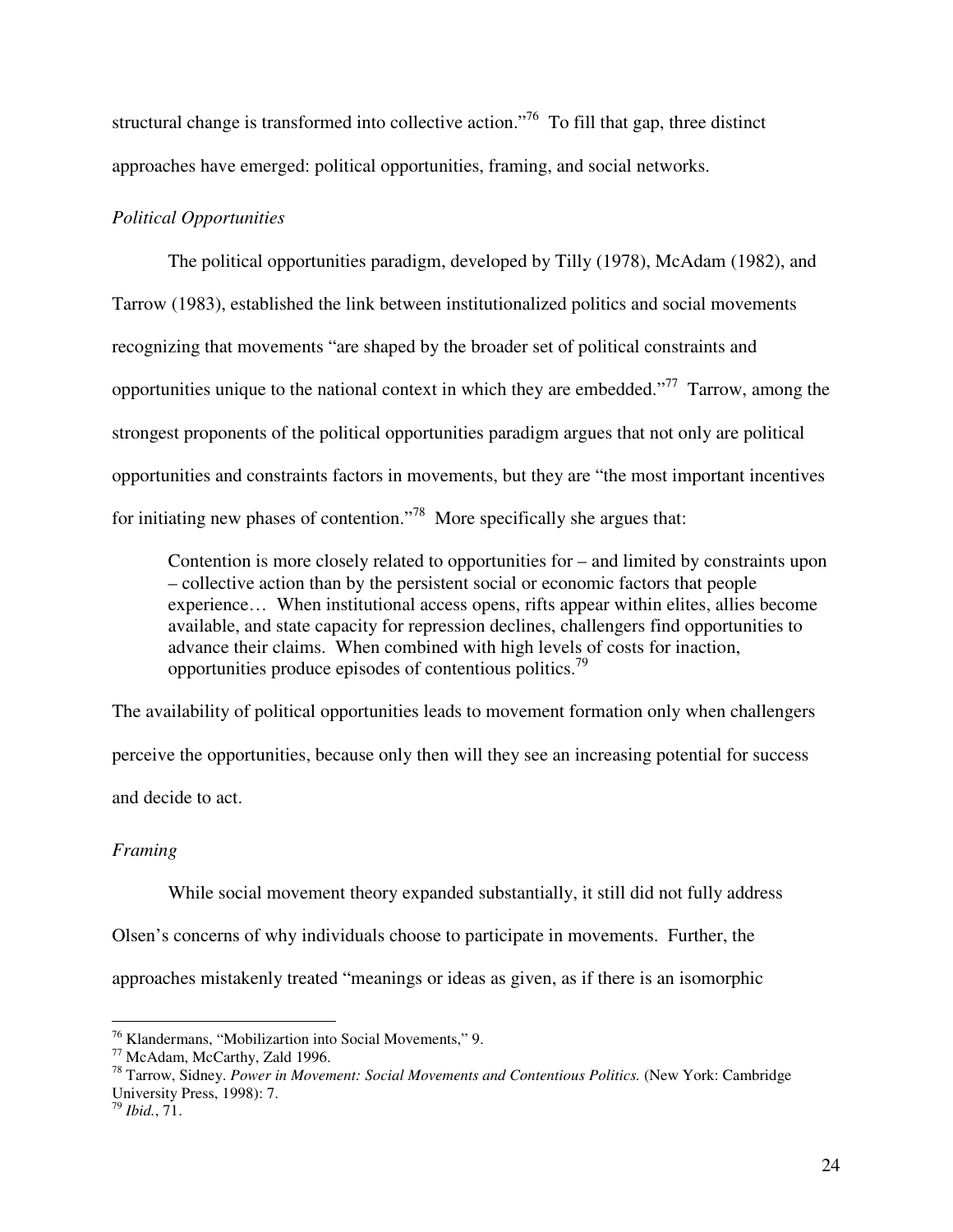relationship between the nature of any particular set of conditions or events and the meanings attached to them."<sup>80</sup> More specifically, they disregard how grievances can be interpreted differently across individuals and therefore the critical issue is not whether a grievance exists, but how individuals interpret those grievances. Recognizing this weakness, David Snow and Richard Benford (1986, 1988, 1992 and 2000) developed another critical addition to social movement theory: framing. Snow and Beneford explain how they understand frames:

The term 'frame' (and framework) is borrowed from Goffman (1974:21) to denote 'schemata of interpretation' that enable individuals to 'locate, perceive, identify, and label' occurrences within their life space and world at large. By rendering events or occurrences meaningful, frames function to organize experience and guide action, whether individual or collective. $81$ 

They argue that individuals' participation depends on how they perceive the world around them, and as such depends on how SMOs frame their movements. This approach holds that social movements are not simply carriers of ideas and meanings that inherently arise from situations, nor are movement actors merely acting upon a society. Rather, "movement actors are viewed as signifying agents actively engaged in the production and maintenance of meaning for constituents, antagonists, and bystander observers $"^{82}$  – they "frame the world in which they are acting."<sup>83</sup> Specifically, SMOs work to produce a collective action frame – "action-oriented sets of beliefs and meanings that inspire and legitimate [their] activities and campaigns."<sup>84</sup> To develop a collective action frame, movement actors have three core tasks: diagnostic framing, prognostic framing, and motivational framing.<sup>85</sup> Diagnostic framing includes identifying the

 $80$  Snow, David A. and Robert D. Benford. "Ideology, Frame Resonance, and Participant Mobilization." *International Social Movement Research* Vol. 1 (1988): 198.

<sup>81</sup> Snow, David A., Robert D. Benford and Rochford E. Burke, eds. "Frame Alignment Processes, Micromobilization, and Movement Participation*." American Sociological Review* Vol. 51 (1986): 464.

<sup>&</sup>lt;sup>82</sup> Benford, Robert D. and David A. Snow. "Framing Process and Social Movements: An Overview and Assessment." *Annual Review Sociology* Vol. 26 (2000): 613.

<sup>&</sup>lt;sup>83</sup> Snow and Benford, Frame Alignment Processes, 466.

<sup>&</sup>lt;sup>84</sup> Snow and Benford, "Framing Process," 614.

<sup>85</sup> *Ibid*., 615.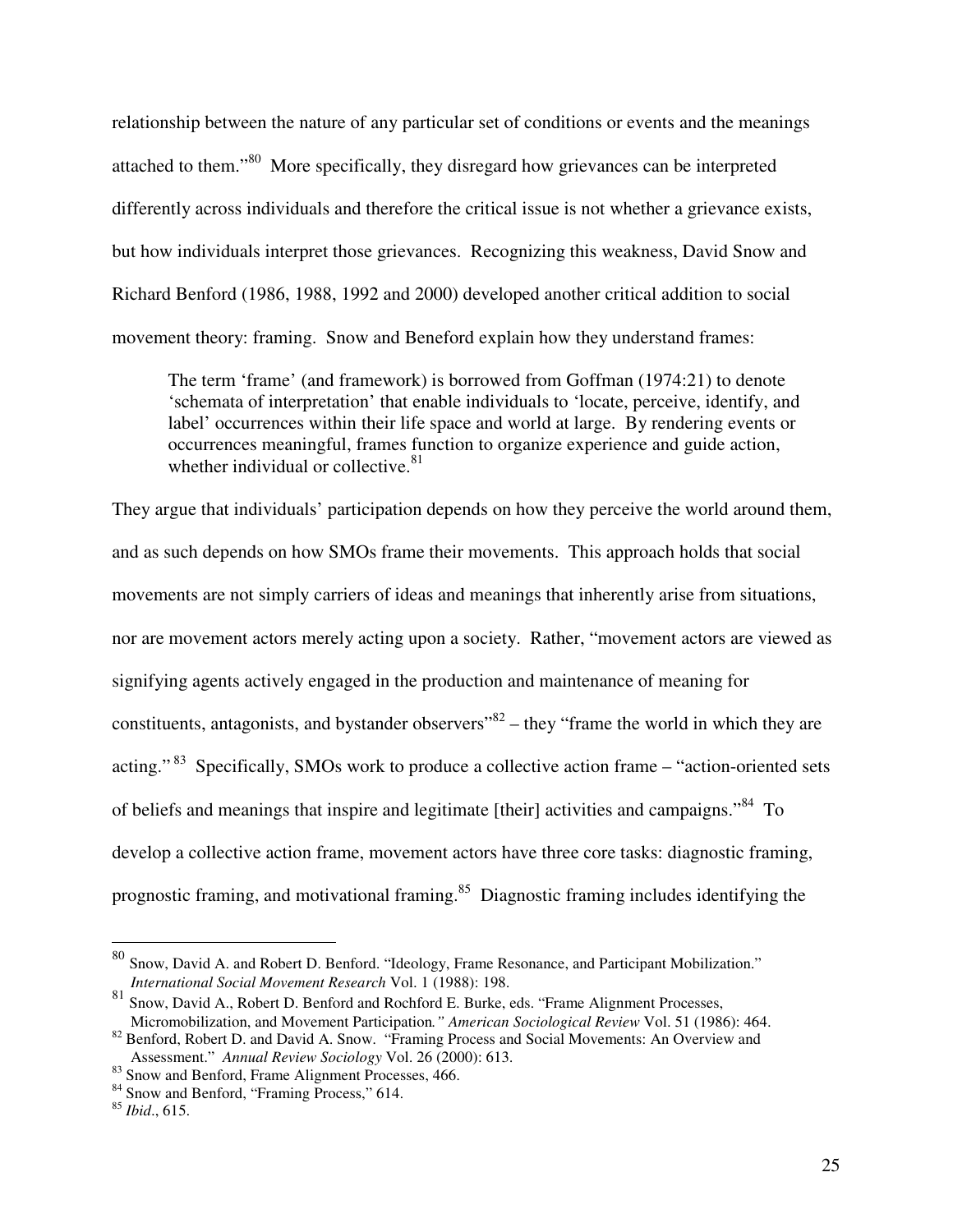problem and who is responsible for it; prognostic framing consists of proposing a solution to the problem and a plan to achieve it; and lastly, motivational framing provides the rationale for engaging in collective action.<sup>86</sup> In tackling these framing tasks, movement actors engage in both 'consensus mobilization' and 'action mobilization' – "the former fosters or facilitates agreement whereas the latter fosters action, moving people from the balcony to the barricades."<sup>87</sup> They also note that "the more the three tasks are robust or richly developed and interconnected, the more successful the mobilization effort."<sup>88</sup> In addressing the core framing tasks, movement actors must also ensure that their overall frame is credible. Credibility depends on the frame's consistency with the SMO's actions, the frame's empirical credibility, meaning it has testable claims and events or situations can serve as evidence, and lastly, the perceived credibility of those presenting the frame.

However, framing is not just a one way mechanistic process that happens "among a passive, nonsuspecting population."<sup>89</sup> Rather, the effectiveness of a frame ultimately depends on its *salience*, whether the frame fits with the specific society or at least with the targets of mobilization. In deconstructing how to achieve salience, Snow and Benford identify three important factors. The first factor, *centrality*, refers to how central the movement's values are in the larger society's belief system. Societies generally have a hierarchy of values and beliefs, so "the more central or salient the espoused beliefs, ideas, and values of a movement to the targets of mobilization," the greater frame's salience.<sup>90</sup> The next element that can affect a frame's salience is its *experiential commensurability* – whether the frame actually resonates with the everyday experiences of the potential constituents and is not too abstract or distant. The last

-

<sup>86</sup> *Ibid.,* 615-617.

<sup>87</sup> *Ibid.,* 615.

<sup>88</sup> Snow and Benford, "Ideology," 199.

<sup>89</sup> *Ibid.*, 204.

<sup>&</sup>lt;sup>90</sup> Snow and Benford, "Framing Process," 621.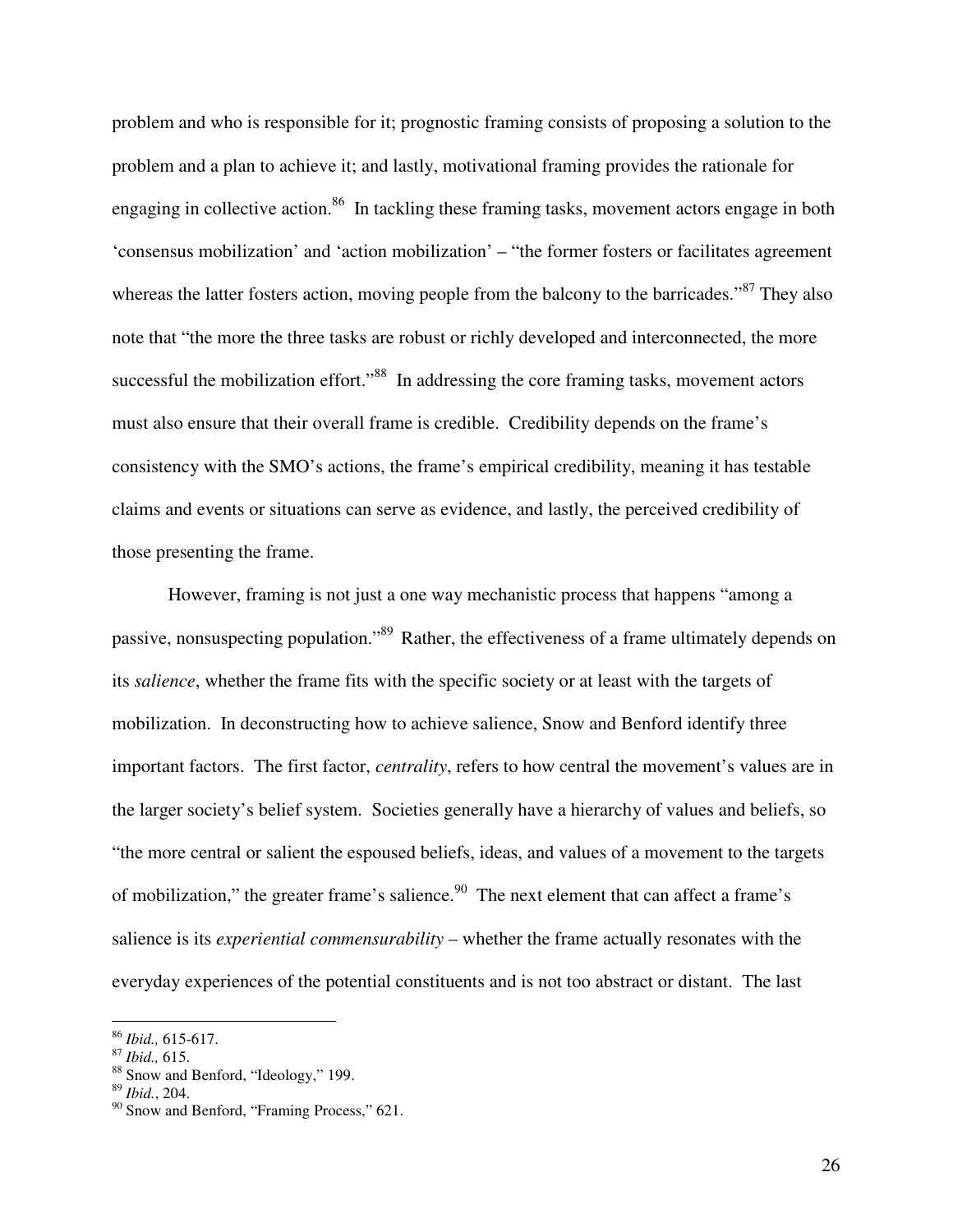factor that can effect how the frame's salience is its narrative fidelity – the "degree to which proffered framings resonate with cultural narrations, that is, with the stories, myths, and folk tales that are part and parcel of one's cultural heritage and that thus function to inform events and experiences in the immediate present."<sup>91</sup> Simply put, narrative fidelity addresses whether "the framing strikes a responsive chord in that it rings true with existing cultural narrations."<sup>92</sup> If a frame is both credible and salient, it will have greater resonance and therefore a greater likelihood of mobilization. Ultimately, Snow and Benford conclude:

Mobilization depends not only on the existence of objective structural disparities and dislocations, the availability and deployment of tangible resources, leaders' organizational skills, political opportunities, and a kind of cost-benefit calculus engaged in by prospective participants but also on the way these variables are framed and the degree to which they resonate with the targets of mobilization.<sup>93</sup>

Their work suggests how complex participant mobilization is and how framing requires SMOs to work diligently and take into account a multitude of factors. But SMOs can only do so much; ultimately their frame must resonate with the larger society, and particularly potential constituents.

### *Social Networks*

 Apart from political opportunities and framing, another major contribution to the literature has been the affect of social networks on social movement participation. The literature actually dovetails on the framing scholarship, examining one of the main avenues through which frames are transmitted. While scholars have looked at networks of organizations and networks of events, the bulk of the research has focused on networks of individuals and thus this will be my focus here. In this context, social networks are individuals linked by a direct or indirect

<u>.</u>

 $91$  Snow and Benford, "Ideology," 211.

<sup>92</sup> *Ibid.,* 211.

<sup>93</sup> *Ibid.,* 213.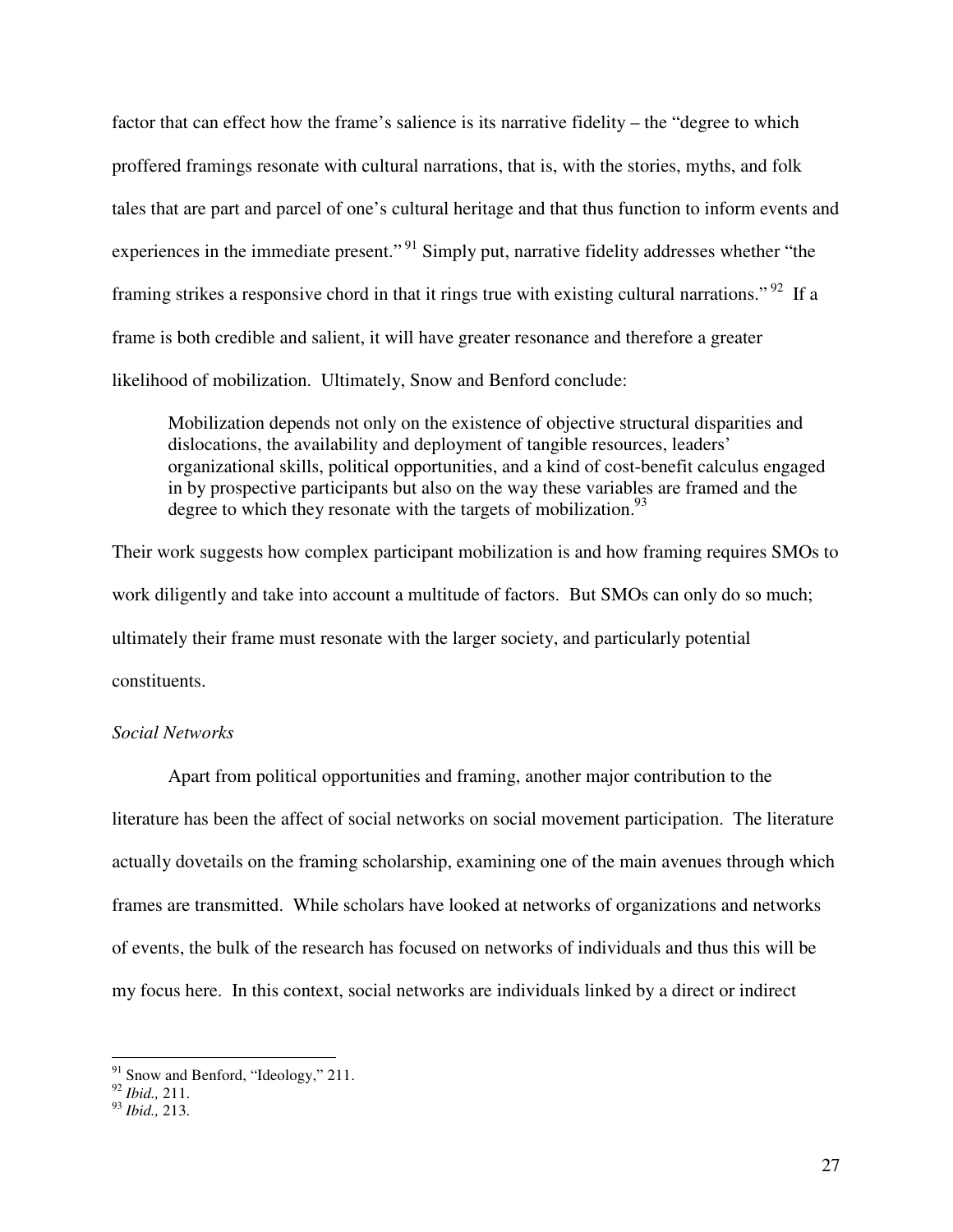relationship and "delimited by some specific criteria."<sup>94</sup> The literature developed from an observation that often, "prior social ties operate as basis for movement recruitment and… locus movement emergence."<sup>95</sup> Evidently, friends, relatives, and colleagues can affect individuals' decision to participate in a movement, but exactly *how* do social networks encourage participation? Passy (2003) argues that social networks foster involvement through three distinct functions: socialization, structural-connection, and decision-shaping.

 The first function of social networks, socialization, happens before an individual becomes a movement adherent and involves an individual accepting the movement's frame. People engage in movements because of identities and "since identities are created and shaped through social relations, networks play a crucial role."<sup>96</sup> Social networks "build and reinforce the identities of individuals and provide them with a political consciousness that allows them to get ideologically closer to a given political issue."<sup>97</sup> Within this function, social networks can serve as the avenue through which a movement's frame is accepted or even produced. Passy explains, "the social networks in which actors interact convey meanings that build and solidify identities and shape the actors' cognitive frames, thereby enabling them to interpret social reality and to define a set of actions that involve them in this perceived reality."<sup>98</sup> So the socialization function of social networks gives individuals an avenue through which to develop or accept a movement's frame.

<sup>94</sup> Diani, Mario and Doug McAdam. *Social Movements and Networks: Relational Approaches to Collective Action*. (Oxford: Oxford University Press, 2003): 6.

<sup>95</sup> *Ibid.*, 7.

<sup>96</sup> Passy, Florence. "Social Networks Matter. But How?" Diani, Mario and Doug McAdam. *Social Movements and Networks: Relational Approaches to Collective Action*. (Oxford: Oxford University Press, 2003): 23.

<sup>97</sup> *Ibid.*, 23.

<sup>98</sup> *Ibid.*, 24.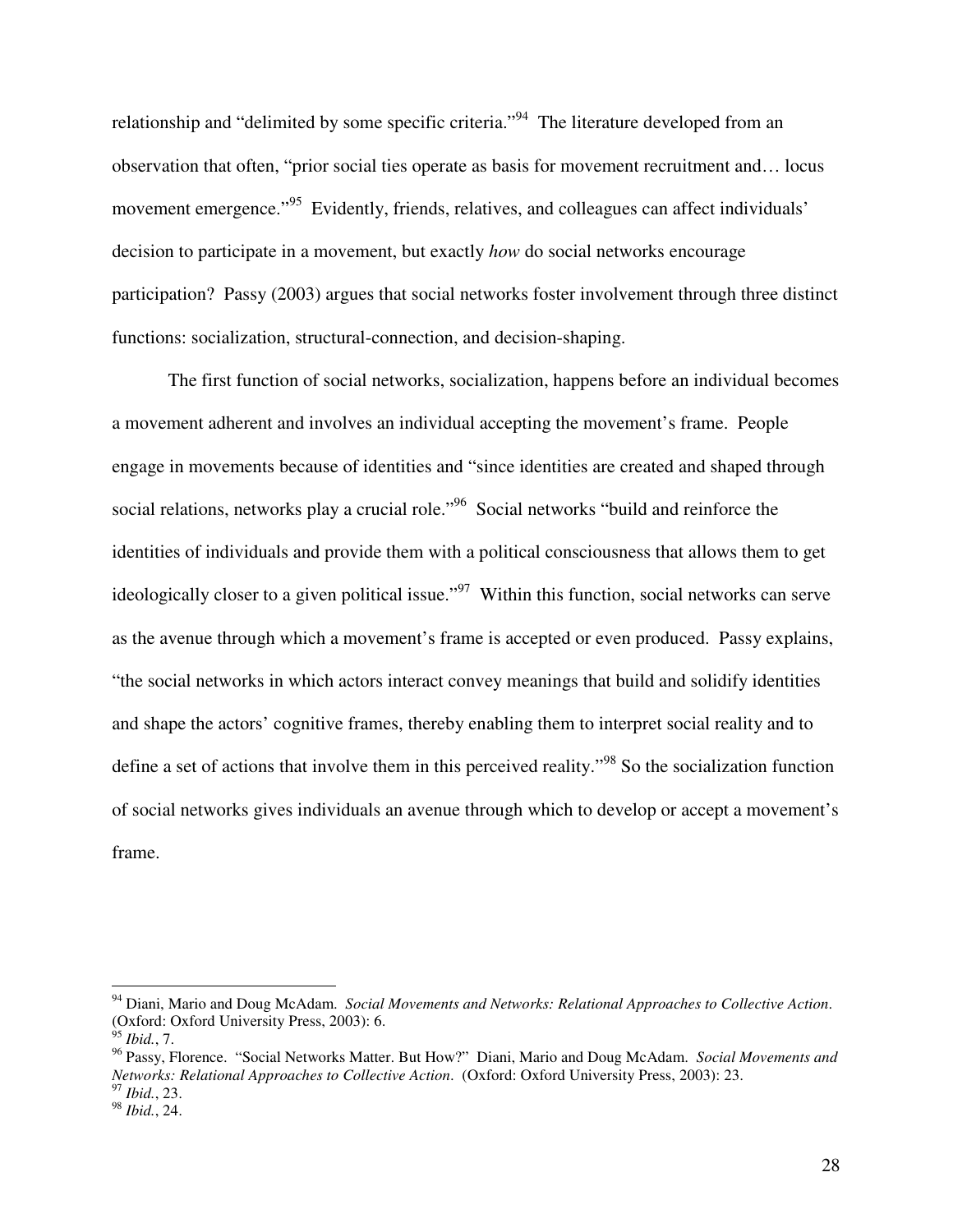The second function of a social network, structural-connection, involves helping introduce movement adherents to the actions of the movement.<sup>99</sup> As just agreeing with a movement's goals does not automatically trigger participation, this second function of social networks refers to their ability to structurally connect individuals to specific opportunities to participate in movement activities.

Lastly, the third function of social networks, decision-shaping, involves social networks helping potential movement constituents decide to actually participate in the movement. Unlike rationalists who see participation in social movements as fully dependent on individuals' agency, and structuralists who see participation as fully dependent on structural conditions, Passy argues that participation depends on the framing process which happens through social networks.<sup>100</sup> Overall, social network literature develops an understanding of a critical avenue through which framing occurs and through which information and opportunities can travel rather quickly and ultimately facilitate social movement formation.

### *Social Movement Theories in Developing Countries*

 Just last year, Shinichi Shigetomi and Kumiko Makino, research fellows at the Institute of Developing Economies in Japan, published a book exploring social movements in developing countries. They argue that recent scholarship in social movements has focused on Western movements and have therefore ignored a lot of the realities of social movements in developing countries. Mainly they suggest that theories have emphasized organizational agency at the expense of environmental factors and therefore, "there is a need to bring the environmental

 $\overline{a}$ <sup>99</sup> *Ibid*, 24.

<sup>100</sup> *Ibid*, 25.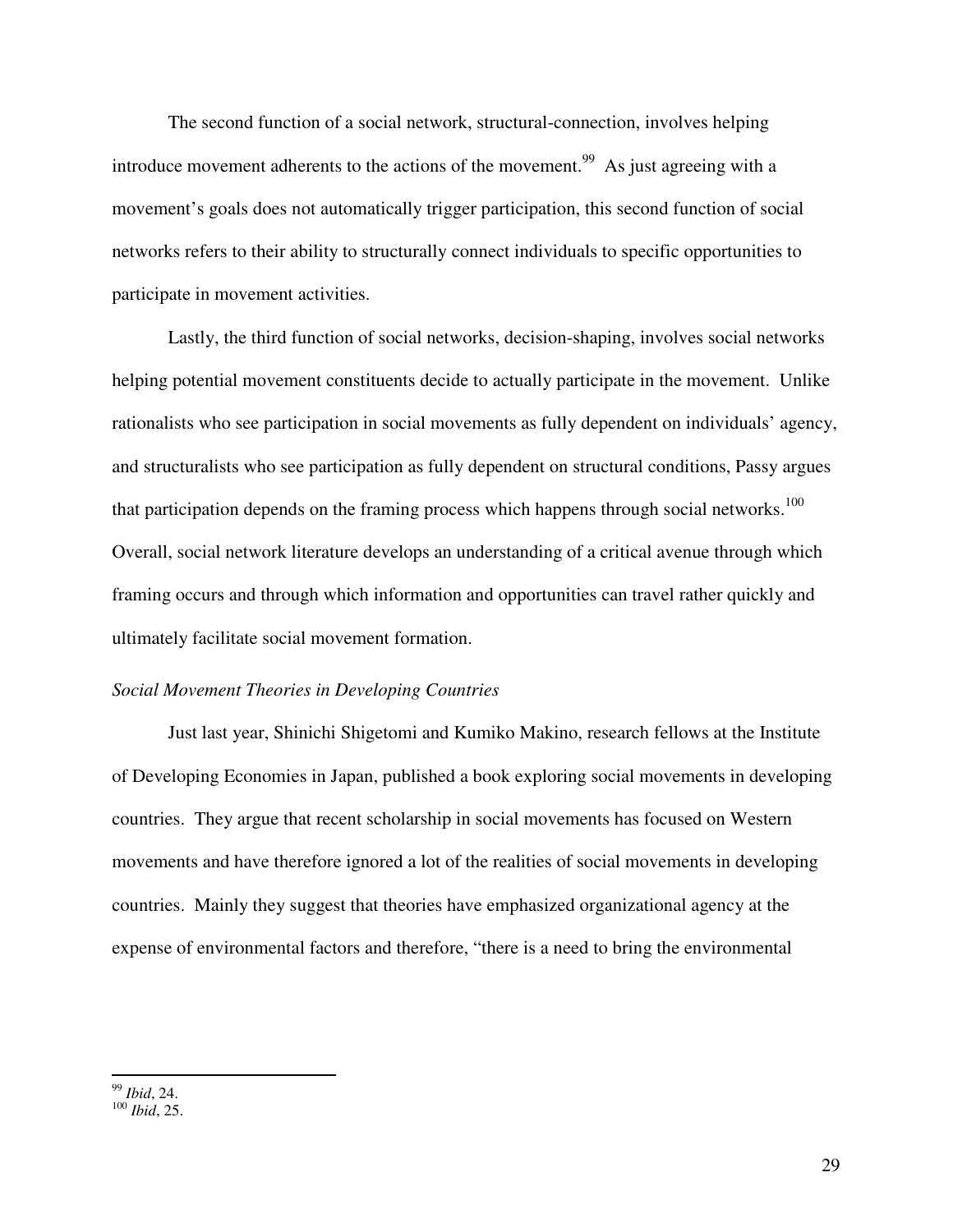factors back into analysis."<sup>101</sup> While perhaps not all theories overlooked external forces, their attempt to reexamine environmental factors is an important one.

# *Chen's Framework*

 While Martha Chen is not a social movement theorist, her work on understanding the key indicators of success for a membership based organization of the poor (MBOP) membership will prove helpful in understanding SEWA, a MBOP. Particularly, McAdam and Snow identify movement dynamics after mobilization as an important stage of social movement development but they admit that they do not know as much about this area of social movements.<sup>102</sup> Chen's framework mainly enlightens that gap, focusing heavily on the importance of good governance. Chen argues that an organizations' success depends on both internal and external factors. In terms of internal factors, she indicates six essential ones:

- Democratic governance structures whose operation keeps leadership accountable to members;
- Significant role of membership dues, in cash and kind
- Sufficiently homogenous membership along key dimensions (poverty, occupation, gender, and so on);
- Capacity to manage the running of the organization;
- The use of federated governance structures as the organization expands;
- A strongly internalized "code of moral conduct" that guides actions of the organization and of individuals in the organization. 103

Looking closely at those factors, they all essentially have to do with the governance of an organization. Ultimately Chen is suggesting that the organization should have federated, democratic governance with capable and moral leadership who ensure that the membership stays sufficiently homogenous and that membership dues always play a significant role. For external factors, she points to five different ones:

 $\overline{a}$ <sup>101</sup> Shigetomi ,*Protest and Social Movements*, 2.

<sup>102</sup> McAdam, *Social Movements, 407*.

<sup>103</sup> Chen, Martha, Renana Jhabvala, Ravi Kanbur, and Carol Richards. *Membership-Based Organizations of the Poor.* (Routledge: New York, 2009): 16-17.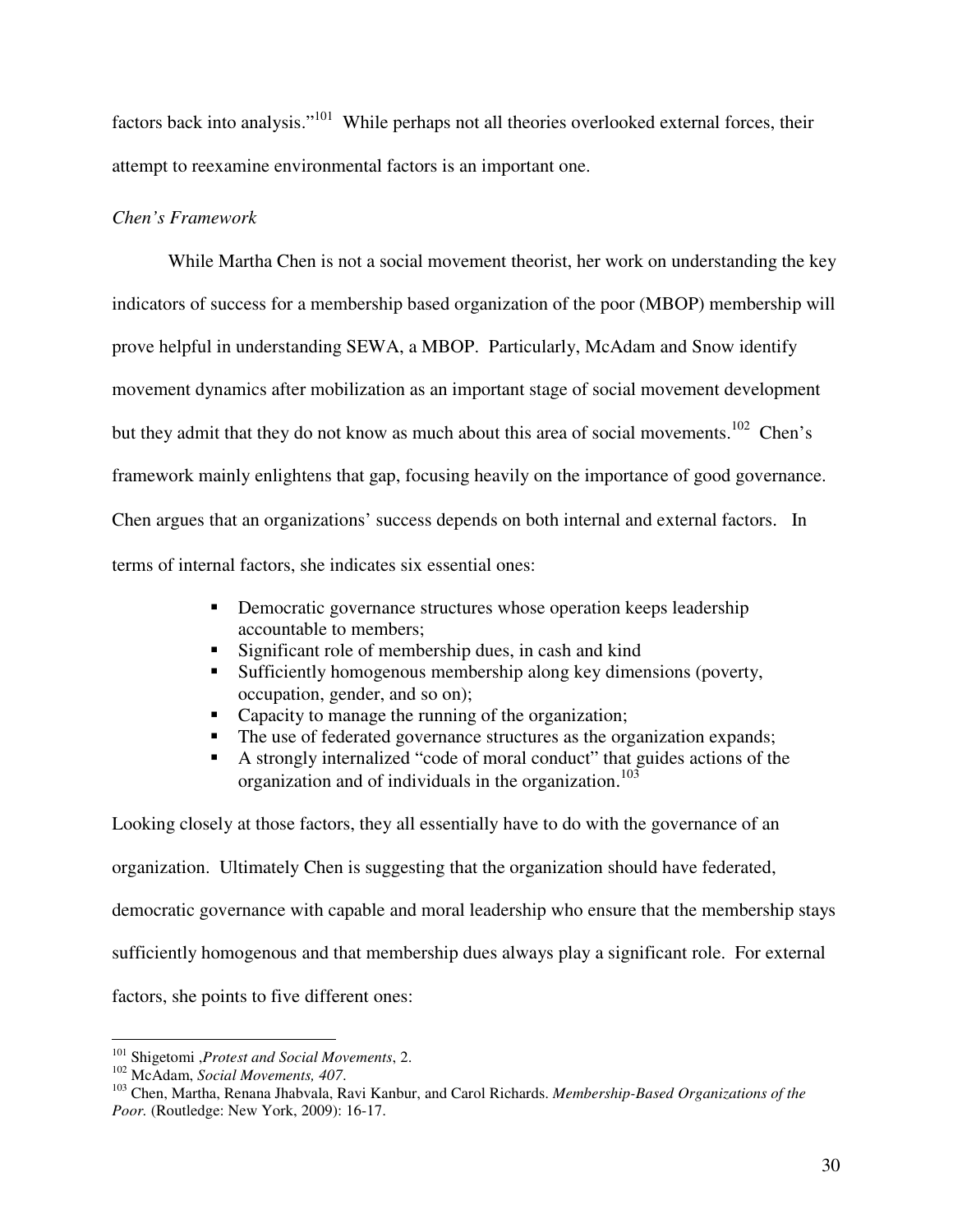- Supportive community power structures
- A broadly enabling legal, political, and policy environment;
- Sympathetic individuals in government and bureaucracy;
- External funding and support from NGOs and donors that does not subvert internal democratic procedures and the objectives of the organization;
- Diversified sources of external finance.<sup>104</sup>

In bringing Chen's framework to better understand movement dynamics and juxtaposing it with the other elements of social movement theory we now have a rather holistic understanding of social movements and the tools to analyze SEWA's remarkable success.

### **V. SEWA Analysis: Three- Phrase Framework**

 Now, equipped with an understanding of social movement theory, we are ready to explore the central question: what enabled the success of the SEWA movement? As social movement scholars have noted, relying on one social movement theory to understand the emergence of a movement proves insufficient. Accordingly, only by combining the theories can we begin to understand the root of SEWA's remarkable achievements.

Yet, some key differences exist between the SEWA movement and the movements recent theorists have analyzed in developing their approaches. Namely, SEWA is a poor peoples' movement and it is not solely a movement against the government. This fact minimizes the usefulness of three of the approaches developed in the previous section: structural grievances, new social movement theory, and political opportunities. Though self employed women across the globe face considerable grievances (as demonstrated in section II), only SEWA has emerged so successfully. New social movement theory deals with movements that cut across class lines, yet the SEWA movement remains tied to the poor. Lastly, Tarrow's political opportunities model does not exactly apply either. SEWA is not a movement solely organized against the government, most of its struggles do not take the form of protest, and it does not *require* political

<sup>104</sup> Chen, *Membership-Based*, 17.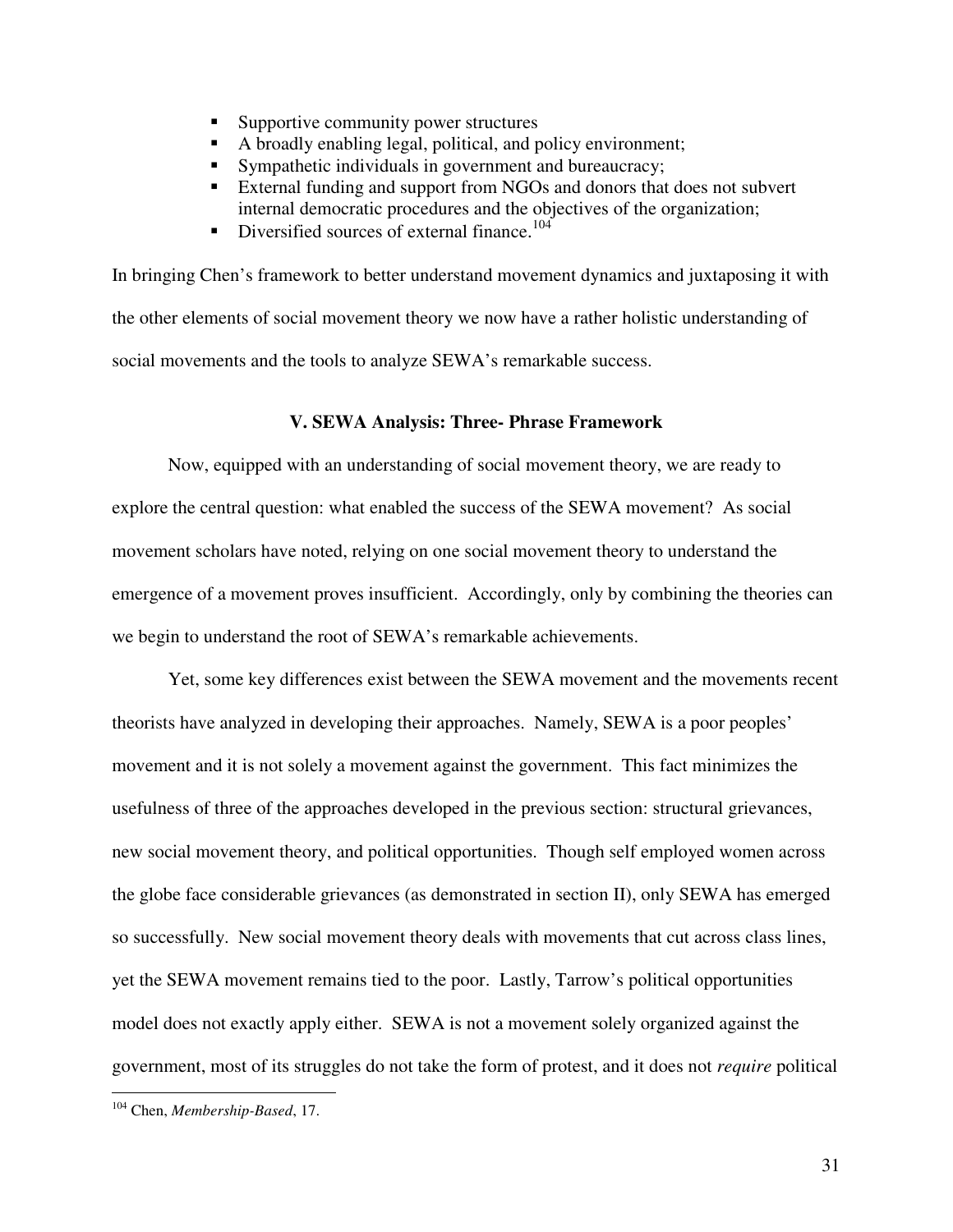allies for success. However, I should note here that in discounting Tarrow's approach, I do not discount the importance of the political realm. The realm indeed plays a critical role, but I will lean on Chen's framework in guiding my analysis of it. The reaming social movements theories – resource mobilization, framing, social networks, Chen's framework, and the insight provided by recent literature on social movements in developing countries – will substantially inform my following analysis of SEWA.

While social movement theories have indeed created multi-phase theories to account for the variety of theories, the uniqueness of the SEWA movement entails a fresh look at them, and requires the creation of a separate framework. In this context, I propose a three-phase framework that I believe encapsulates the roots of SEWA's success. Before I explain the phases though, I must note that while in many ways the phases can be seen as an incremental process, where one step leads to the next, the phases are fundamentally intertwined, each simply reinforcing the effectiveness of the others. The three phases are: 1) providing selective incentives to women workers; 2) creating a common identity and shared purpose; and 3) ensuring continuity. As reflected in the recent work on social movements in developing countries, the success of each phase depends on both organizational inputs and environmental factors. SEWA's success in the three phases is due to its unique model coupled with supportive, or at least not stifling, environmental factors which enabled SEWA to emerge as a powerful movement.

### *Phase 1 – Providing Selective Incentives: Resource Mobilization*

 A major difference between the SEWA movement and the social movements studied by Western scholars is that the SEWA movement, as noted above, is a movement of extremely poor women workers. Working with impoverished communities poses a unique set of challenges.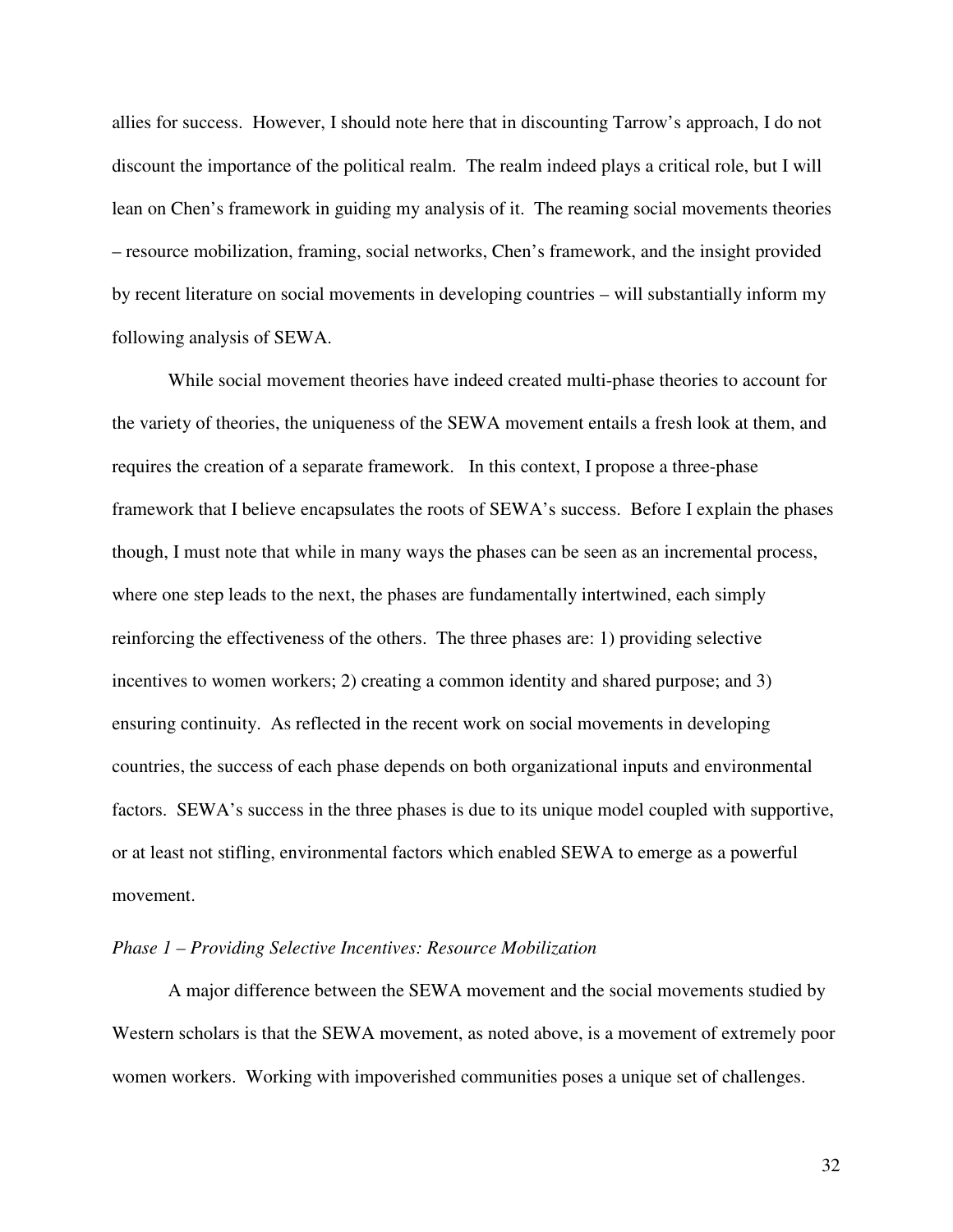Particularly, "unorganized workers are mostly disparate as well as illiterate, unexposed, powerless and have a low self esteem. They are not aware of their individual or collective potential to change their lives."<sup>105</sup> Additionally, poor women work relentlessly every moment of the day, juggling both market and family work. They barely have time for themselves, let alone time to dedicate to other activities. Undoubtedly, these women are rational actors concerning their time. Without economic or social incentives, it is unlikely that poor women workers with minimal time or resources would come together to form a social movement. As Kapoor explains, "informal workers are best rallied at the local level around a single economic activity or a 'subsector,' and/or around a common issue such as housing, insurance, child care or savings and credit."<sup>106</sup> Accordingly McCarthy and Zald's resource mobilization approach, drawing on Olson's emphasis on selective incentives, provides a powerful theoretical framework to understand SEWA's success in initiating collective action. Internally, SEWA mobilized resources through an organic, sector-focused approach to help women attain social and economic benefits through collective action. Drawing from Chen's framework, in terms of environmental factors, a "broadly enabling legal, political, and policy environment" which includes "sympathetic individuals in government and bureaucracy" prove critical to SEWA's ability to provide selective incentives for its members. Also important are "supportive community power structures" and social networks. Ultimately the combination of SEWA's organizational inputs and the environmental factors, allowed for SEWA to provide selective incentives (social and economic) to self employed women upon organizing, thereby initiating collective action.

### *Organizational Inputs*

<sup>105</sup> Kapoor Aditi. "The SEWA Way: Shaping Another Future for Informal Labor." *Futures* Vol. 39 (2007): 561-2. <sup>106</sup> *Ibid.*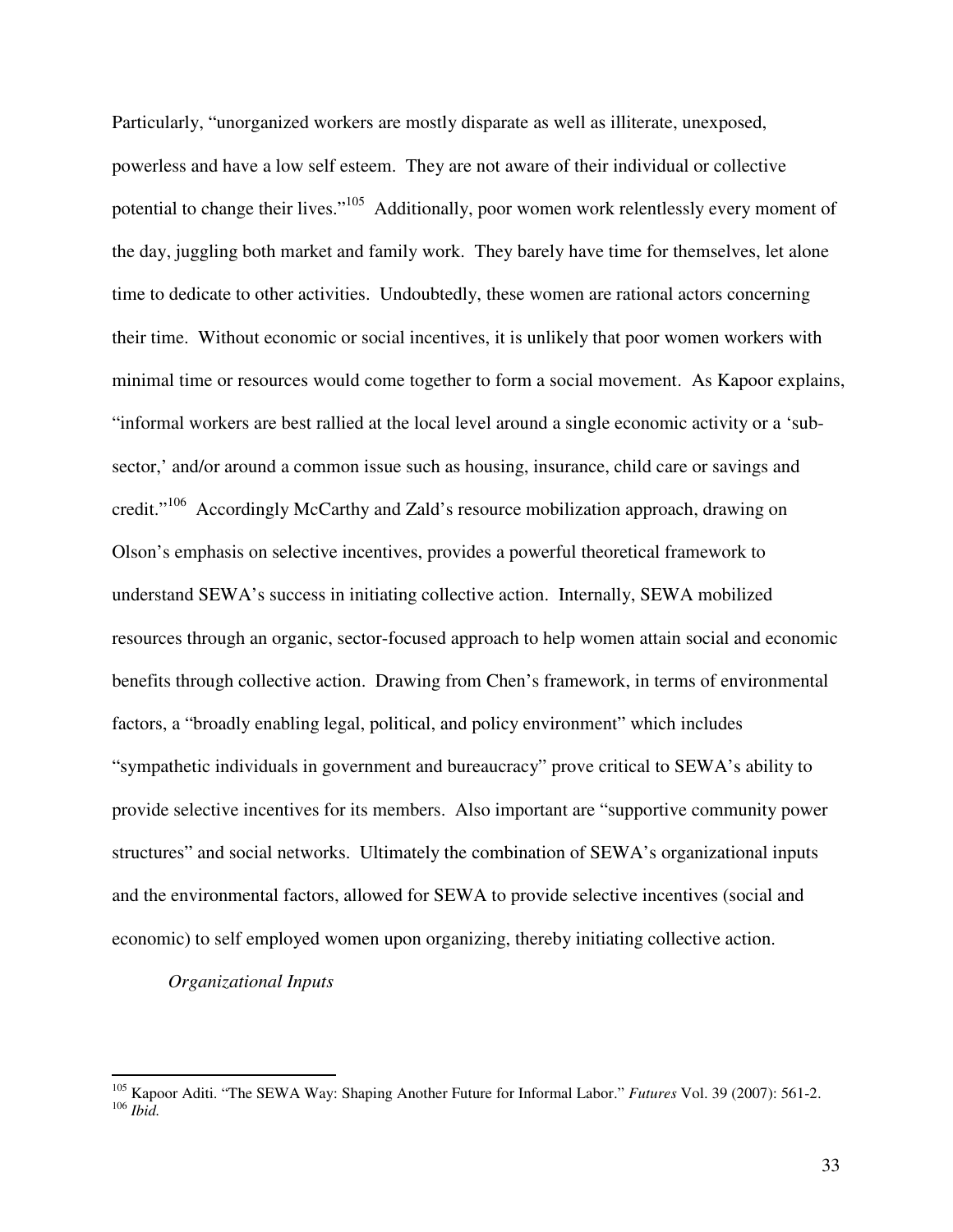In taking an organic, sector focused approach to organization SEWA was able to provide selective incentives (economic and social benefits) to self employed women. Resource mobilization as mention in section four involves the "interaction between resource availability, the preexisting organization of preference structures, and the entrepreneurial attempts to meet preference demand." <sup>107</sup> SEWA's entrepreneurial efforts recognized that distinct preference structures existed across trades and so it decided to take a sector-focus approach to their organization efforts. As Bhatt explains, "Work is their priority. If we bring these women into the movement on the basis of work it is strategically the most effective way of organizing large numbers of women according to issues which are relevant to them."<sup>108</sup> Moreover, to better understand the preference structures within each trade to know how best to mobilize resources, SEWA involves the women themselves at every level of organization. Therefore, through its entrepreneurial efforts to fully understand the preference structures of the different trades, SEWA is able to mobilize its resources to help the women within each trade organize effectively around the social or economic issue that matters most to them.

 *Resource Mobilization for Economic Incentives.* SEWA shows women how organizing will benefit them financially. For the headloaders and cart pullers who came to Bhatt in 1971, the benefit was higher pay per trip. The headloaders and cart pullers worked in the cloth market and transporting bales of cloth "from wholesalers to retailers, from the railway yard to a warehouse, or from shop to shop."<sup>109</sup> Previously, merchants paid them only 10-15 paise per trip and they never earned more than three rupees a day (around 30 cents at the time).<sup>110</sup> Moreover, half their income went to the contractor who brought them from their villages to the city. Bhatt

-

<sup>&</sup>lt;sup>107</sup> McCarthy, "Resource Mobilization and Social Movements," 1236.

<sup>&</sup>lt;sup>108</sup> Rose, Kalima. *Where Women are Leaders: The SEWA Movement in India*. (New Delhi: Vistaar Publication, 1992): 36.

<sup>109</sup> Bhatt, Ela *We are Poor But So* Many. (Oxford: Oxford University Press, 2006): 10.

<sup>110</sup> Rose, *Where Women,* 41.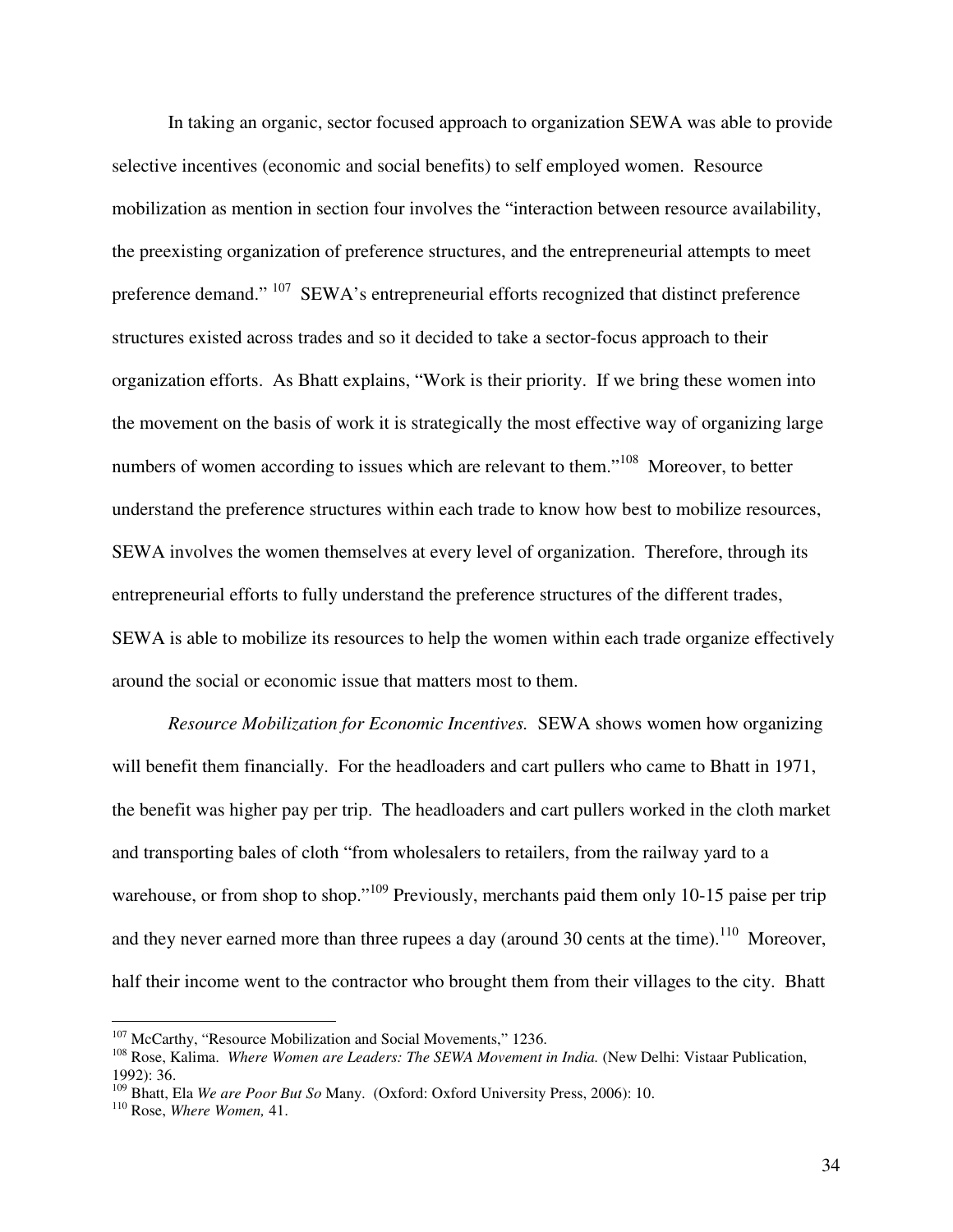called a meeting for the headloaders and cart pullers, and with the hope of better pay, they organized.<sup>111</sup> Their efforts were effective and their pay increased by 30 percent.<sup>112</sup>

 After hearing about Bhatt's work with the headloaders, Chandu Papu, a street vendor, approached Bhatt about stopping the police from exhorting bribes from street vendors. Papu explained to Bhatt that according to the law vendors like her were "illegal enroachers" by selling on the street.<sup>113</sup> The police took advantage of this law and went through the markets harassing the women and threatening to confiscate their goods unless they paid a small "fine."<sup>114</sup> For women already earning very meager salaries and with considerable debt, police brutality made it that much more difficult to earn a living. With Bhatt's help, the women held a meeting with around 500 vendors and invited the Police Superintendent. In hearing the women's plights, the Superintendent agreed to allot some land for street vending. Afterward, Niruben Jadav, the Secretary of SEWA and former garment stitcher, stood up the police. When a policeman was exhorting bribes, Jadav grabbed him by the arm and threatened to take him to the Police Superintendent. With that he stopped. Other women saw Jadav's success, and they too began resisting the police knowing they had the backing of the Police Superintendent and SEWA.

 For the rural women in villages in northern Gujarat, the financial incentive was having regular work in their own village. Before SEWA's involvement, they depended on temporary relief work in droughts for which they had to walk six kilometers each way.<sup>115</sup> After surveying the women, SEWA realized that 80 percent of the women were skilled embroiderers. Embroidery was part of the women's every day life. All of their clothes, shoes, shopping bags, and bedspreads were embroidered and their work lined the mud walls of their homes. According

<sup>111</sup> *Ibid.*

<sup>112</sup> Bhatt, *We are Poor,* 10.

<sup>113</sup> Rose, *Where Women,* 43.

<sup>114</sup> *Ibid.* 

<sup>115</sup> Bhatt, *We are Poor,* 143.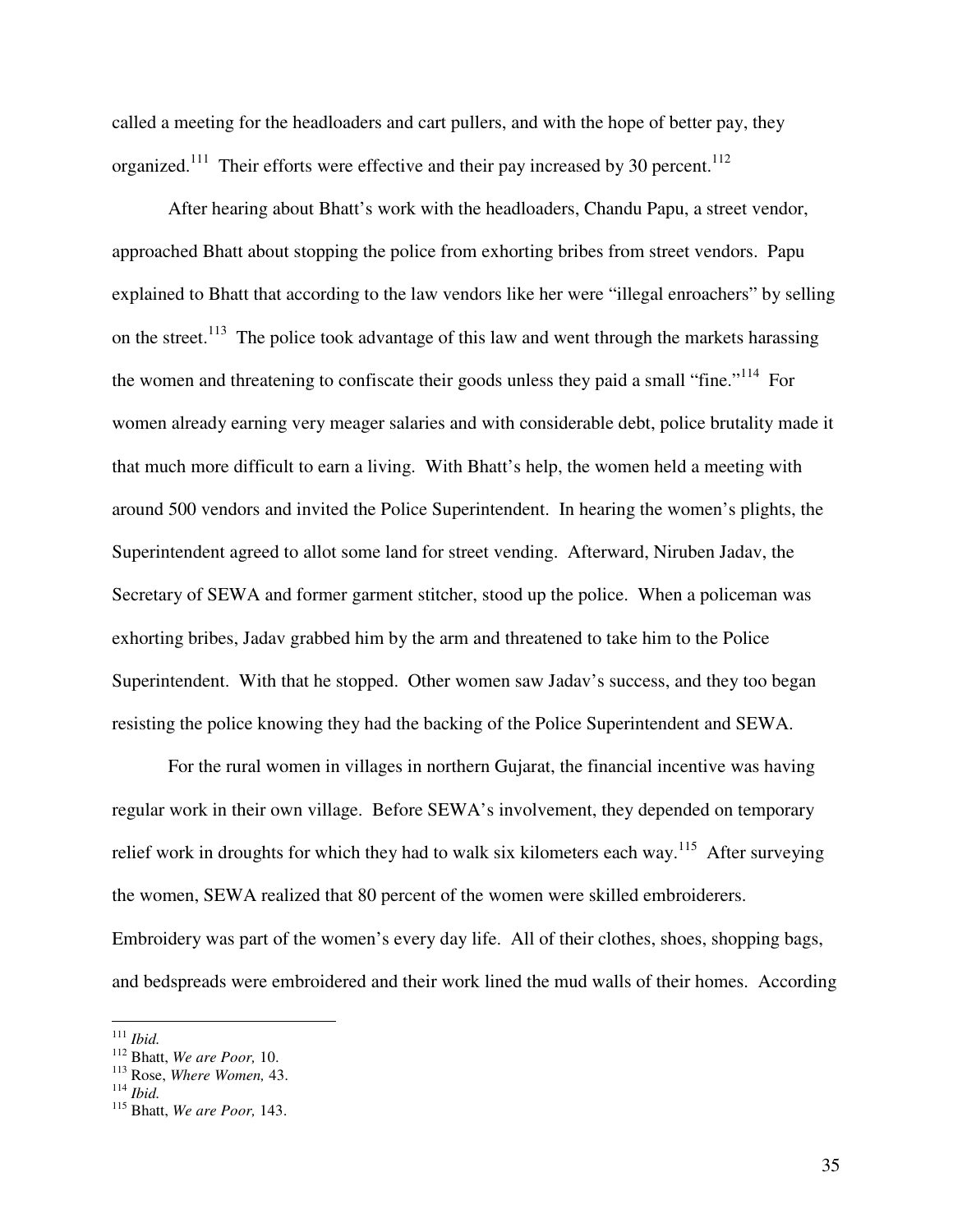to the women, "embroidery serves us in happy times, and it sustains us in the hard."<sup>116</sup> During times of economic hardship, the women would sell their work to passing traders. With no knowledge of the true market value of their work having rarely left the village and in desperate need for money, the women sell their work for whatever price the traders offered. SEWA informed the women of the fair market value of their work and helped them organize into embroidery groups. Bhachiben, one of the embroiderers, recalls "we formed the group for one simple reason. We wanted the work."<sup>117</sup> As Bhatt explains, "as long as there was work and payment in cash, the women were ready to join anything."<sup>118</sup> Whether the women were headloaders, street vendors, or embroiders, they initially organized because of the financial incentives.

*Resource Mobilization for Social Incentives.* While generally the women initially organize because of the economic benefits, sometimes they come together because of the social benefits – healthcare, housing, water, or childcare. For the women working on the tobacco and salt farms, the incentive for them was having childcare, or crèches. Shardaben, an agriculture laborer, explains: "when our children are small, we workers face a terrible dilemma: should we stay at home with them and starve, or go out to work and earn our bread, but leave our little ones uncared for? If only there were a proper crèche – oh that would be a different story!"<sup>119</sup> Faced with this impossible question, the women farmers would often take their children to work. At the tobacco farms, the children would inhale the nicotine and play with the tobacco that was lying around. Similarly, at the salt farms, the children would walk in salty water in the extreme heat and play in hot sand. Both conditions were extremely hazardous for the health of the

 $\overline{a}$ <sup>116</sup>*Ibid.*, 145.

<sup>117</sup> *Ibid.*, 149.

<sup>118</sup> *Ibid.*

<sup>119</sup> Dayal, Mala. *Towards Securer Lives: SEWA's Social Security Programme.* (Delhi: Ravi Dayal Publisher, 2001): 6.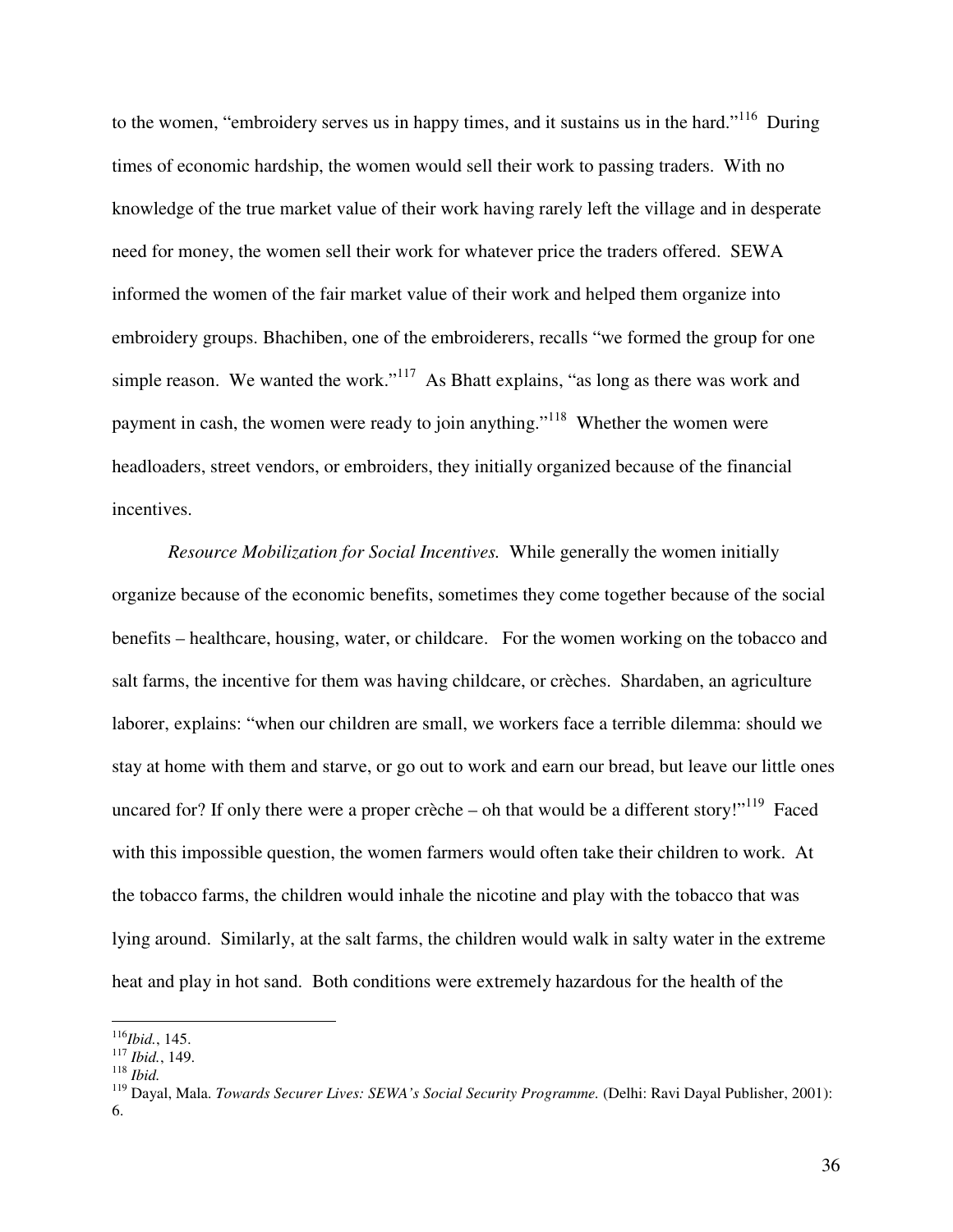children. Further, when the women would bring their children to work, they were not able to fully concentrate on their tasks and their employers would yell at them for not leaving the children at home. SEWA, recognizing the need for crèches, mobilized resources to be able to provide them to the women. SEWA got funding from the government as well as from the women's employers on the farms and they were able to find crèche teachers. While at first the women were hesitant to leave their children at the SEWA crèches, they did so out of need. When the women realized that their children were receiving proper meals, health care, and an education, they starting trusting SEWA and more women, upon hearing about the crèches, began leaving their children also.<sup>120</sup> They paid 15 rupees a month for the crèches.<sup>121</sup> SEWA holds monthly meetings with the crèche teachers and mothers to discuss issues.<sup>122</sup> These meetings, in effect, produce a collective of women. While often from different communities, castes, or religions, they have come together because of their shared need and appreciation for the crèches.<sup>123</sup>

### *Environmental Factors*

 While SEWA mobilized its resources effectively to provide selective incentives for women to get organized, its efforts were successful in part because of several external mitigating factors, namely a broadly enabling legal, political, and policy environment and the existence of social networks.

*Broadly Enabling Legal, Political, and Policy Environment.* India's constitution and many of its laws are incredibly pro-women, pro-poor, and pro-workers giving SEWA the structure through which to mobilize resources to provide selective incentives for women. India's

-

<sup>120</sup> *Ibid*, 10, 18-19.

<sup>121</sup> *Ibid.*, 13.

<sup>122</sup> *Ibid.*, 13

<sup>123</sup> *Ibid.*, 14.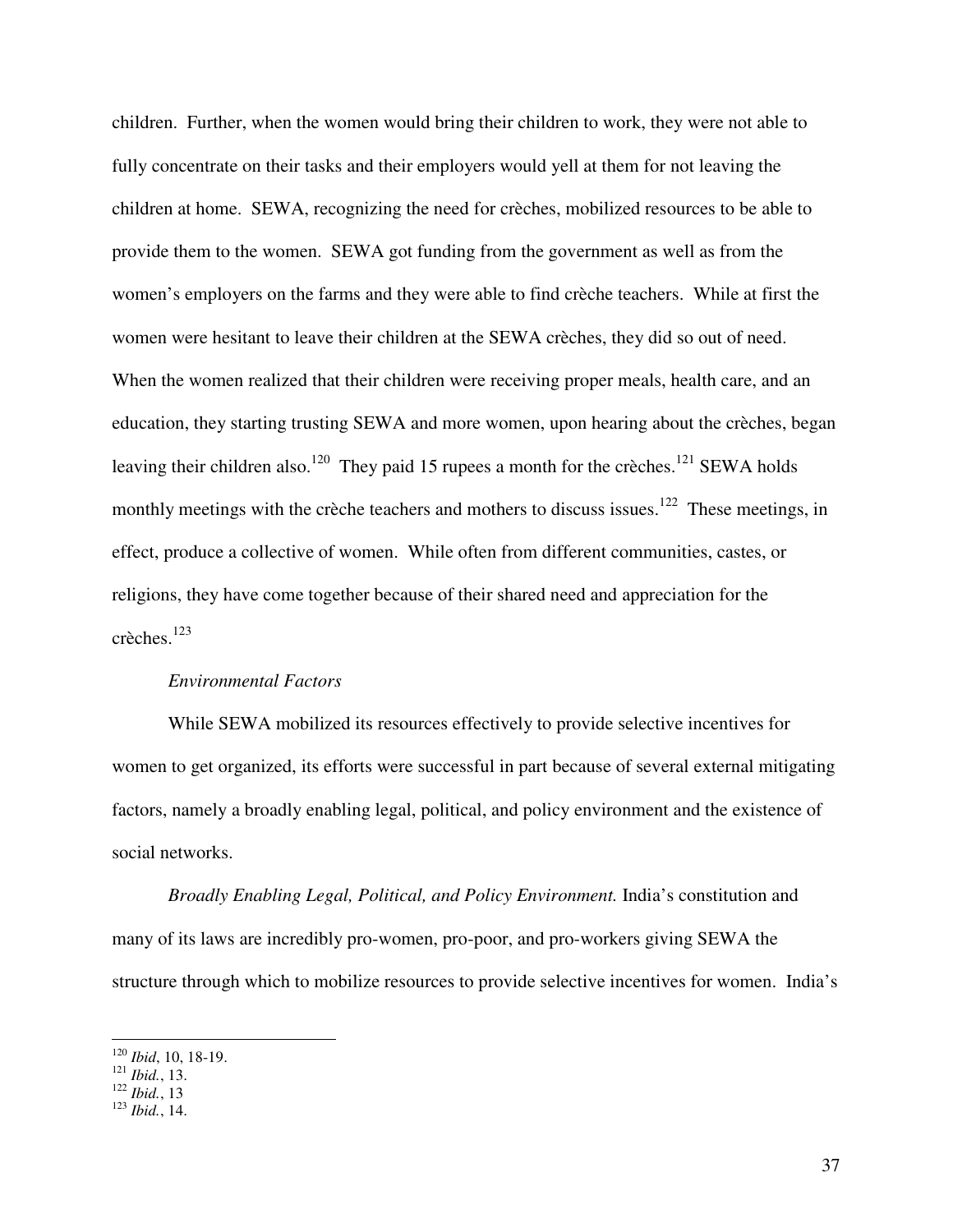constitution states that gender equality is a fundamental right and grants the state the power to enact policies "neutralizing the socio-economic, educational, and political disadvantages that women face."<sup>124</sup> Further, "state rhetoric in terms of its concerns for the poor and the disadvantaged has never been lacking."<sup>125</sup> Bhowmik explains how after independence, the government sought to rectify the pro-employer policies that existed under colonialism, and enacted several pieces of legislation protecting workers.<sup>126</sup> The laws recognized unions as essential in India, introduced minimum wages for workers, and curbed employers' rights.<sup>127</sup> Though government actions have by no means been pro-worker, as Bhowmik explains they have actually mainly sided with the employers, the existence of the laws is important in itself. So though, as Rao explains, "a favorable policy on paper is not enough – there has to be struggle from the ground to get it implemented," the favorable policy provides SEWA somewhere to start its efforts.<sup>128</sup> Even in those situations, Rao continues "it becomes virtually impossible to make headway without at least some positive government support."<sup>129</sup>

The government, while by no means always supportive of SEWA's efforts, has been relatively willing to work with the organization. This relative cooperation has increased SEWA's ability to mobilize resources and thus provide selective incentives to women. At the basic level, the government has given SEWA the freedom to enact critical programs and it has sometimes even provided funding for them. When SEWA decided to start a bank cooperative to allow women to take out low-interest loans, the government resisted but ultimately allowed SEWA to register the bank.

<sup>&</sup>lt;sup>124</sup> Subramaniam, Mangala. "Translating Participation in Informal Organizations into Empowerment: Women in Rural India." (Dissertation for University of Connecticut, 2001): 5-6.

<sup>125</sup> *Ibid.*

<sup>&</sup>lt;sup>126</sup> Bhowmik, "India: Labor Sociology Searching for a Direction," 55.

<sup>127</sup> *Ibid.*

<sup>&</sup>lt;sup>128</sup> Rao, "Empowerment through Organization," 190.

<sup>129</sup> *Ibid.*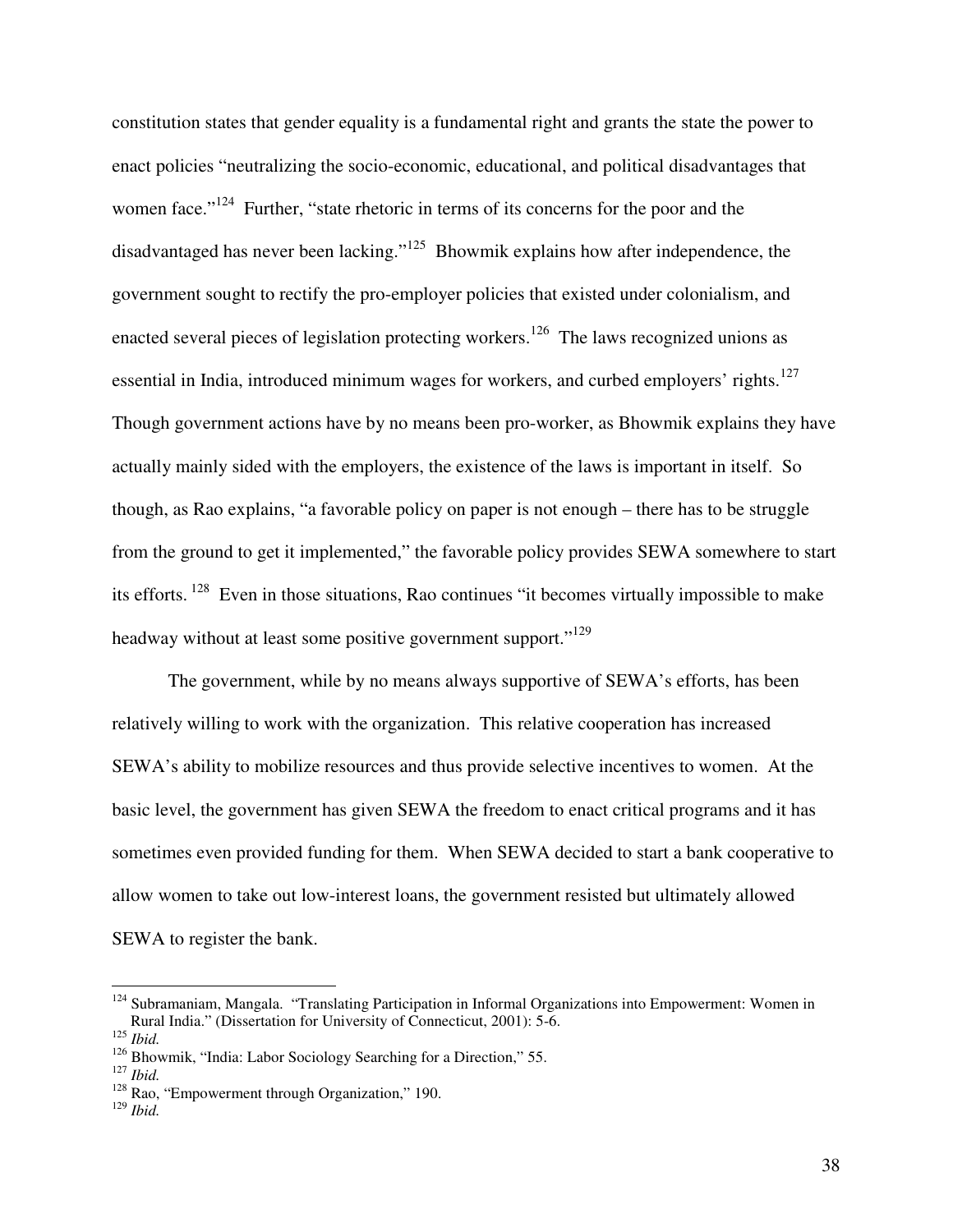Within six months of deciding to start a bank, SEWA had mobilized its resources, gathering an initial capital of 71,320 rupees collected from  $6,287$  members.<sup>130</sup> Yet, when SEWA tried to register the bank, they were denied. Bhatt recalls how the Register of Cooperatives rejected their bank "because the applicants were women, poor, illiterate, 'in scattered occupations,' and of 'lower community.'"<sup>131</sup> As none of those reasons were in the law, Bhatt knew that "the real block was just the middle-class, bureaucratic mindset."<sup>132</sup> The registrar even took Bhatt aside and genuinely said to her "Elaben, consider me your elder brother, and believe me when I tell you to forget this bank idea. These poor ladies will never repay your loans."<sup>133</sup> He also noted that illiterate women would not be able to sign heir names to do banking. Bhatt persisted and suggested that the women could use photographs of themselves instead of signatures for identification. In the end, Bhatt was successful and he registered the bank.<sup>134</sup> The existence of laws supporting cooperative banks formed a crucial framework informing the registrar's decision. The government's eventual cooperation in this case allowed SEWA to use the 71,320 rupees it had collected to provide selective incentives for women – low-interest loans to slowly help them climb out of debt.

 Another example where the government's non-financial support helped SEWA provide women with incentives, was the aforementioned case of the Police Superinendent who designated a portion of the city for lawful street vending. As discussed above, SEWA had helped organize the street vendors and they had decided to fight the policemen's abuse. At the rally they held which brought 500 street vendors together, Bhatt invited the Police Superintendent. He not only came, but after hearing the women's stories, became empathetic to

<sup>130</sup> Bhatt, *We are Poor,* 101.

<sup>131</sup> *Ibid.*, 101.

<sup>132</sup> *Ibid.*, 101.

<sup>133</sup> *Ibid.*, 101.

<sup>134</sup> *Ibid.*, 102.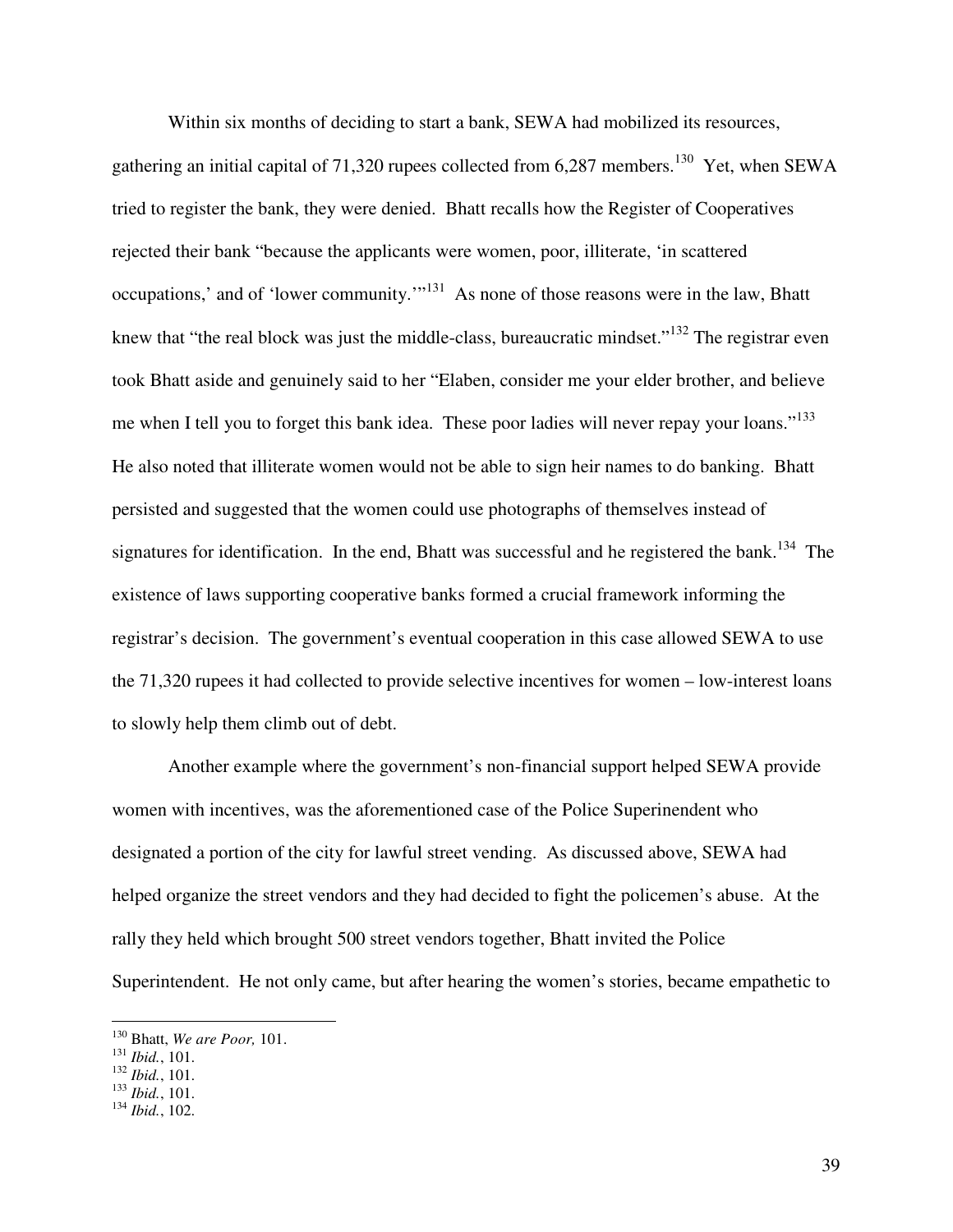their plight and designated a portion of the city for lawful street vending. His support allowed the women to begin successfully resisting the police bribes.

 In some cases, the government has gone even further by providing SEWA with resources to carry out programs. In 1974, the Government enacted the National Policy for Children which stated that "it shall be the policy of the State to provide adequate services to children, both before and after birth and through the period of growth, to ensure their full physical, mental and social development."<sup>135</sup> It also indicated that one of the measure's priorities was to create "crèches and other facilities for the care of children of working or ailing mothers."<sup>136</sup> While state governments did not back SEWA's crèches immediately (and sometimes even created procedural obstacles), they ultimately supported SEWA's efforts and provided funding under their Integrated Child Development Scheme (ICDS) and Central Social Welfare Board (CSWB).<sup>137</sup> While on average SEWA covers 45 percent of the cost in urban areas and 88 percent in rural areas, the government has provided considerable financial support, though it varies by region. The government covers most of the cost in rural Surendranagar and Banaskantha, 43 percent in Ahmedabad, and a mere 5 percent in rural Kheda. Though SEWA developed and implemented the ideas of the crèches and crèche cooperatives, the government's support has allowed it to provide the service more thoroughly and for more women.

 Another area the government has provided SEWA with financial support is in health care. This case study, however, reveals the halfhearted nature of some of the government's support. While the government has supported women workers' maternity benefits for a long time, passing two Acts (1948 and 1961) to ensure its provision, the acts excluded women in the informal sector,

<u>.</u>

<sup>&</sup>lt;sup>135</sup> National Policy for Children. 1974. Article 3. http://nicp.nisd.gov.in/pdf/npc.pdf [April 9, 2010]

<sup>136</sup> National Policy for Children. 1974. Article 4, section d. http://nicp.nisd.gov.in/pdf/npc.pdf [April 9, 2010]

<sup>137</sup> Dayal, *Towards Securer Lives,* 10-11, 18.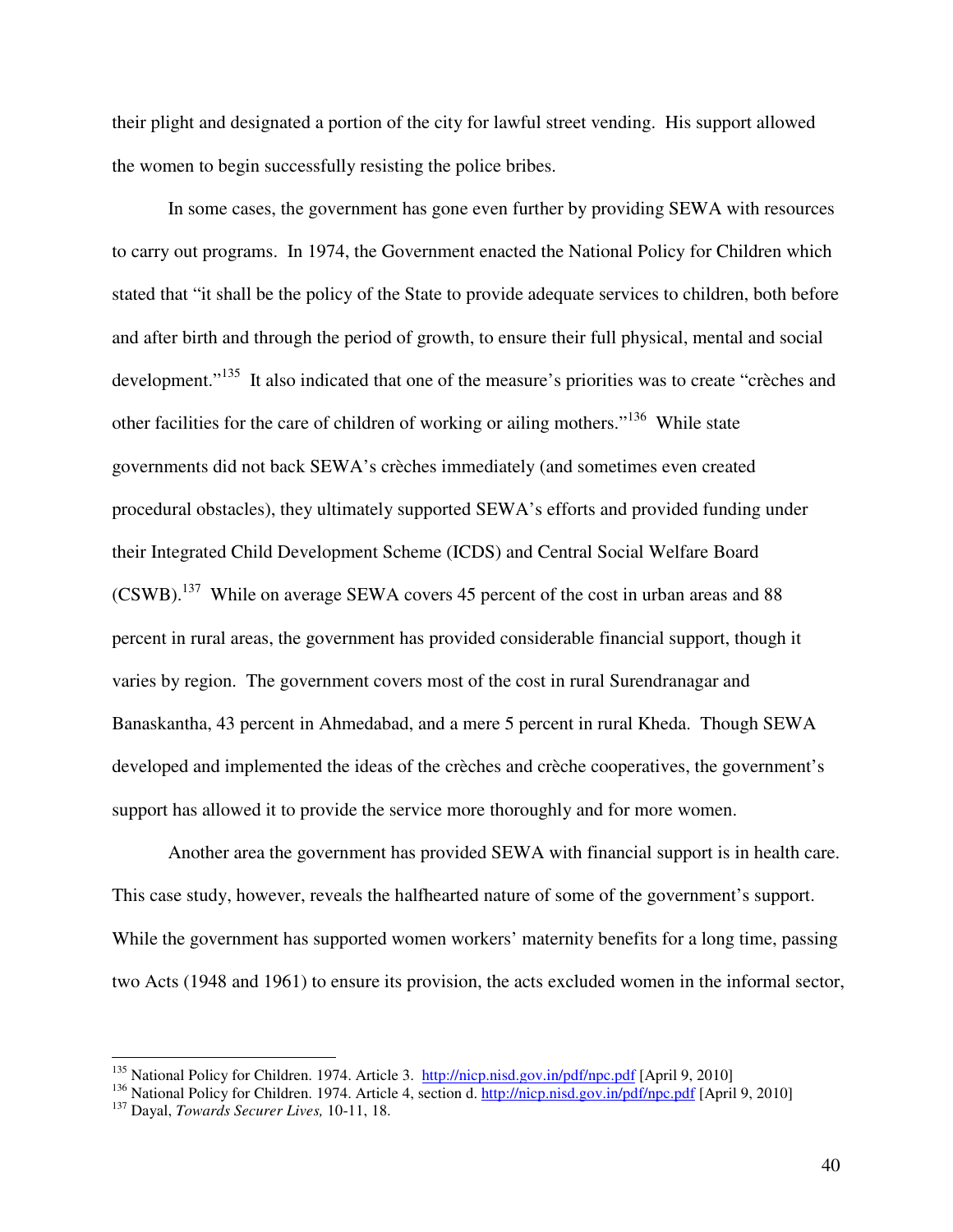meaning it excluded most women.<sup>138</sup> While SEWA was unsuccessful in getting the government's Life Insurance Corporation (ILC) to provide maternity benefits, once it started its own maternity benefits scheme, the government did help fund the program.<sup>139</sup> The program ran successfully for six years between 1975 and 1981, but after government funding became irregular the women lost faith in it and the scheme fell apart.<sup>140</sup> In 1984, they organized the women once again around a maternity benefits scheme, but when the program grew too much, they persuaded the government in Gujarat to help fund the program. While the program went well for awhile, the government was often late in sending the benefits to the women and then it began requiring the women to be at least eighteen and use contraceptives in order to obtain benefits. The realities on the ground, excluded a lot of women from the benefits. In 1992 SEWA developed its own maternity benefits scheme under its wider social security insurance program. The program continues to run with great success.

*Social Networks (structural-connection and decision shaping function).* Apart from the structures that either enabled or at least did not inhibit SEWA's ability to mobilize resources to provide women with material incentives, the existence of social networks increased SEWA's ability to provide selective incentives as well. In the initial effort to organize, the women's social networks served as the structural-connection and decision shaping function. In the case of the street vendors, Chandaben knew the other street vendors well from working alongside them every day. After her initial meeting with Bhatt where they decided to organize the vendors, Chandaben went through the streets to get women to come to a meeting. She often brought Bhatt along and introduced her to the other vendors.<sup>141</sup> They held the first meeting within a week with

<sup>138</sup> Dayal, *Towards Securer Lives,* 47.

<sup>139</sup> *Ibid.,* 48.

<sup>140</sup> *Ibid*, 49.

<sup>141</sup> Bhatt, *We are Poor,* 13.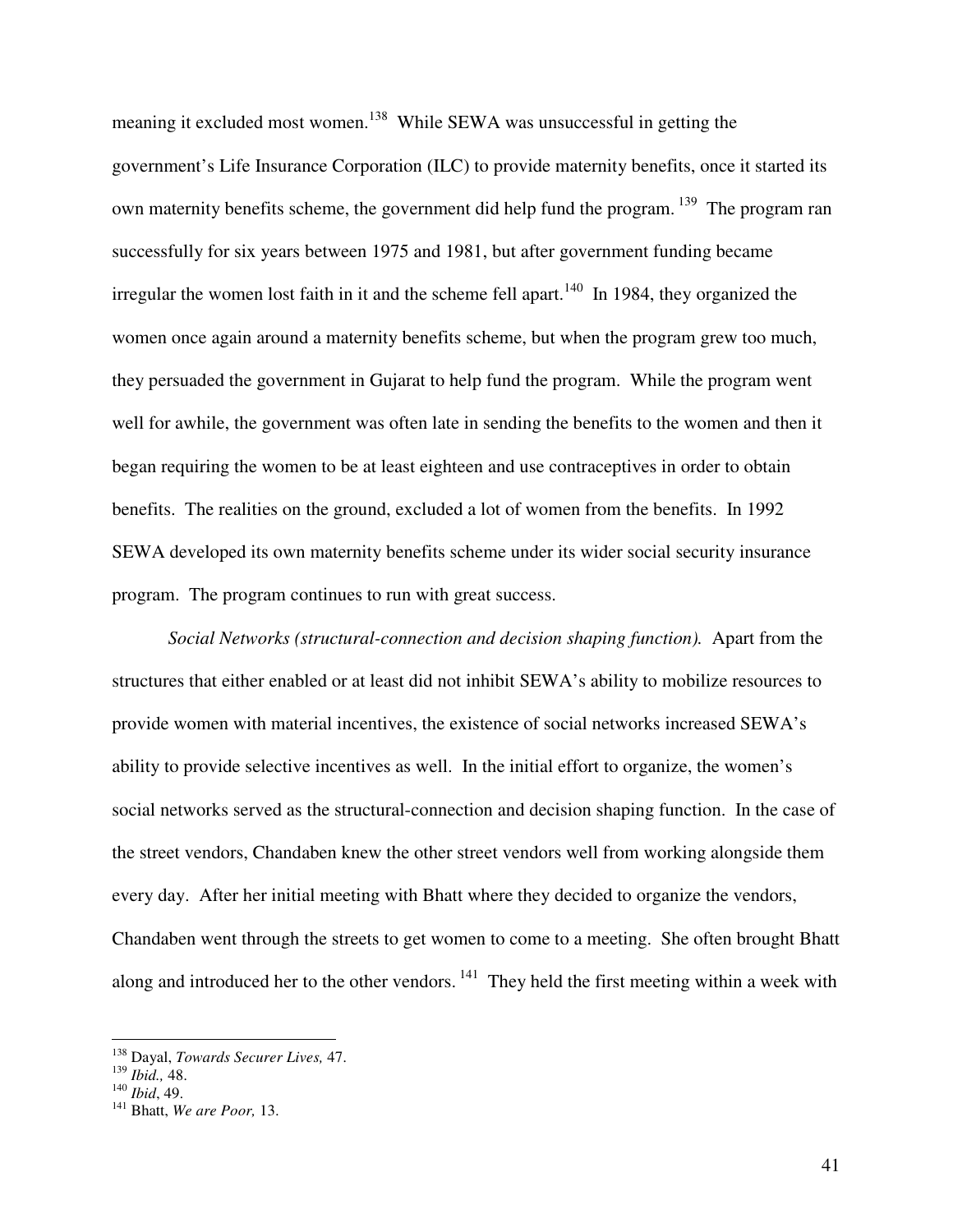over 100 women. Here, Chandaben's social network allowed her to structurally connect her fellow vendors with the opportunity to organize through SEWA. Without that network, it would have been exceedingly difficult for the organization to take place. The street vendors' social network served the decision-shaping function as well. After their first momentous success resisting police abuse, Rajiben, one of the vendors, said that "after this incident, I walked to every market in the city to bring new members to the union."<sup>142</sup> So the social network not only helped simply connect the women to the organization effort, after some success it also helped shape women's decision to join. By helping gather a critical mass of women, the social networks allowed SEWA to provide benefits for the self-employed women.

SEWA's work on crèches also exemplifies the importance of social networks. While mothers were at first reluctant to leave their children at the crèches, after some women did and had successful experiences, they spoke about it with the other workers in the salt and tobacco farmers, which encouraged them to also leave their children there. Even women from different villages who had originally not know about the crèches, began asking SEWA to start a crèche near them. Once again, the women's social networks both structurally connected the women to the organization and helped them with their decision to join. That in turn, made it possible for SEWA to provide the women the self-employed with the benefits that came from the crèches.

 Phase 1 – providing selective incentives for women – required both internal and external elements. Internally it depended on the ability of SEWA to mobilize resources effectively, which required focusing on sectors individually and including the women workers in the discussions of what to fight for and how to fight for it. Externally, the legal framework, level of government support and social networks influenced SEWA's degree of success in its efforts to provide women with selective incentives and benefits. While providing trade-specific social and

<sup>142</sup> Rose, *Where Women,* 47.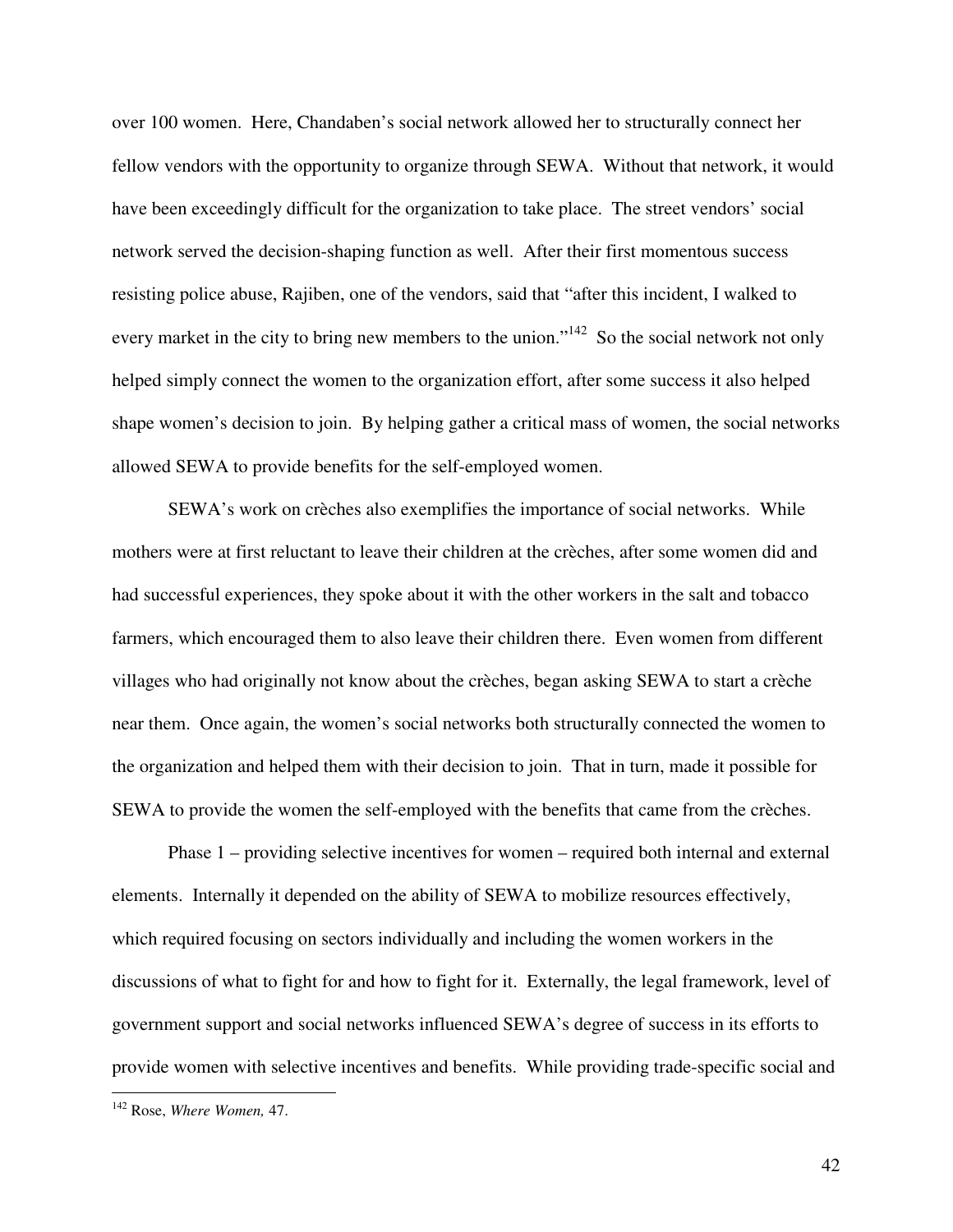economic benefits brought women workers into SEWA, it did not generate a movement. Practically speaking, in terms of their daily lives, rural salt farmers share little in common with urban street vendors. More broadly, the women are sprawled across occupations, regions, castes, communities, and religions. As Rao puts it, "Economic motives provide women with visible incentives to participate in the organizational effort. However… the organization may not be sustainable without the capacity for struggle, and a political agenda."<sup>143</sup> Without a unifying ideology, women will remain confined to their individual sector's interest, leading to the importance of phase 2.

### *Phase 2 – Creating a Common Identity and Shared Purpose: Framing the Movement*

 In providing selective incentives, phase 1 fulfilled the crucial task of creating a critical mass of women. Phase 2 unified them. In effectively framing their work, and then promoting that frame extensively, SEWA unified the women across their differences behind a common identity, struggle, and ideology. Indeed, as Snow and Benford demonstrated, framing a movement is critical to its success. Frames ascribe meaning to daily experiences and thereby allow for the creation of a common identity, ideology and struggle. For a frame to be effective, both organizational inputs and environmental factors play a role again. In terms of organizational inputs, as Snow and Benford explained, movement actors create frames that address the three core tasks (diagnostic, prognostic, and motivational framing) and have credibility. In terms of environmental factors, the frame's salience in society and the availability of social networks help ensure the frame's success.

### *Organizational Inputs*

<sup>&</sup>lt;sup>143</sup> Rao, "Empowerment through Organization," 183.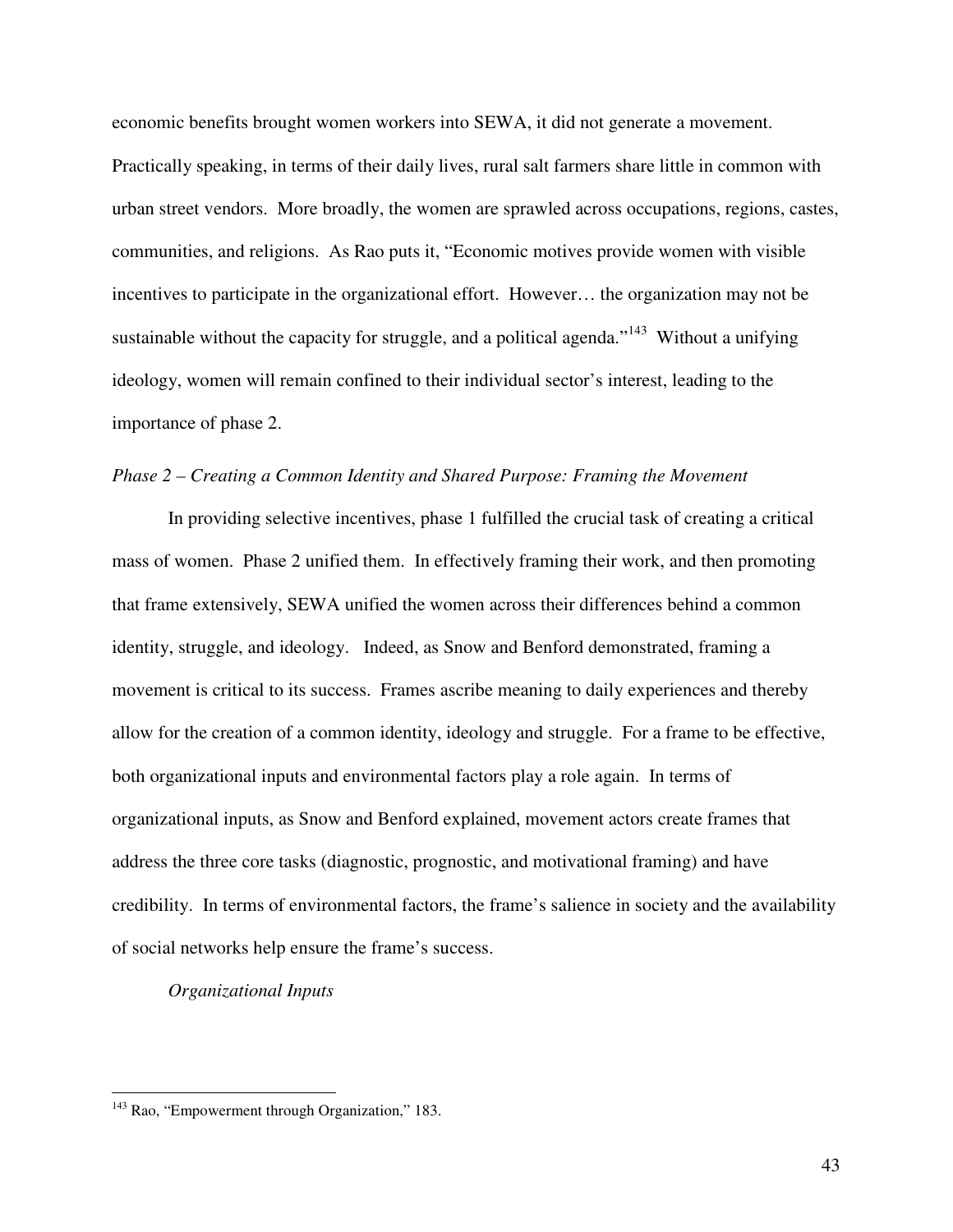Snow and Benford indicate three core framing tasks that movements must complete: diagnostic, prognostic, and motivational framing. In this process, movement actors must also ensure they develop a credible frame, meaning that it is consistent with the movement's actions, it has empirical credibility, and that the articulators of the frame are credible. SEWA developed a powerful frame at every level and through meetings and trainings has been able to promote it extensively.

*Core Framing Task 1: Diagnostic Framing.* SEWA's overriding view is that the self employed women are in every way *workers*, substantially contributing to the economy and providing for their families, and yet society does not recognize them as such and therefore they face continuous exploitation. Bhatt explained, "our underlying approach is to see the poor as workers and producers, rather than just as income-deprived or vulnerable people."<sup>144</sup> She adds, "we say that we are also workers, we also contribute to the economy."<sup>145</sup> A World Bank report, written after spending time with SEWA, similarly observed that "SEWA has always kept its focus on one overriding reality – that poor women are above all *workers*" (emphasis in the original).<sup>146</sup> However, "the economic activities (of the self employed) have been described by various names, such as unorganized, unprotected, unregistered, marginal or informal, a more recent term being the black economy. It is contradictory to describe such a vast, active workforce in terms that relegates it to a peripheral position, while in reality it is central to the economy."<sup>147</sup> These ideas are rooted in Ghandi's ideas, specifically, Bhatt explains, his ideas "on the dignity, or even the sanctity, of labor; on the importance of human values – that nothing that compromises a person's humanity is acceptable; that poverty is wrong because it is violent;

<sup>&</sup>lt;sup>144</sup> Bhatt, Ela. "Approach to Poverty." SEWA. http://www.sewa.org/Archives\_Poverty\_Removal.asp [April 9, 2010]

<sup>145</sup> Dayal, *Towards Securer Lives,* 1.

<sup>&</sup>lt;sup>146</sup> Blaxall, "India's Self Emploed," 4.

<sup>&</sup>lt;sup>147</sup> Chen, "Self Employed Women," 1.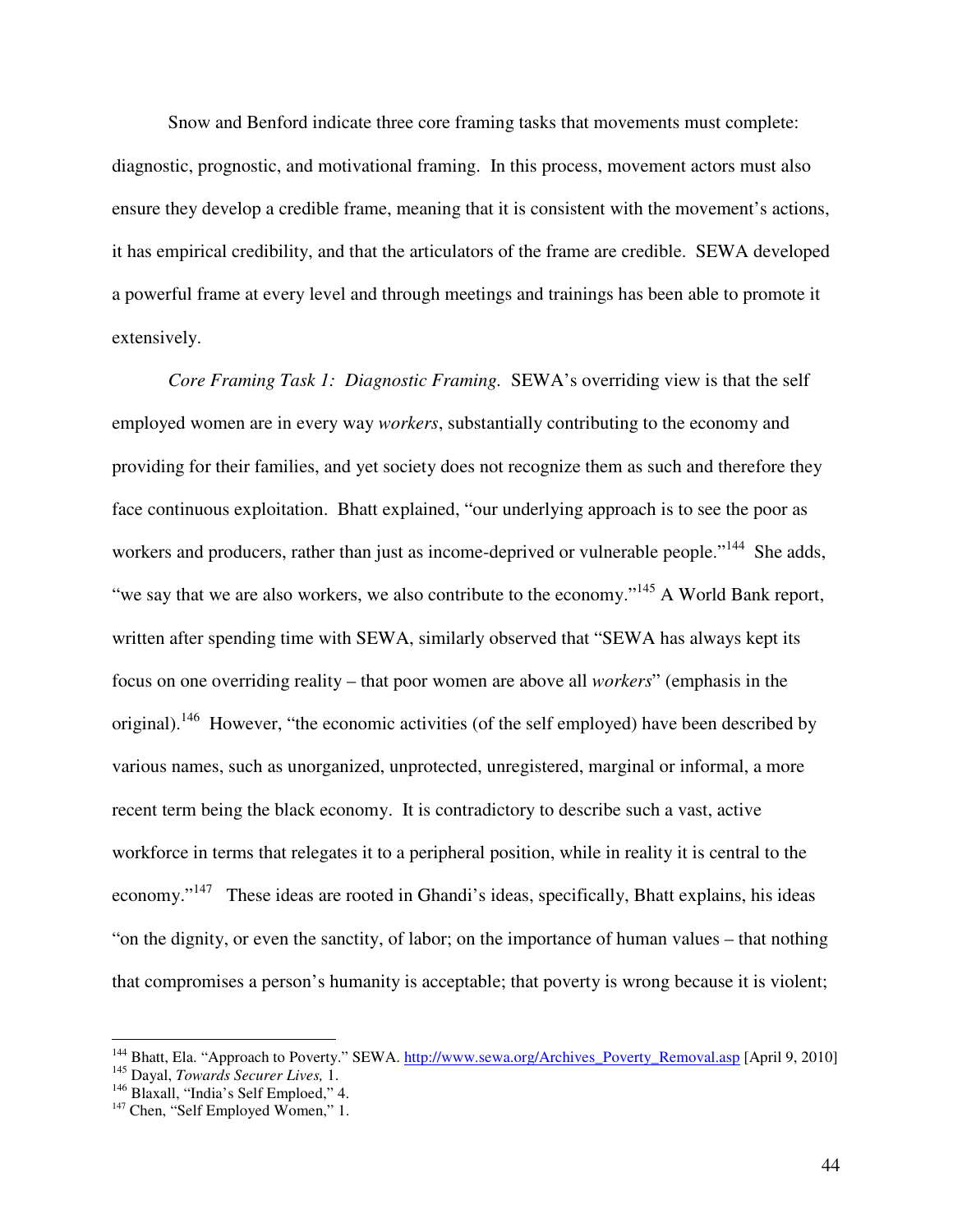it does not respect human labor, strips a person of his or her humanity, and takes away their freedom."<sup>148</sup> Encouraging the women to see themselves as workers is indeed a critical part of member education, as the SEWA Academy website indicates, "through the training, members learn to identify themselves as women workers and come to… understand the contribution of women in the Indian Economy."<sup>149</sup>

*Core Framing Task 2: Prognostic Framing.* SEWA asserts that to become recognized as workers and end the continuous exploitation, they must *organize.* The Social Movement Training course, which for a long time was offered to every member, holds a "discussion of the importance of group solidarity and collective organizing."<sup>150</sup> Specifically, SEWA promotes organizing into a union and cooperatives. As Bhatt explains, "SEWA straddles the realms of both union and cooperatives. The union mobilizes and organizes the women to come together around their work issues. The women then form trade cooperatives in an effort to become owners of their labor."<sup>151</sup> SEWA illustrates this strategy by invoking the image of a banyan tree:

Over time, the branches grow vines that reach for the ground and take root, becoming trunks themselves; in this way, they become a sprawling forest within the same, everexpanding tree. Each one is independent and autonomous, both financially and in the decision-making process. At the same time, new growth draws strength from the old.<sup>152</sup>

SEWA also promotes the "joint strategy of Struggle and Development" in organizing. SEWA'a website explains that "the struggle is against the many constraints and limitations imposed on them by society and the economy, while development activities strengthen women's bargaining

<sup>148</sup> Bhatt, *We are Poor,* 8.

<sup>&</sup>lt;sup>149</sup> SEWA Academy. http://www.sewaacademy.org/training/programmes.htm [April 9, 2010]

<sup>&</sup>lt;sup>150</sup> "SEWA Movement: Training Evaluation Study." (Ahmedabad: SEWA Academy, 2006): 5.

<sup>151</sup> Bhatt, *We are Poor,* 16

<sup>152</sup> Bhatt, *We are Poor,* 18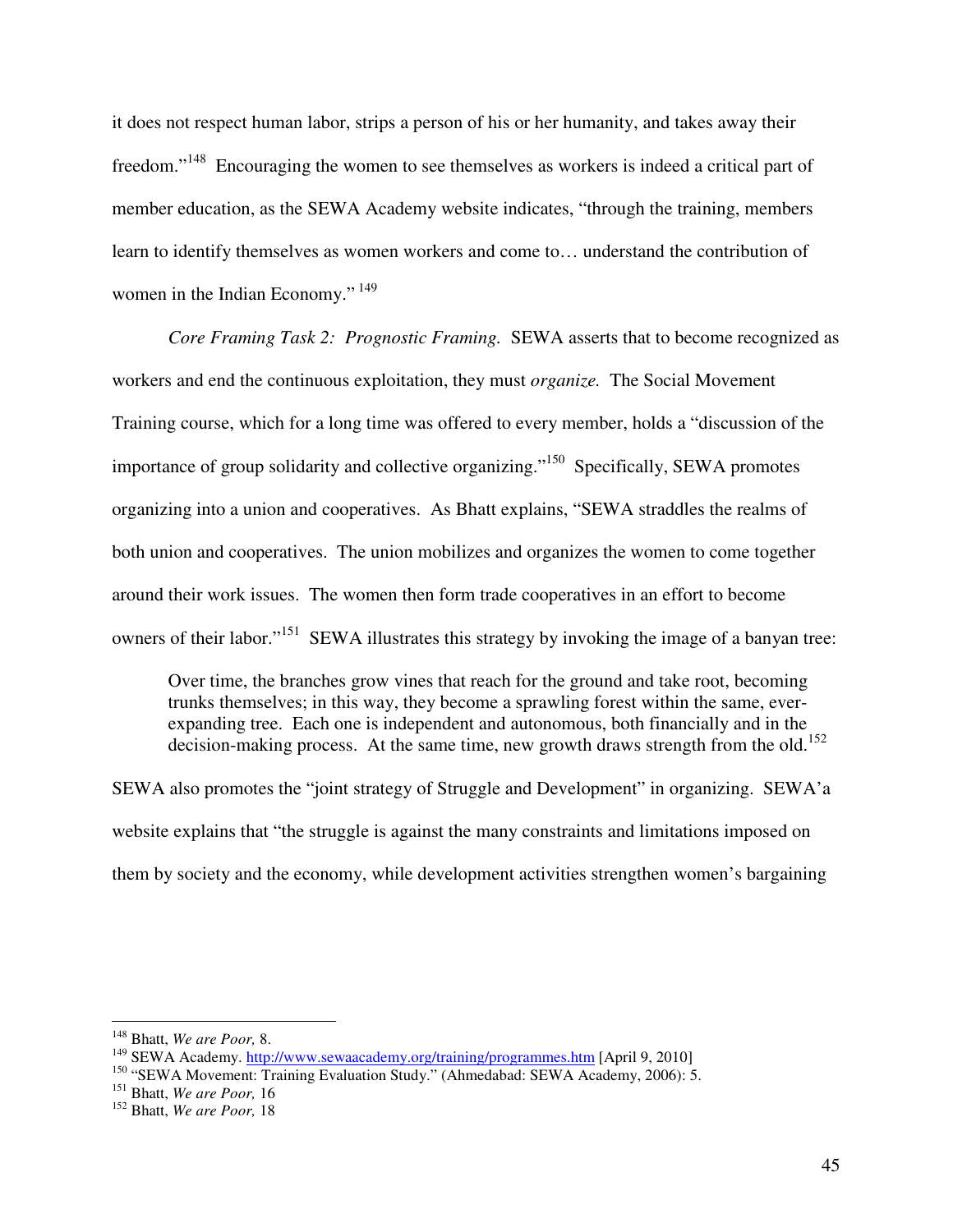power and offer them new alternatives."<sup>153</sup> Further, again drawing on Gandhi, SEWA emphasizes their non-violent approach to struggle.

*Core Framing Task 3: Motivational Framing.* SEWA's "call to arms," as described by Snow and Benford, is driven by the aspiration that members will achieve full employment and self reliance through organization. Apart from the practical benefits of engaging in organization, they also point to Ghandi's philosophy again as rationale for action. During the introductory Social Movement Training,

The link is made between Gandhian philosophy and SEWA's ideology and values, especially truth, nonviolence, self-reliance, equality and simplicity. The purpose is to inspire and motivate the women to organize collectively, and to fearlessly, courageously and continuously struggle for their rights and entitlements, equality and social justice, even in the face of opposition.<sup>154</sup>

SEWA's motivational frame is then both practical and ideological, providing a truly holistic rationale for engaging in collective action.

*Ensuring the Frame's Credibility.* SEWA's frame met the three elements of credibility indicated by Snow and Benford: it is consistent with the movement's actions, has empirical credibility, and its articulators are credible. Every element of SEWA's actions aligns with its frame. From giving the women a voice in its meetings and encouraging them to indicate the work they do, to successfully helping organize hundreds of cooperatives, to often singing Gandhi's 11 principles at the start or end of meetings. Empirically, the label of "worker" is completely in-line with their daily lives where they are constantly working and the exploitation that SEWA describes happens to them on a daily basis. Lastly, the self-employed women found the women presenting SEWA's frame credible. An evaluation of the Social Movement Training,

-

<sup>&</sup>lt;sup>153</sup> "About Us: Introduction." SEWA Website. http://www.sewa.org/About\_Us.asp [April 9, 2010]

<sup>&</sup>lt;sup>154</sup> "SEWA Movement: Training Evaluation Study," 5.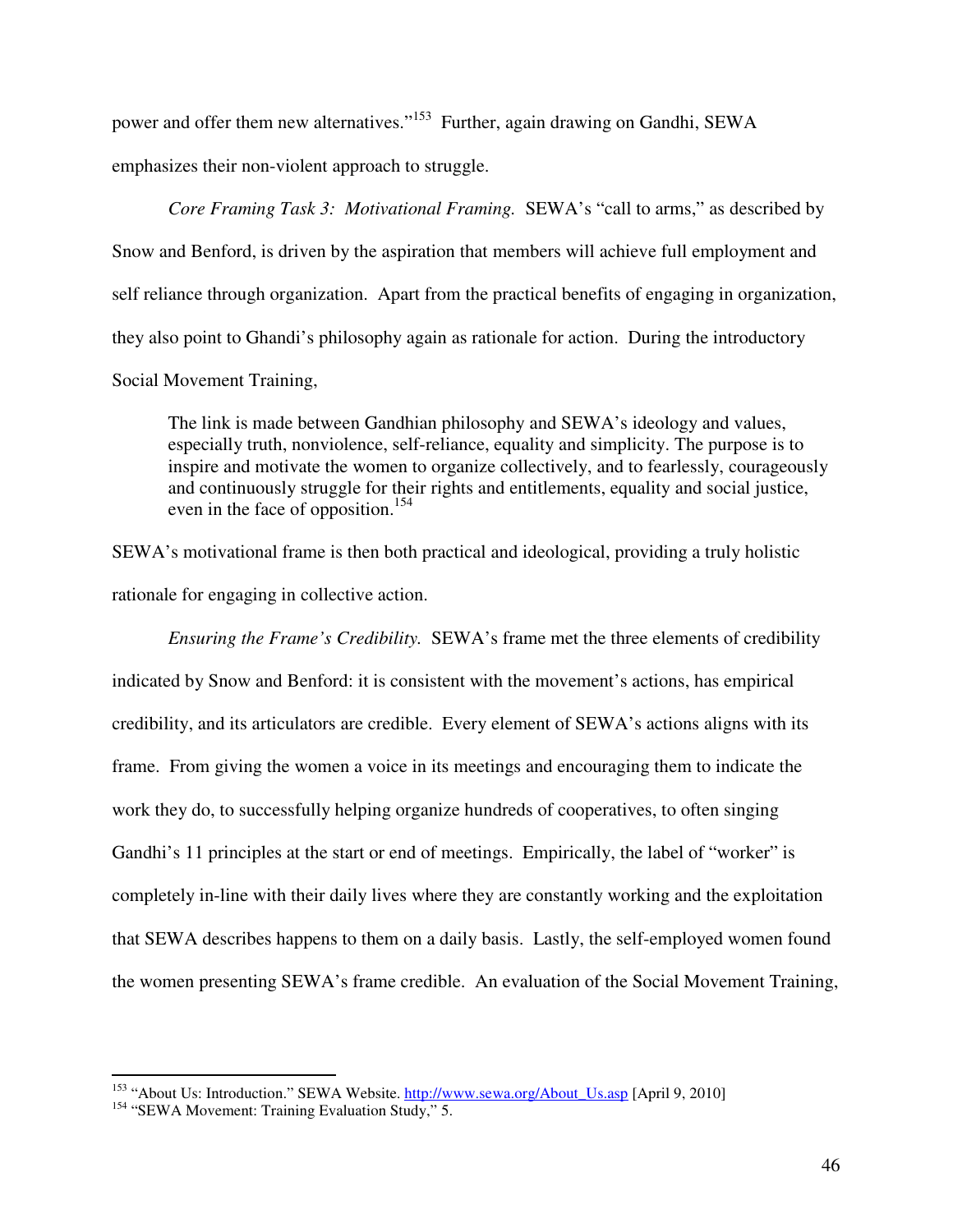found that 96% of participants found the trainers' language "clear and easy to understand."<sup>155</sup> In order to explain the SEWA movement to women in rural areas, "barefoot trainers" use the videos produced by VideoSEWA, which give the image of "a big, serious organization" and then "give women confidence in SEWA because they can see for themselves that SEWA takes an interest in their problems."<sup>156</sup> So through their style and the strategies they employ, frame articulators are perceived as highly credible.

*Promoting the Frame.* Snow and Benford's theory regrettebly falls short of explaining SEWA's critical success in framing their movement. Snow and Benford stopped their analysis of the framing process at the development of a strong and credible frame; yet, for a frame to ultimately influence a movement's trajectory, its' actors must work to promote it. This allows the application of resource mobilization to the framing process as well. In addition to developing a strong and credible frame, SEWA recognizes the frames' role in unifying the women across sectors. SEWA also mobilizes resources to aggressively promote the frame to its members. When SEWA's membership nearly doubled between 1990 and 1991, "it no longer became possible to educate all members about the vision and purpose of SEWA through its organizing efforts as it once had."<sup>157</sup> Moreover, with the growth, "the membership became more diverse, making it necessary to bring members together -- across geography, caste, trade barriers."<sup>158</sup> The expansion of the organization forced SEWA to find a new way to promote their vision. And so SEWA Academy emerged. Through its two basic courses, Member Education and Social Movement Training, SEWA has effectively continued to promote its frame. SEWA describes Member Education as:

<sup>&</sup>lt;sup>155</sup> "SEWA Movement: Training Evaluation Study," 13.

<sup>156</sup> Rose, *Where Women,*157-8.

<sup>&</sup>lt;sup>157</sup> "SEWA Training: About Us." SEWA Academy Website. http://www.sewaacademy.org/training/aboutus.htm [April 9, 2010]

<sup>&</sup>lt;sup>158</sup> "SEWA Training: About Us." SEWA Academy Website. http://www.sewaacademy.org/training/aboutus.htm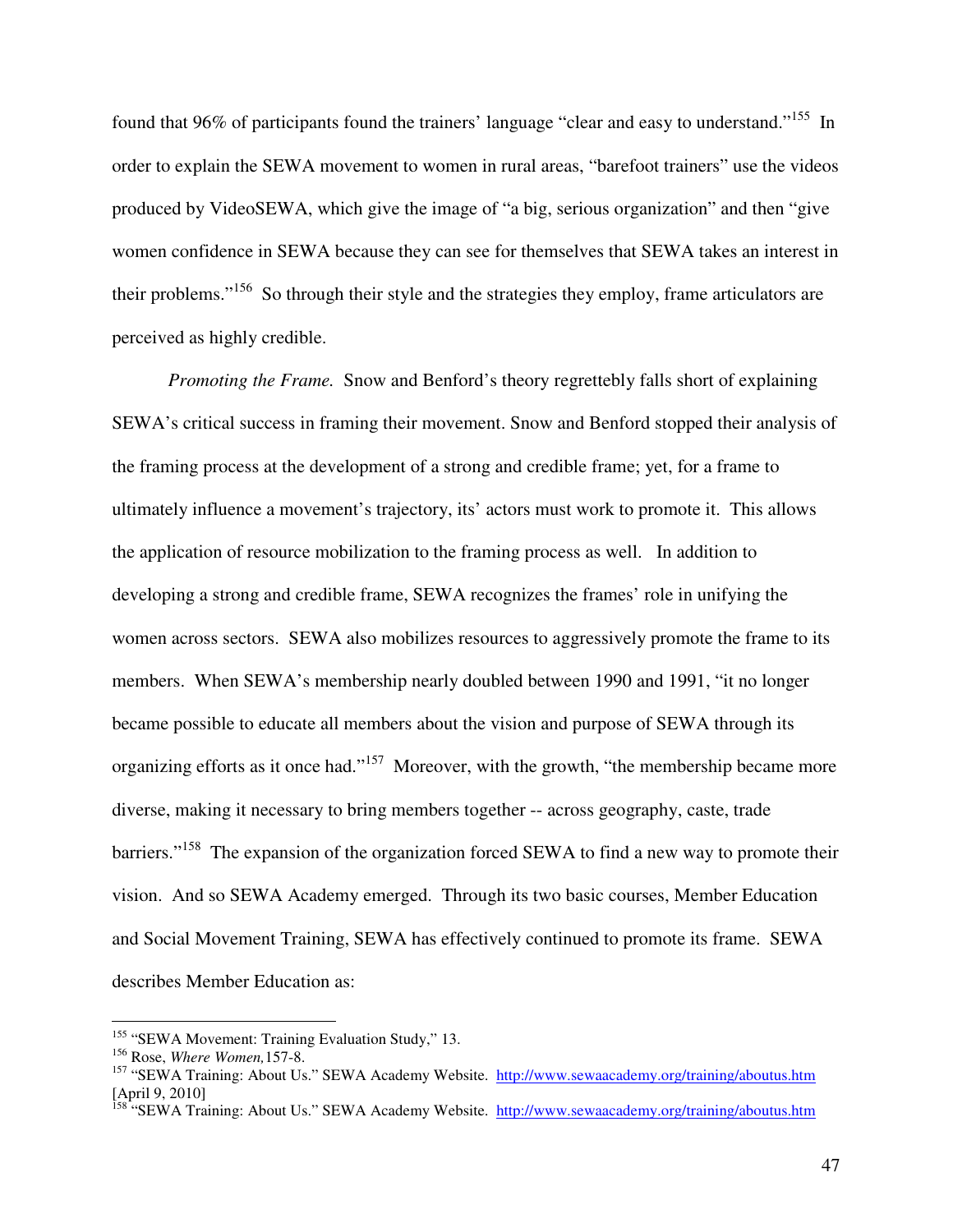A means for SEWA to create a sense of unity and direction, awareness or SEWA's values and ideology…. By building identity, unity and an understanding of collective action among SEWA members, the program plays a central role in creating the deep roots that makes the SEWA movement strong.<sup>159</sup>

Further, when SEWA expanded beyond Gujarat and started the umbrella organization, SEWA

Bharat, it again faced an expanding membership. Accordingly, "the first concern of SEWA

Bharat has been to build a national identity for SEWA."<sup>160</sup> SEWA Bharat works toward that end

# through

frequent meetings of the multi-state board of SEWA; continuous exposures and trainings for leaders from each SEWA and, most effectively, through Shramik Mahotsav, where women from all SEWAs come together and come to know each other, by talking, playing games and dancing and singing together. An important national identity comes from the newsmagazine Anasuya published from Bhopal. However, the most effective link is established by building a common ideology, common programs and common values.<sup>161</sup> Ultimately, promoting its vision "is the means by which SEWA unites its large and diverse membership through common ideology, thus building our movement - the SEWA movement.<sup>162</sup>

So while phase 1 mobilized women and created a critical mass, phase 2 created the movement.

# *Environmental Factors*

While frame development and promotion is mainly an internal process, several external

forces mitigate the success of a frame. Specifically the centrality of the frame's values to the

society's belief system and the frame's narrative fidelity are critical. In the case of SEWA, the

values are central because of their narrative fidelity so I will discuss them together.

*Salience: Narrative Fidelity and Centrality.* The values of the frame, grounded in Gandhi's philosophies, are consistent with the narrative of the country and central to society's belief system. Indeed, the ideas behind SEWA's frame even extend beyond Gandhi as Bhatt explains, "the Gandhian principles that lie behind SEWA are age-old, and embedded in Indian

<sup>&</sup>lt;sup>159</sup> "SEWA Training: Member Education." http://www.sewaacademy.org/training/tr\_memberedu.htm

<sup>160</sup> SEWA Bharat Annual Report 2008-2009, (9).

<sup>&</sup>lt;sup>161</sup> SEWA Bharat Annual Report 2008-2009, (9).

<sup>&</sup>lt;sup>162</sup> "SEWA Services." SEWA Website. http://www.sewa.org/Services\_Capacity\_Building.asp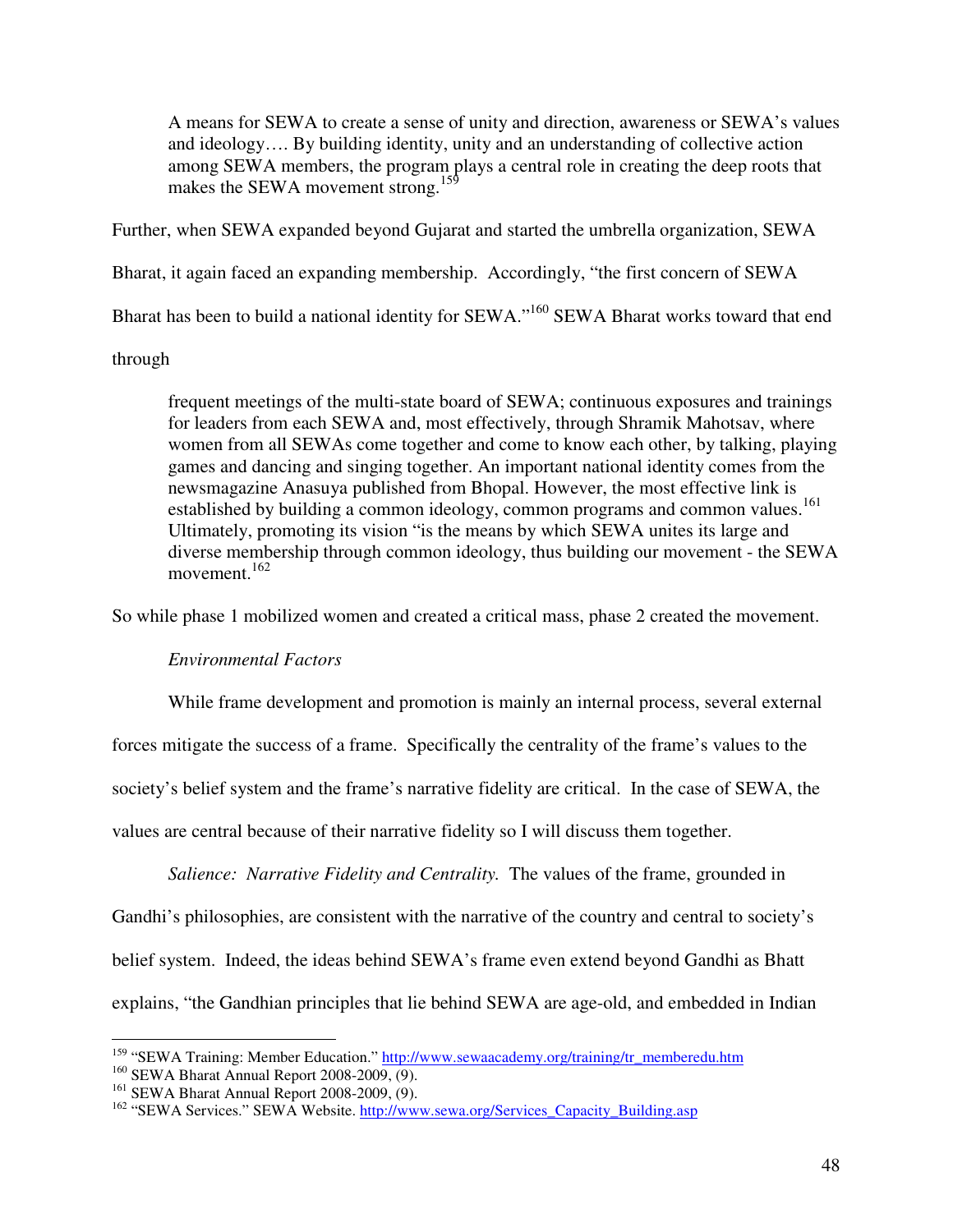culture and traditions – as Gandhi himself freely acknowledged."<sup>163</sup> The women in SEWA are only one or two generations after India's independence movement, so the image and ideas of Gandhi still hold considerable weight.

 The reach of Gandhi's influence is evident in India's constitution. As discussed above, India's constitution and many of its laws are incredibly pro-women, pro-poor, and pro-workers Not only are the frame's values central to India's narrative and belief system, but the strategies SEWA's frame advocates, its prognostic framing, are central as well. As Agarwal points out, "India has a rich history of labor organization."<sup>164</sup> India's union movement dates back to before independence in 1918. In that year Gandhi actually helped start one of the first unions, the Textile Labor Association (which Bhatt worked for).<sup>165</sup> Today, India's union density is higher than the United States' and Japan's and just slightly lower than Germany and Australia's. Apart from its rich history of unionizing, India also has a strong cooperative movement. Inspired by credit unions in Germany and perhaps also the cooperative movement which arose in the United Kingdom, a British officer suggested introducing agricultural credit cooperatives in India.<sup>166</sup> In 1904, the colonial government passed the Cooperative Society Act which allowed cooperatives "to get a direct legal identity."<sup>167</sup> Ever since then and through Indian independence, the Act has been continually expanded to include more types and sizes of cooperatives.<sup>168</sup> Today, cooperatives span across India and together have approximately 230 million members.<sup>169</sup> Further, "the cooperative credit system of India has the largest network in the world and

-

<sup>&</sup>lt;sup>163</sup> Blaxall, "India's Self Employed," 15.

<sup>164</sup> Agarwal, *From Work to Welfare,* 15.

<sup>165</sup> Bhowmik, 132.

<sup>166</sup> Das, Banishree, Nirod Kumar Palai, and Kumar Das. "Problems and Prospects of the Cooperative Movement in India under the Globalization Regime." (XIV International Economic History Congress, Helsinki 2006, Session 72): 2.

<sup>&</sup>lt;sup>167</sup> Das, "Problems and Prospects," 2.

<sup>168</sup> Ibid.

 $169$  Ibid.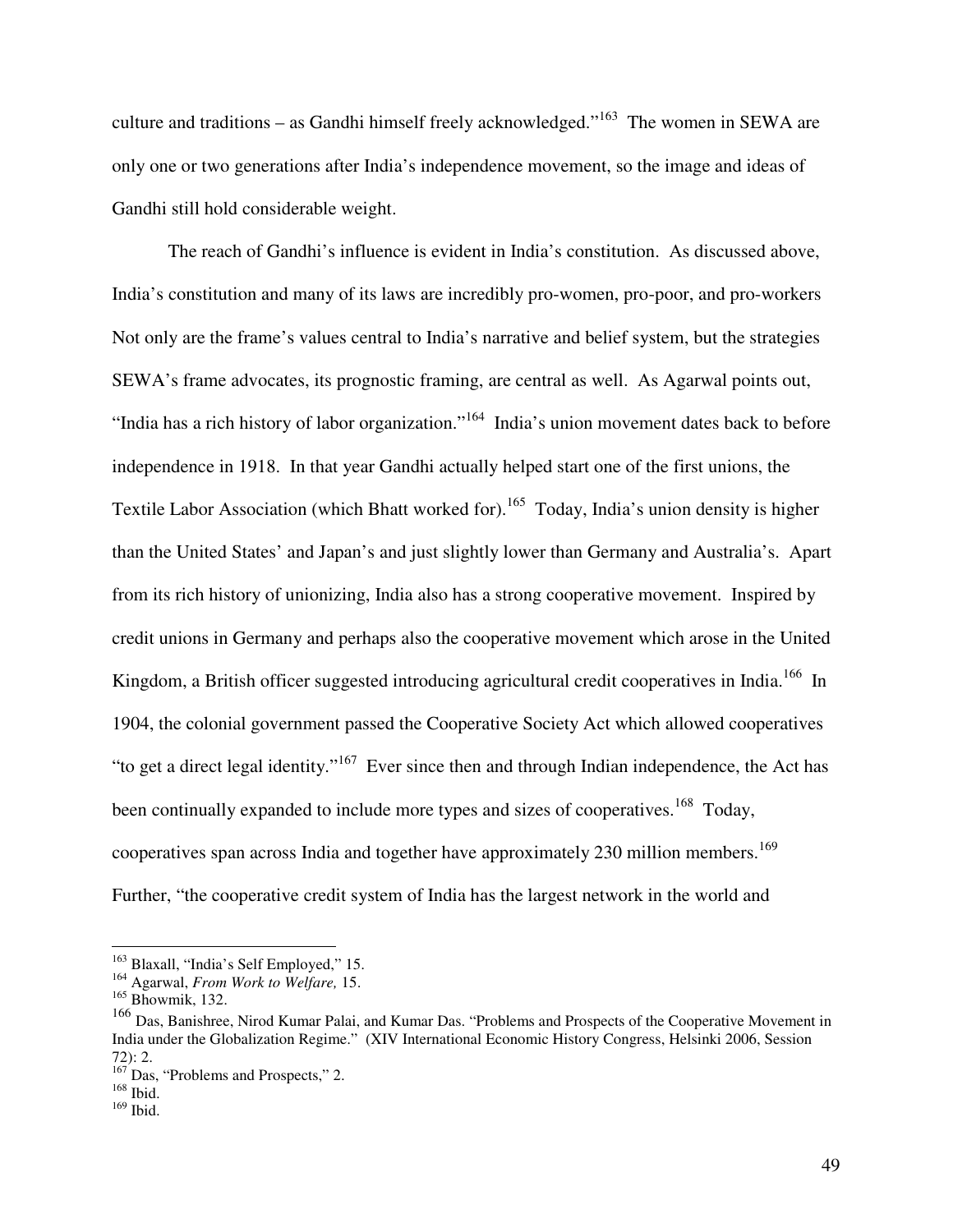cooperatives have advanced more credit in the Indian agricultural sector than commercial banks."<sup>170</sup> Therefore, not only were the values behind SEWA's frame central to India's narrative and belief system, but the strategies advocated for within the frame were too.

 Importantly, the salience of SEWA's frame in the Indian context allowed SEWA's members as well as the rest of the population, including government officials, to identify with the movement. This salience then affects officials' willingness to work with SEWA – an external element of phase 1. SEWA's success in fostering a common identity and shared purpose among all the self-employed women has arguably been the most important part in ensuring the sustainability of the movement and the reason it can even be considered a movement and not simply an organization. Indeed it is what ensured the commitment of thousands of women.

### *Phase 3 – Ensuring Continuity: Democratic Governance*

 Apart from providing financial and social benefits to self-employed women and uniting them behind a common identity and struggle, SEWA has achieved continuity as a movement through its organizational dynamics. Drawing from Chen's framework to analyze the movement dynamics, SEWA's success in terms of external and external factors becomes clear. Most importantly, the internal factors include a federated democratic governance structure with capable leadership. The main external factor for ensuring continuity is external funding and support from diversified sources that does not subvert the objectives of the organization.<sup>171</sup>

### *Organizational Inputs*

 SEWA indeed has a federated democratic governance structure with capable leadership. Its federated democracy is evident through its three governing bodies. At the lowest level are the

-

 $170$  Ibid.

<sup>171</sup> Chen, *Membership-Based,* 17.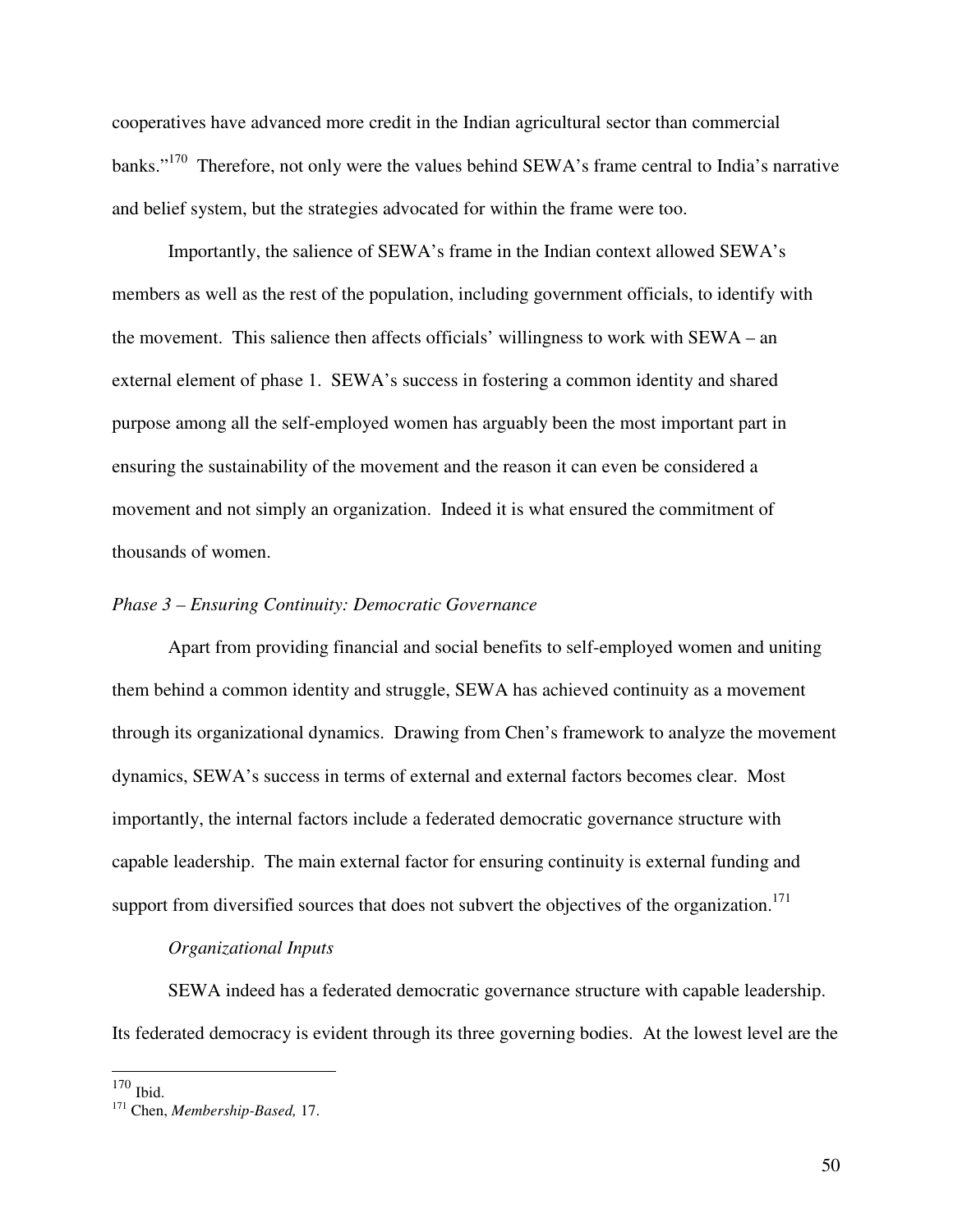Trade Committees, *Dhanda Samities*. <sup>172</sup> With no fixed proportion of representatives to members in the trade, the size of the Committee varies between 15 and 50 members.<sup>173</sup> The Committees role is to "discuss the problems of their trades and possible solutions to them."<sup>174</sup> The Trade Committees then elect representatives (*Pratindhis*) to a central Trade Council, the second level of governance. There is one representative for every 200 members in a specific trade.<sup>175</sup> Trade Council representatives are responsible for "motivating and supervising the local leaders in their respective trades as well as negotiating and lobbying on behalf of their trade."<sup>176</sup> The Council representatives then elect 25 members to the Executive Committee that must reflect the proportion of membership in each trade. The main role of the Executive Committee is to "provide overall direction to the SEWA Union as per its vision and mission. This includes planning, monitoring, reviewing, and evaluating the activities of the Union."<sup>177</sup> Additionally, the Executive Committee elects a General Secretary and two Secretaries from among SEWA's paid coordinators to "help manage and implement its decisions."<sup>178</sup> SEWA holds elections for each level of governance every three years and each body meets once a month.<sup>179</sup> The federated system ensures that growth will always be possible and that programs can be implemented easily with no need to get approval from the central governing body.<sup>180</sup> The frequent elections, the fact that the representatives are local, and the fact that membership dues comprise a significant part of SEWA's budget, helps ensure SEWA's leadership is always accountable for its actions and decisions.

<u>.</u>

<sup>&</sup>lt;sup>172</sup> Chen, "Profile of SEWA Membership," 101.

<sup>&</sup>lt;sup>173</sup> "SEWA's Structure." SEWA Website. http://www.sewa.org/About\_Us.asp [April 9, 2010] <sup>174</sup> *Ibid.*

<sup>&</sup>lt;sup>175</sup> Chen, "Profile of SEWA Membership," 101.

<sup>176</sup> *Ibid.*

<sup>177</sup> *Ibid.*

<sup>178</sup> *Ibid.*

<sup>179</sup> *Ibid.,* 101.

<sup>&</sup>lt;sup>180</sup> Blaxall, "India's Self Employed," 16.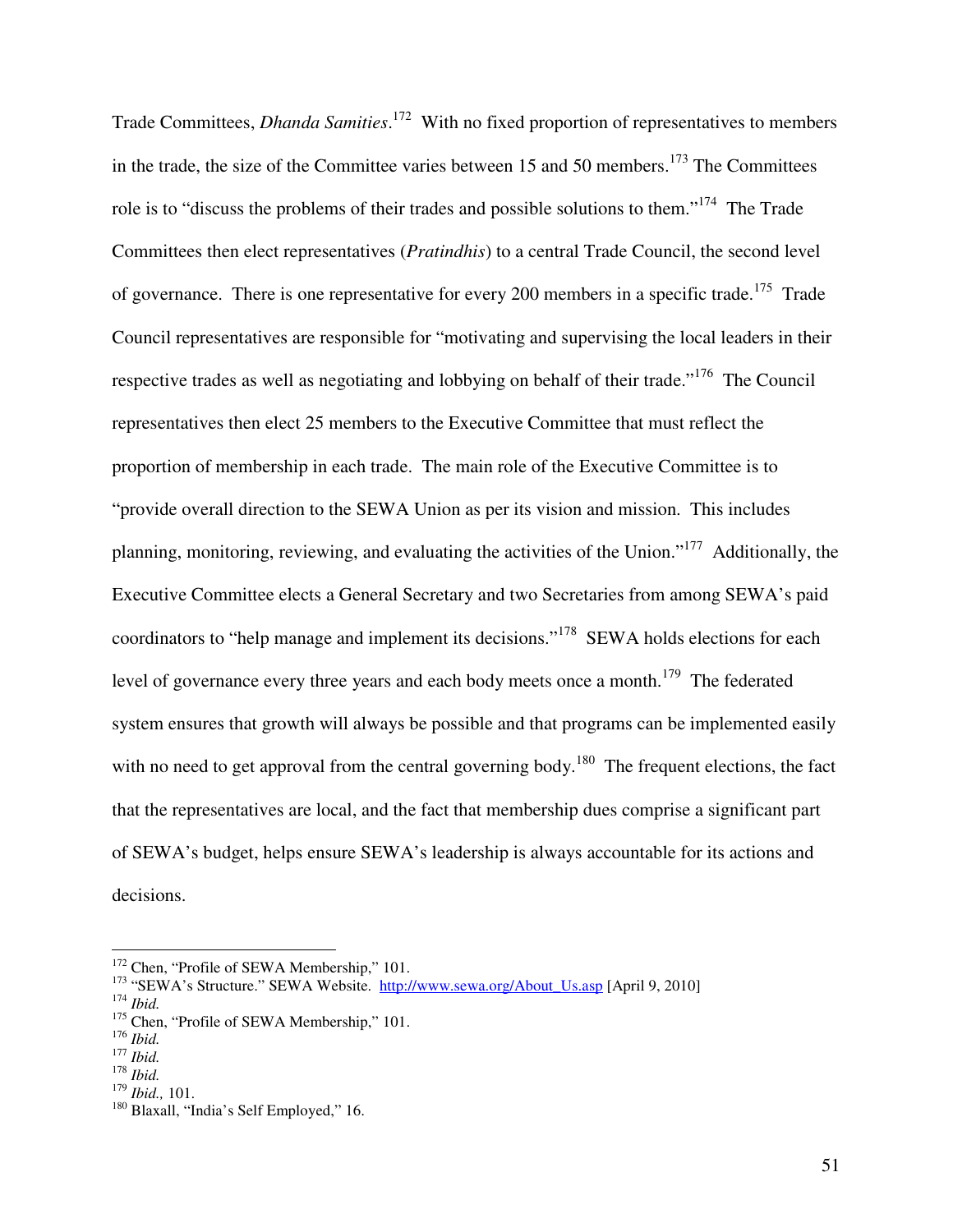Further, SEWA works hard to ensure that its leaders have the ability to manage their responsibilities. Throughout the organization process, SEWA coordinators look for strong leaders within the different trades and encourage them to get further training through SEWA Academy. Through their Academy they offer members Basic Leadership Training, Advanced Leadership Training, Training of Trainers as well as more technical training including Communication Training and Financial Services. Through the training SEWA leaders truly develop their skills as well as become immersed in SEWA's ideology.

### *Environmental Factors*

 SEWA has indeed received substantial financial support from external institutions and donors. Apart from the government's financial support, in 2004 for example, SEWA received 3,338,182 dollars from institutional donors and 70,948 dollars from individual donors.<sup>181</sup> Further, the support has come from a wide variety of organizations including, UNICEF, the Ford Foundation, USAID, the International Labor Organization, Unitarian Universalist Church's India Fund, the Consultative Group to Assist the Poorest (CGAP), the International Finance Corporation (the private sector arm of the World Bank), and the International Fund for Agriculture Development (IFAD).<sup>182</sup> SEWA recognizes the potential challenges of receiving outside support and so it is "cautious about the substantive partnerships it enters into, but has no qualms about engaging in dialogue with parties sometimes considered controversial."<sup>183</sup> Indeed because of external support SEWA was able to withstand the attacks it received from the Gujarat

<u>.</u>

<sup>&</sup>lt;sup>181</sup> "Annual Report 2006." SEWA. http://www.sewa.org/Annual\_Report2004\_Part\_B\_Sewa\_Accounts.asp [April 9, 2010]

<sup>&</sup>lt;sup>182</sup> Blaxall, "India's Self Employed," 16. "SEWA, Self Employed Women's Association Case Study." (International Conference on Achieving Connectivity for the Rural Poor in India, Baramati, India, May 31 - June 3, 2001): 3. http://siteresources.worldbank.org/INTPOVERTY/Resources/335642-1124115102975/1555199- 1124741378410/sewa.pdf. IFC. http://www.ifc.org/ifcext/lac.nsf/Content/SelectedPR?OpenDocument&UNID=7F66B313E3F3E86B85256F5D007

<sup>08484 [</sup>April 9, 2010]

 $\frac{183}{183}$  Blaxall, "India's Self Employed," 16.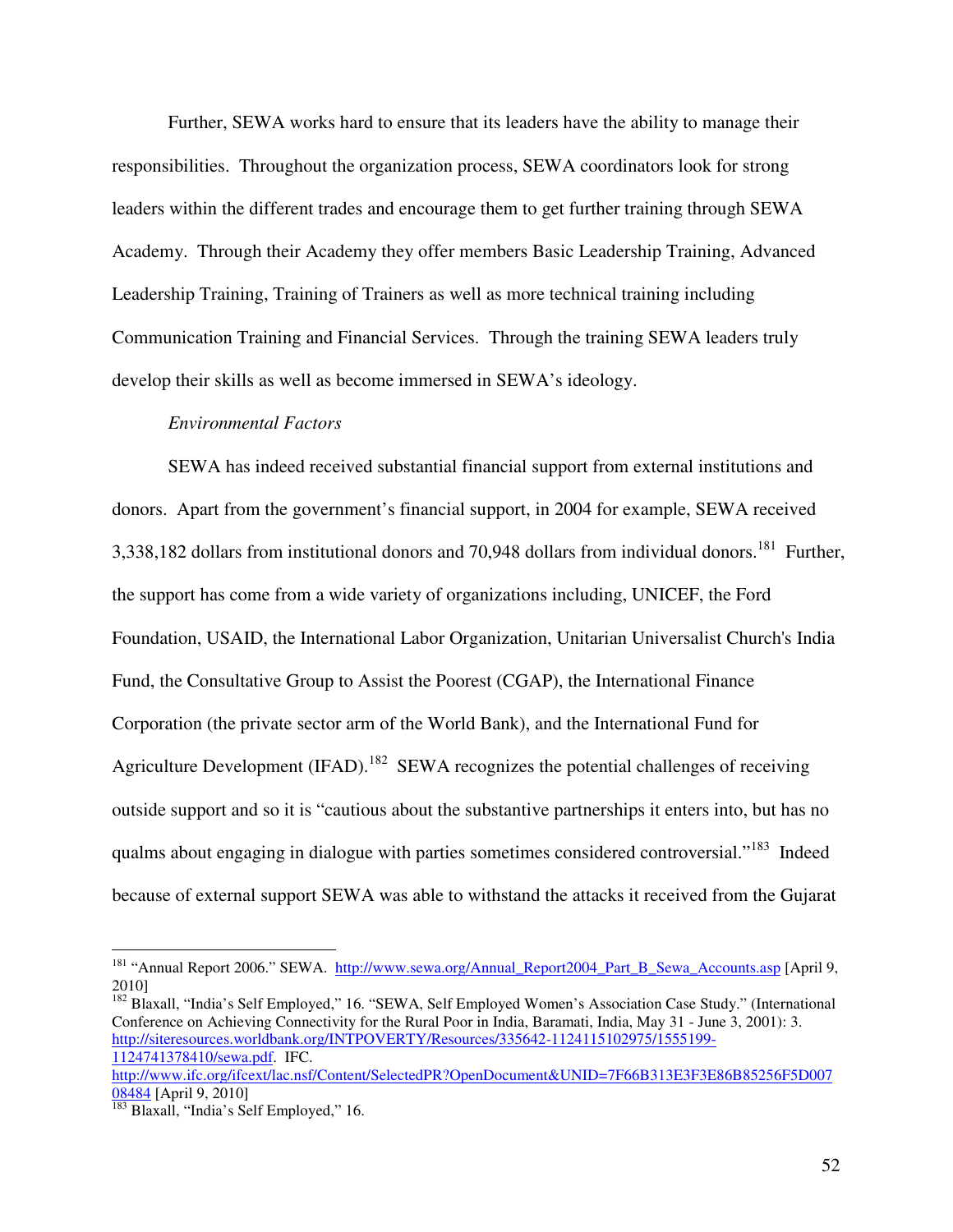Government in 2004 and their subsequent decision to terminate funding for SEWA's programs. The incident with the government in Gujarat actually highlights the importance of diverse sources of funding as SEWA was not crumpled when a major donor pulled out.

## *Looking at the Phases Together*

SEWA was able to emerge very successfully because it provided selective incentives to self employed women, fostered a common identity and shared purpose between the women, and ensured its continuity through democratic governance and diversified sources of funding. While internal factors are of primary importance, even the best institutional strategies will likely fail to produce a movement without at least some favorable environmental conditions.

### **VI. Conclusion: Is the SEWA Movement Transferable?**

 Across the developing world, women in the informal economy, unprotected by government provisions and exploited by patriarchy, work relentlessly to earn a living for themselves and their families. Within these treacherous conditions SEWA emerged and developed into a powerful force in India and beyond. The question naturally arises – what enabled SEWA to become such a successful social movement? While previous scholars have pointed to various specific characteristics – its leadership, flexibility, values, strategy, governance, or autonomous nature – they have not put forth a theoretical framework through which to understand its rise to prominence. Drawing on social movement theory, I have put forth a three-phase framework that allows us to theoretically understand SEWA's emergence. The three phases – providing selective incentives, creating a common identity and shared purpose, and ensuring continuity – each depend on both organizational inputs and environmental factors. With this framework in hand, the question now becomes: is the SEWA movement transferable?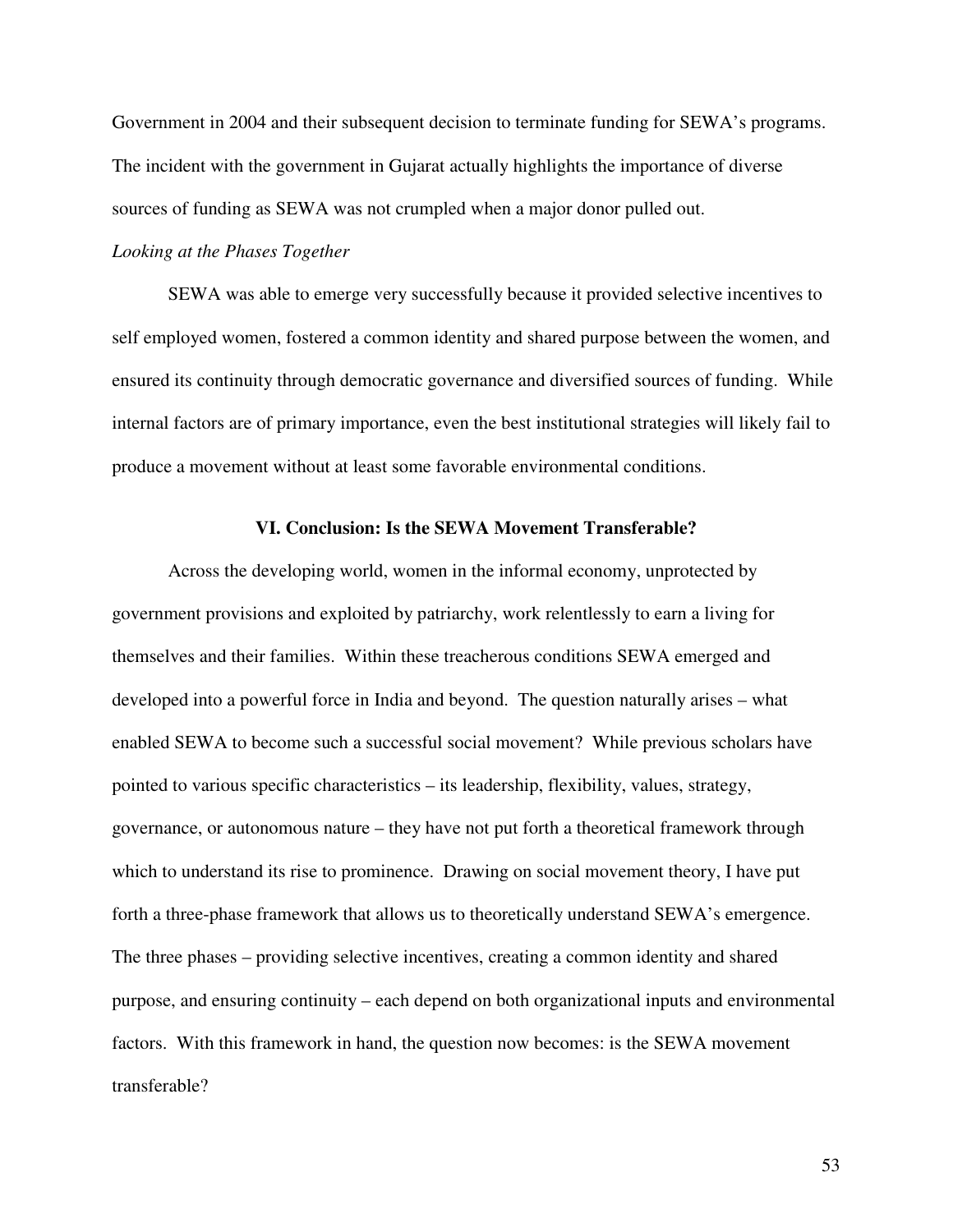I propose that the degree to which the external factors exist in the different contexts will dictate whether the SEWA movement can emerge in a different region. Though how well an organization executes them will vary, the internal elements of each phase are evidently transferable. In theory, any organization can work to mobilize resources to provide selective incentives, work to frame their movement, and work to create a federated, democratic governance structure with capable leaders. However, movement actors clearly cannot ultimately ensure their wider environment will have the elements that will allow them to succeed in the three phases. Yet, movement actors can work to influence their wider environment through lobbying at local, national, and international levels, working to foster social networks, framing their movement considering their society's belief system and narrative, and writing grants to (or fostering partnerships with) external sources of funding. Realistically though, even a movement executing the internal elements of each phase perfectly, will only have the ability to influence their wider environment up to a certain point. Therefore, in the end transferability will depend on the degree to which the external facilitating factors exist in the region.

 The three phase framework, however, glosses over one important factor: leadership. While it outlines the importance of structures that develop strong leadership, it does not do justice to the initial leader of SEWA, Ela Bhatt. Bhatt, an educated union lawyer and granddaughter of a man who marched alongside Gandhi, recognized the exploitation of women in the informal sector and initiated the movement to help them organize. Drawing from her training course in Israel which taught her the power of combining unions and cooperatives, she made that the centerpiece of SEWA's organizing efforts. Throughout SEWA's development, Bhatt continued to play a pivotal role; indeed, every element of SEWA's work reflects her insight. However, as social movement scholars themselves have noted, leadership has not been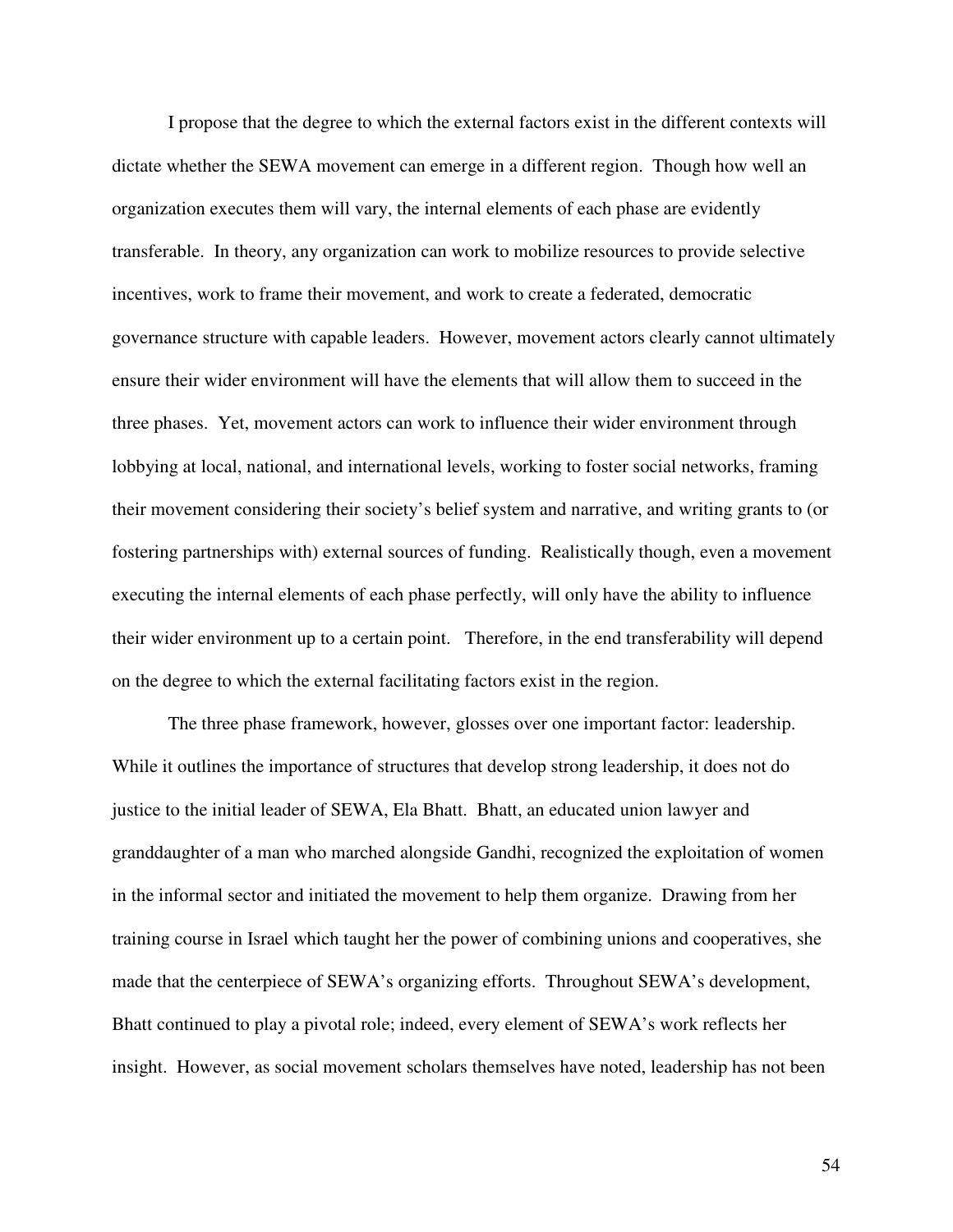properly developed in the literature. Regrettably, my framework reflected that missing piece. As the literature on leadership emerges, I look forward to improving my framework.

Despite the framework's neglect of initial leadership, ultimately, the frame highlights how SEWA developed an incredibly successful *model* that is indeed transferable. So while there were many conditions unique to India that facilitated, or at least did not inhibit, mobilization, the core of the work is indeed transferable. Although previous scholars writing on SEWA have referred to the SEWA model and outlined some of its key characteristics, they have been unable to provide a holistic theoretical understanding explaining *what role* those features play in SEWA's emergence and growth, and how they come together to create a *movement* because they failed to analyze SEWA within social movement literature. In this way, the three-phase framework provides depth to the current understandings of SEWA's success. Understanding the underlying role of the key features of SEWA's structures and strategies shifts the focus to accomplishing that underlying role. Practically, this allows for greater flexibility in transferring the SEWA model.

Perhaps more importantly than the frameworks' addition of depth, the three-phase framework highlights the *indispensible* role of framing in SEWA's success. While previous scholars recognized the importance of SEWA's values and noted SEWA's success in fostering a common identity, they failed to take into account the critically active role that SEWA played in actually fostering the movement's values and identity. In general, scholars have seen these as by-products of the organizing efforts. While that holds some weight, as organizing creates social networks which through their socialization function help spread SEWA's ideology, it overlooks SEWA's active role in the process. As shown in my analysis, from the beginning SEWA has recognized the importance of promoting the movement's frame to its member and has attended

55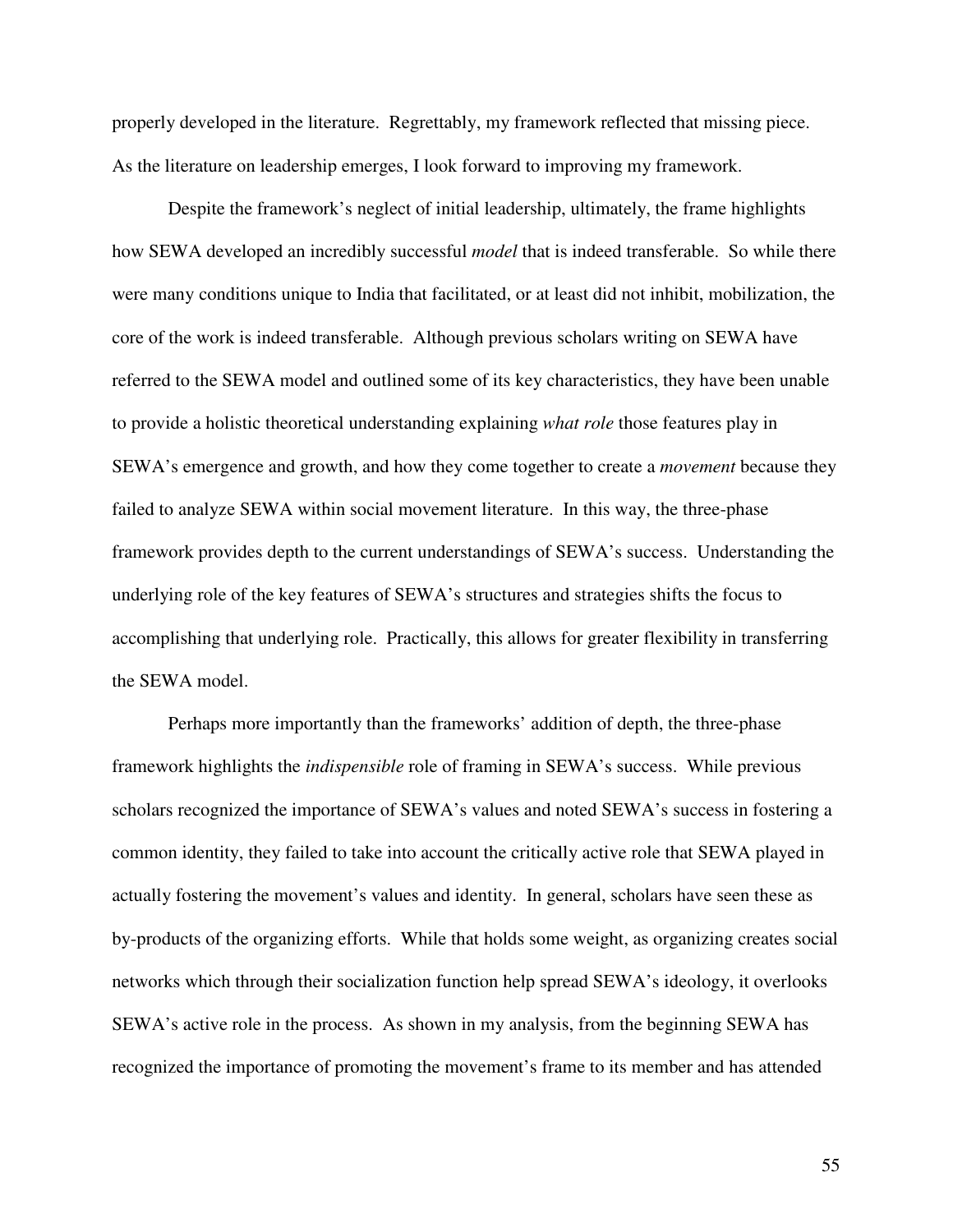to that task vigorously, through training courses at SEWA Academy and sending trainers to villages. It then further strengths the frame's influence by integrating the frame's ideas into daily movement activities (for example by singing Gandhi's eleven principles at meetings) and developing social networks between members in different trades. The frame as we then saw fostered conversion and ultimately commitment. Without SEWA's well developed and promoted frame, SEWA would likely have remained a union divided by trade, caste, religion, and community.

So ultimately, why does it matter if we understand the reasons for SEWA's success? Simply put, SEWA has empowered hundreds of thousands of women in India, which not only grants them the dignity they deserve and which has been neglected to them throughout their lives but further ensures that their children will grow up with better conditions, better health, a better education, and a chance to break out of the cycle of poverty. Only by truly understanding why the SEWA movement emerged and developed can we work on successfully implementing the model across the globe, and thereby, through women's empowerment, create a more just and equitable world.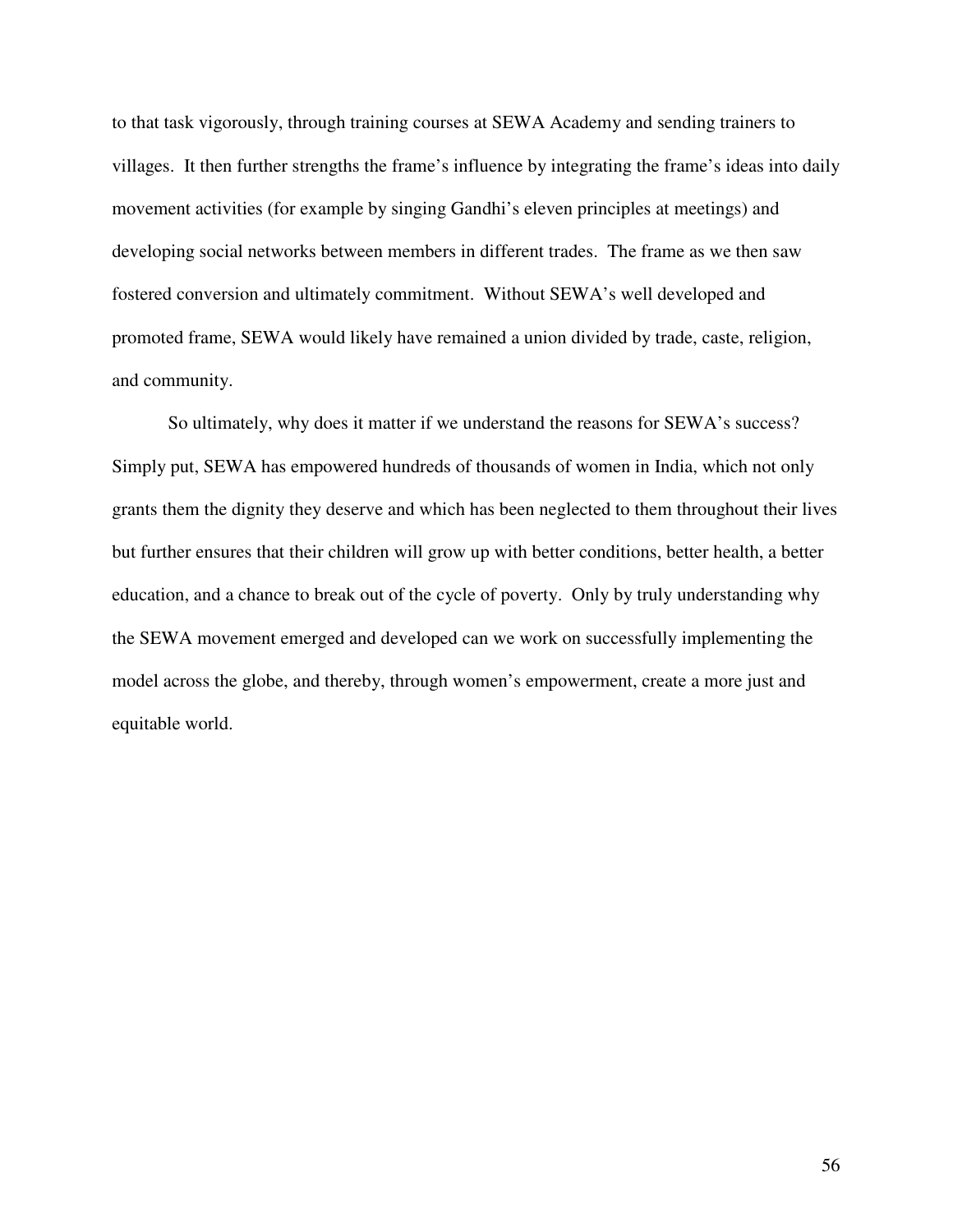### **Bibliography**

- "About Us: SEWA's Structure." SEWA. http://www.sewa.org/About\_Us\_Structure.asp [April 9, 2010]
- "About Us." SEWA Research. http://www.sewaresearch.org/aboutus.htm [April 9, 2010]
- "About Us." SEWA Communication. http://www.sewaresearch.org/Communication/About\_us.asp [April 9, 2010]
- "About Us: Introduction." SEWA. http://www.sewa.org/About\_Us.asp [April 9, 2010]
- Agarwala, Rina. *From Work to Welfare: Informal Workers' Organizations and the State of India*. (Princeton University Dissertation, 2006).
- "Annual Report 06: Self Employed Women's Association" (Shree Mahila SEWA Trust: Ahmedabad, 2006).
- Bhatt, Ela. "Approach to Poverty." SEWA. http://www.sewa.org/Archives\_Poverty\_Removal.asp [April 9, 2010]
- Bhatt, Ela *We are Poor But So* Many. (Oxford: Oxford University Press, 2006).
- Blaxall, John. "India's Self Employed Women's Association: Empowerment through Mobilization of Poor Women on a Large Scale." (The World Bank Group: Ahmedabad, 2004)
- Bhowmik, Sharit. "India: Labor Sociology Searching for a Direction," *Work and Occupation* Vol. 36, no. 2 (2009).
- Chen, Martha. "A Spreading Banyan Tree: The Self Employed Women's Association, India." (Canada: Coady International Institute, 2008).
- Chen, Martha. "Towards Economic Freedom: The Impact of SEWA." (SEWA Academy: Ahmedabad, 2005).
- Chen, Martha. "Self-Employed Women: A Profile of SEWA's Membership." (SEWA Academy: Ahmedabad, 2006).
- Chen, Martha. "Women in the Informal Sector: A Global Picture, the Global Movement." *SAIS Review*. Vol. 21, no. 1, (2001).
- Chen, Martha, Joann Vanek, and Marilyn Carr. *Mainstreaming Informal Employment and Gender in Poverty Reduction.* (London: The Commonwealth Secretariat, 2004).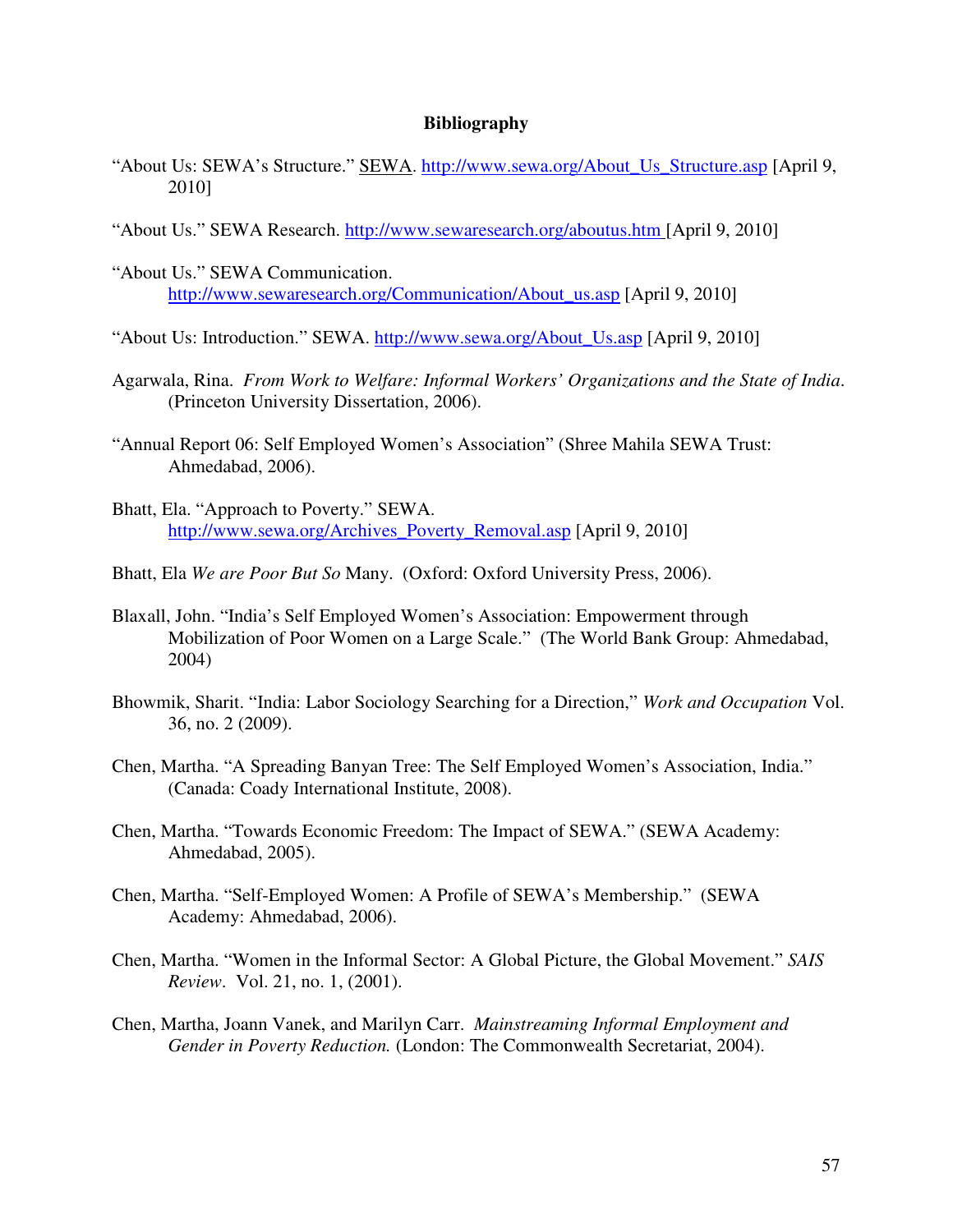- Chen, Martha, Renana Jhabvala, Ravi Kanbur, and Carol Richards. *Membership-Based Organizations of the Poor.* (Routledge: New York, 2009).
- Crowley, Eve, Stephen Baas, Paola Termine, John Rouse, Pamela Pozarny and Genevieve Dionne. "Organizations of the Poor: Conditions for Success." Membership-Based Organizations of the Poor. (Routledge: New York, 2007).
- Das, Banishree, Nirod Kumar Palai, and Kumar Das. "Problems and Prospects of the Cooperative Movement in India under the Globalization Regime." (XIV International Economic History Congress, Helsinki 2006, Session 72).
- Datta, Rekha. "From Development to Empowerment: The Self Employed Women's Association." *International Journal of Politics, Culture and Society* Vol. 16, no. 3 (Spring 2003).
- Dayal, Mala. *Towards Securer Lives: SEWA's Social Security Programme.* (Delhi: Ravi Dayal Publisher, 2001).
- Diani, Mario and Doug McAdam. *Social Movements and Networks: Relational Approaches to Collective Action*. (Oxford: Oxford University Press, 2003).
- "Exposure and Dialogue Programs: A Grassroots Immersion Tool for Understanding Poverty and Influencing Policy." (SEWA/World Bank, 2003).
- Grown, Caren, Geeta Rao Gupta, and Aslihan Kes. Taking Action: Achieving Gender Equality and Empowering Women. (London: Earthscan, 2005).
- Gurr, Ted. *Why Men Rebel.* (Princeton: Princeton University Press, 1970).
- "Helping Poor Women Producers Access Markets." The World Bank. http://www.worldbank.org.in/WBSITE/EXTERNAL/COUNTRIES/SOUTHASIAEXT/I NDIAEXTN/0,,contentMDK:21053736~pagePK:141137~piPK:141127~theSitePK:2955 84,00.html [April 9, 2010]
- Kabeer, Naila. "Resources, Agency, Achievements: Reflections on the Measurements of Women's Empowerment." *Development and Change.* Vol. 30 (1999).
- Kapoor Aditi. "The SEWA Way: Shaping Another Future for Informal Labor." *Futures* Vol. 39 (2007).
- Klandermans, Bert and Sidney Tarrow. "Mobilization into Social Movements: Synthesizing European and American Approaches." *International Social Movement Research* Vol 1 (1988).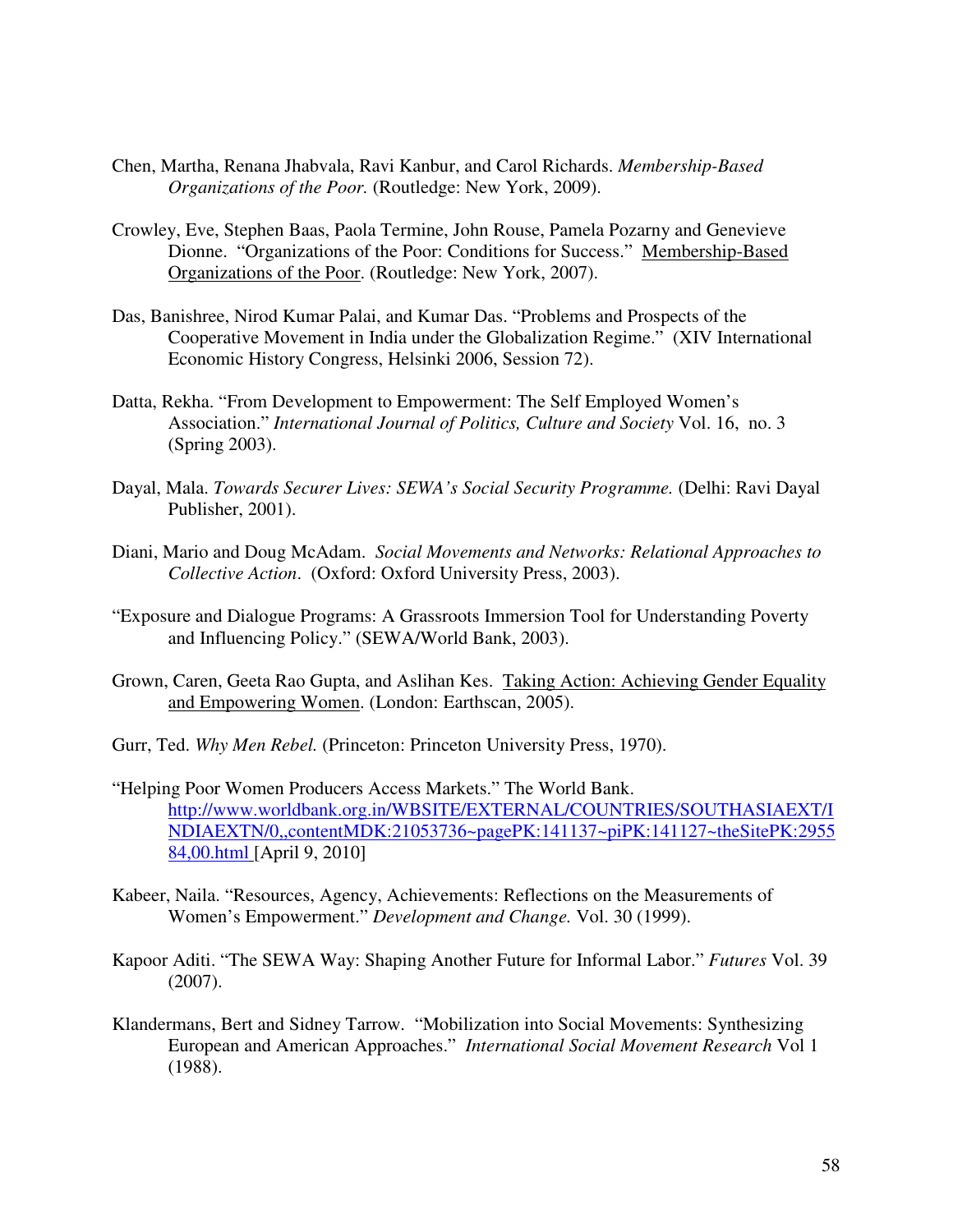- McAdam, Doug and David A. Snow. *Social Movements: Readings on Their Emergence, Mobilization, and Dynamics.* (Los Angeles: Roxbury Publishing Company, 1997).
- McCarthy, John D. and Mayer N. Zald. "Resource Mobilization and Social Movements: a Partial Theory." *American Journal of Sociology* Vol 82, no. 6 (1977).
- Narrayan Deepa and Soumya Kapoor. "Beyond Ideologies: Creating Wealth for the Poor." (Arusha Conference. New Frontiers of Social Policy. 2005).
- National Commision on Self Employed Women. *Shramshakti: Report of the National Commission on Self Employed Women and Women in the Informal Sector*. (New Delhi: The Commsion,1988).
- National Policy for Children. 1974. Article 3. http://nicp.nisd.gov.in/pdf/npc.pdf [April 9, 2010]
- Olson, Mancur. *Logic of Collective Action.* (Cambridge: Harvard University Press, 1965).
- Passy, Florence. "Social Networks Matter. But How?" Diani, Mario and Doug McAdam. *Social Movements and Networks: Relational Approaches to Collective Action*. (Oxford: Oxford University Press, 2003).
- Rao, Nitya. "Empowerment through Organization: Women Workers in the Informal Sector." *Indian Journal of Gender Studies* Vol. 3, no. 2 (1996).
- Rose, Kalima. *Where Women are Leaders: The SEWA Movement in India.* (New Delhi: Vistaar Publication, 1992).
- Sethuraman, S.V. "Gender, Informality and Poverty: A Global Review." A study with the World Bank and WIEGO. http://www.wiego.org/papers/sethcontents.html [April 9, 2010]
- "SEWA Bharat Annual Report 2008-2009." 10. http://www.sewabharat.org/annualreport.pdf [April 9, 2010]
- "SEWA Movement: Training Evaluation Study." (Ahmedabad: SEWA Academy, 2006).

"SEWA Services." SEWA. http://www.sewa.org/Services\_Capacity\_Building.asp

- "SEWA Training: About Us." SEWA Academy. http://www.sewaacademy.org/training/aboutus.htm [April 9, 2010]
- Shigetomi, Shinichi and Kumiko Makino. *Protest and Social Movements in the Developing World.* (Cheltenham: Institute of Developing Economies, 2009).
- Snow, David A. and Robert D. Benford. "Ideology, Frame Resonance, and Participant Mobilization." *International Social Movement Research* Vol. 1 (1988).